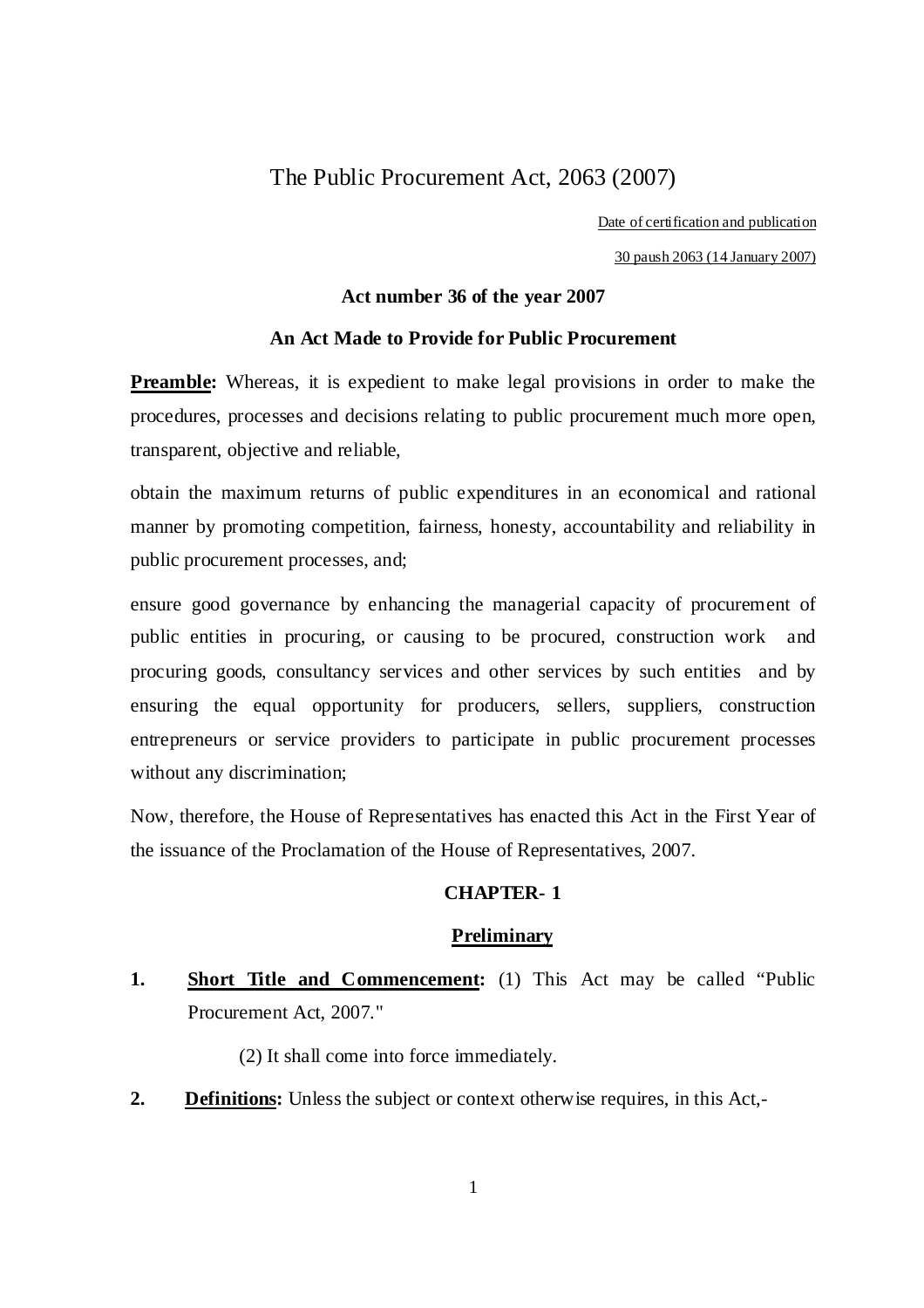- (a) "Procurement" means acquisition of any goods, consultancy services or other services or carrying out or causing to be carried out any construction works, by a public entity pursuant to this Act;
- (b) "Public Entity" means the following entity:-
	- (1) Constitutional organ or body, Court, Ministry, Secretariat, Commission, Department of the Government of Nepal or any other Governmental Entity or Office thereunder,
	- (2) Corporation, Company, Bank or Board owned or controlled fully or in majority by the Government of Nepal or Commission, Institute, Authority, Corporation, Academy, Board, Center, Council established at the public level or formed by the Government of Nepal under the laws in force and other corporate body of a similar nature,
	- (3) University, College, Research Center, which is operated by the Government of Nepal or receives grants fully or in majority from the Government of Nepal, and other Academic or Educational Institution of a similar nature,
	- (4) Local body,
	- (5) Development Board formed under the Development Board Act, 1956,
	- (6) Body operated with loan or grant of the Government of Nepal, and
	- (7) Other Bodies as specified by the Government of Nepal by publishing a notification in the Nepal Gazette, as a Public Entity;
- (c) "Goods" means any kind of object, whether movable or immovable, and this term includes services incidental to the supply of such goods;
- (d) "Construction Work" means work such as site preparation, excavation,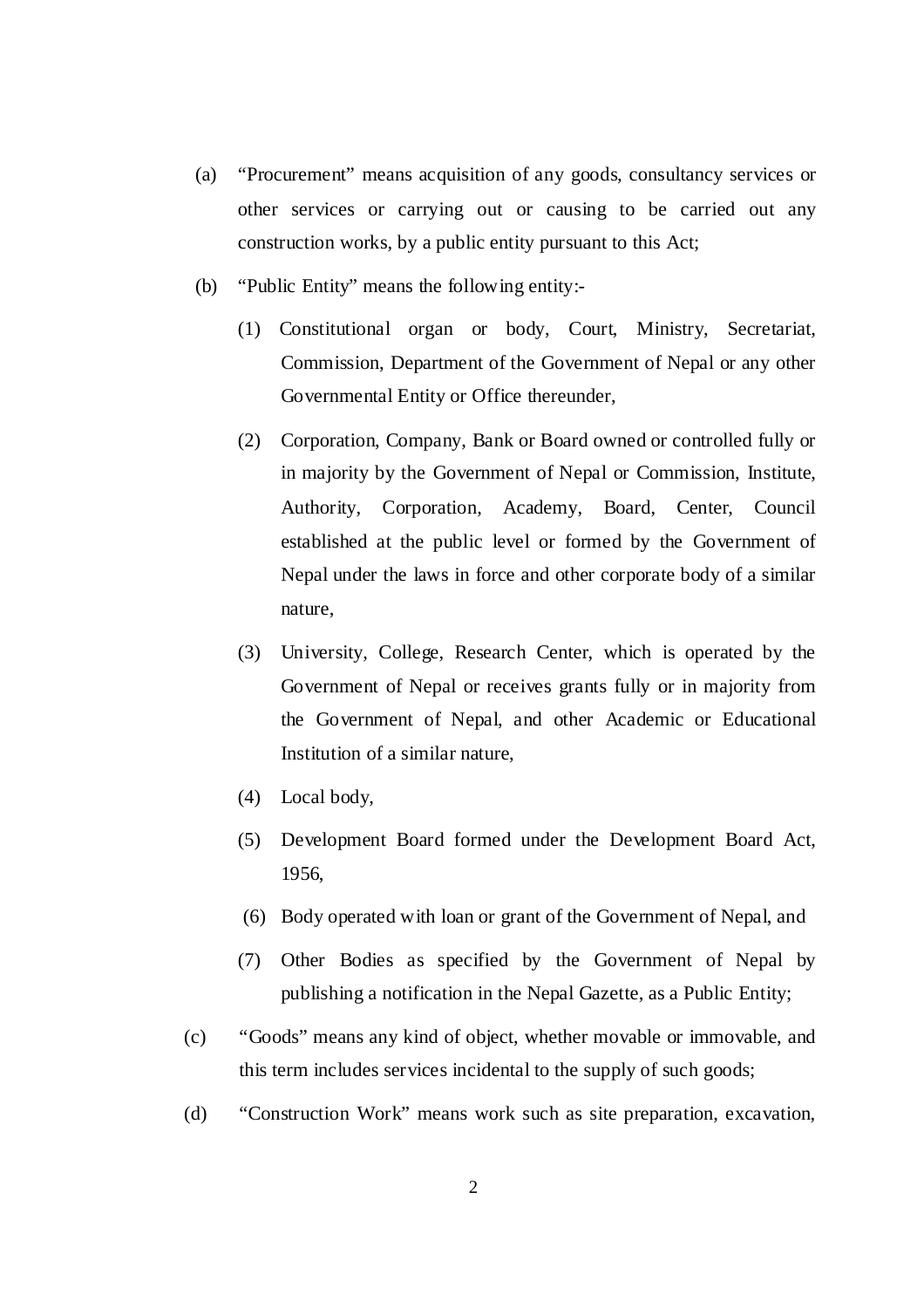erection, building, installation of equipment or goods and decoration etc, associated with the construction, reconstruction, demolition, repair or renovation of any structure or works, and this term also includes services incidental to construction work such as mapping, laboratory testing, satellite photography and seismic investigation;

- (e) "Consultancy Service" means any study, research, survey, design, drawing, supervision, training, testing, software development service or other intellectual or professional service of a similar nature;
- (f) "Other Services" means the act of hiring motor vehicles, equipment or goods, carriage or repair and maintenance of goods;
- (g) "Bid" means a document setting out price, proposal or rate submitted by a bidder in the format specified by a Public Entity as per the notice published by that entity for procurement;
- (h) "Bidder" means any person, firm, organization or company that submits or may submit bid to take part in procurement proceedings;
- (i) "Bidding Document" means a document prepared by the concerned Public Entity making invitation to bid for submission by bidders by filling up or preparing price or proposal or rate in such document and this term also includes instructions to bidders, specifications, drawing, design, terms of reference, schedule of work, evaluation criteria, bill of quantities, conditions of contract and similar other documents;
- (j) "Procurement Contract" means a procurement contract entered into between a Public Entity and a supplier or construction entrepreneur or consultant or service provider pursuant to Section 52;
- (k) "Public Procurement Monitoring Office" means the Public Procurement Monitoring Office established under Section 64;
- (l) "Competent Authority" means an authority authorized under this Act or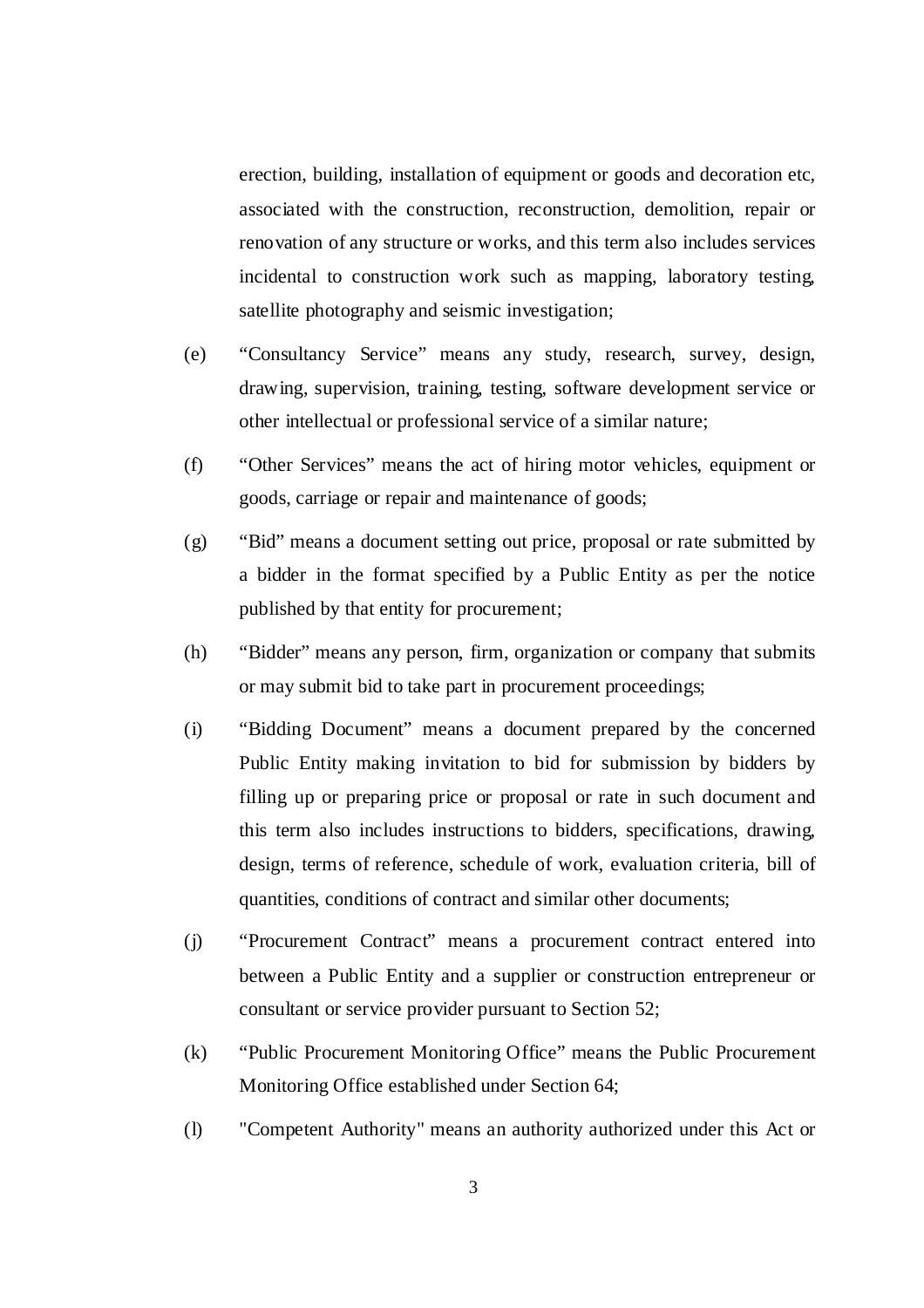the rules made thereunder to approve proceedings regarding procurement;

- (m) "Security" means retention money or earnest money furnished as security pending the completion of any obligation/work, and this term also includes bid security or performance security or an amount furnished for security required to be so furnished for any other reason;
- (n) "Special Circumstance" means a circumstance resulted from natural or divine calamity and sudden or unexpected special circumstance such as drought, no rainfall, deluge, earthquake, flood, landslide and firing, and this term also includes a circumstance such as war or internal conflict;
- (o) "Local Body" means Village Development Committee, Municipality or District Development Committee constituted under the Local Selfgovernance Act, 1998;
- (p) "Joint Venture" means the act of carrying out any work jointly by two or more companies or firms with joint or several liabilities;
- (q) "Agent" means any person, firm or company who takes agency of any national or foreign person, firm or company;
- (r) "One Level Higher Authority" means in relation to governmental entities, in the case of the head of office, the head of a regional office where there is such regional office and the departmental head of the concerned department where there is no regional office, in the case of regional head, the departmental head of the concerned department, in the case of departmental head, the secretary to the concerned ministry, secretariat or commission, in the case of a Secretary, the concerned departmental Minister or Minister of state, and in the case of a Secretary or administrative head of a constitutional organ or body, the head of the concerned constitutional organ or body and in the case of other public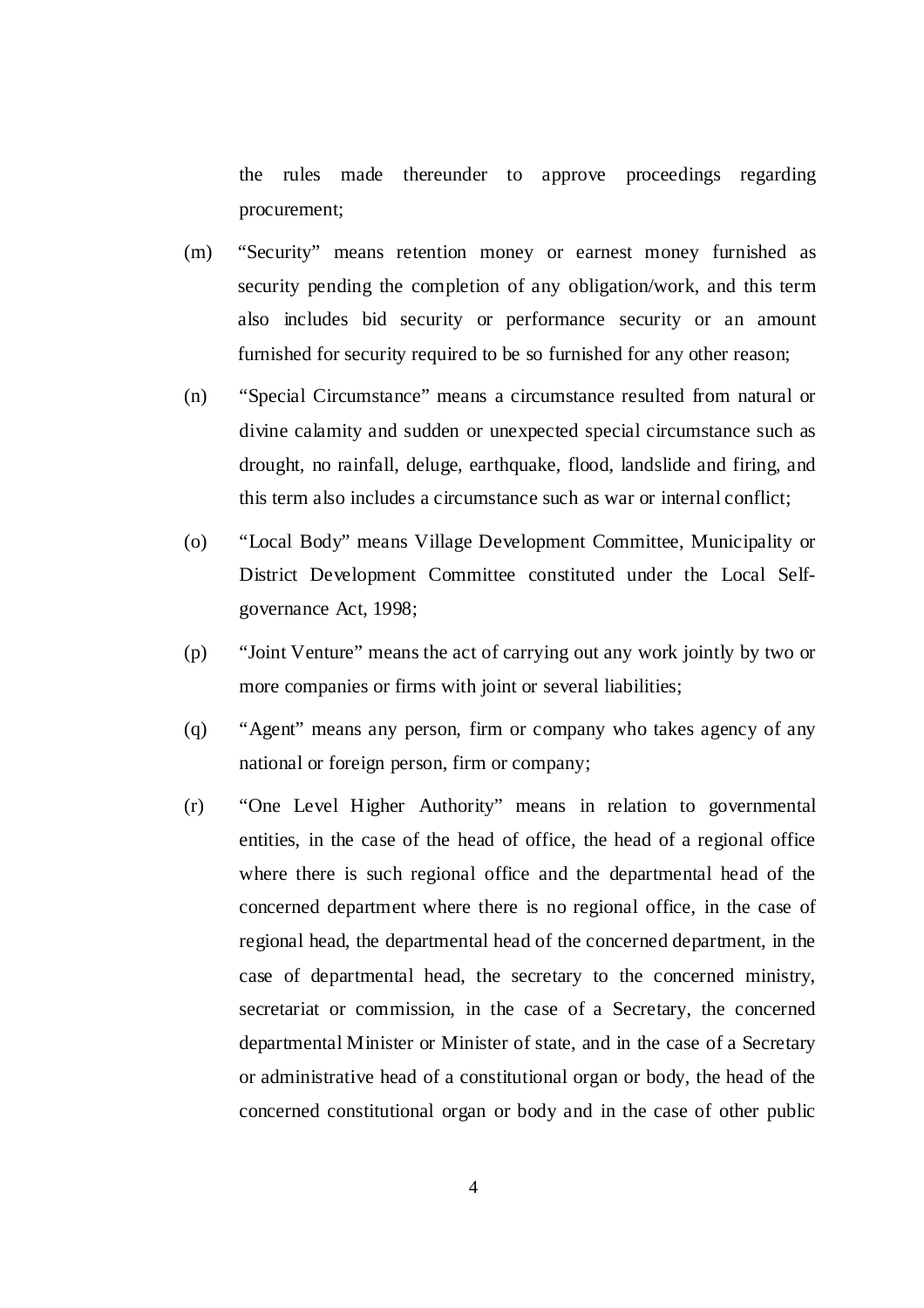entities, the head of an entity that is one level higher than the procuring entity and the board of directors or similar other body of such Public Entity where there is no such entity;

- (s) "Donor Party" means any foreign country or international or foreign organization, which provides foreign assistance in the form of loan or grant to the Government of Nepal under a bilateral or multilateral agreement;
- (t) "Ration" means the goods in-kind specified by the Government of Nepal in respect of food for the Nepal Army, Nepal Police, Armed Police Force and governmental employees specified by the Government of Nepal; patients at hospitals, detainees in prisons, animals and birds etc;
- (u) "Prescribed" or "as prescribed" means prescribed or as prescribed in the rules framed under this Act.
- **3.** Procurement to be made as per this Act: (1) In making procurement, a Public Entity shall have to make such procurement by complying with the procedures set out in this Act.

(2) Any procurement made in such a manner as to be contrary to Subsection (1) shall be void and invalid.

# **Chapter-2**

# **Provisions Relating to Responsibility for Procurement and Procurement Methods**

**4. Description of Goods, Construction Works and Services to be Prepared:** (1) Prior to procuring goods, construction works or services, a Public Entity shall have to prepare a specifications, plan, drawing, design, special requirement or other descriptions pertaining thereto.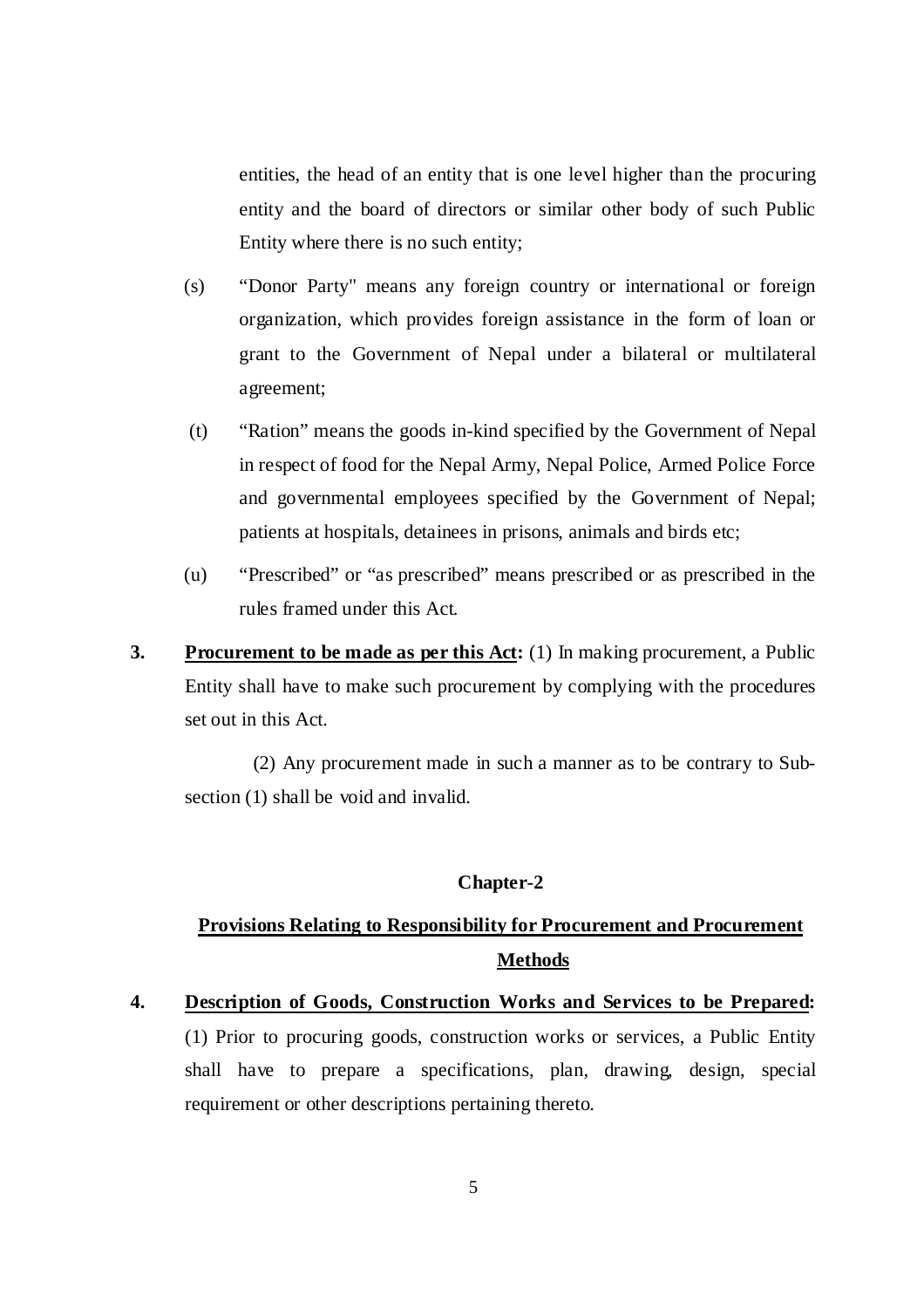(2) The description as referred to in Sub-section (1) shall be prepared on the basis of relevant objective technical and quality characteristics and functions of such goods, construction works or services.

(3) In preparing the description pursuant to sub-Sections (1) and (2), unless there exists any other way of mentioning clearly in an intelligible manner the characteristics of the goods, construction works or services, a particular brand, trademark, name, patent, design, type, origin or producer's name cannot be mentioned

Provided that where there is no other way than such mentioning, a particular brand, trademark, name, patent, design, type, origin or producer's name shall be mentioned and the words "equivalent to" shall be mentioned thereafter.

(4) In mentioning in the bidding documents or prequalification documents, the description of the technical or quality characteristics of the goods or construction works or other services, and requirements or symbols or terminologies relating to testing, marking, packaging, labeling or conformity certificate, no description, requirements, symbols or terminologies can be so mentioned as to be irrelevant to the function of such goods or construction works or services, to create obstacles, in any manner, to participation by qualified bidders in the procurement process or to limit competition without any justification.

**5. Cost Estimate to be Prepared:** (1) A Public Entity shall have to prepare a cost estimate as prescribed for any procurement whatsoever.

 Provided that a cost estimate shall not be required for any procurement valuing up to twenty five thousand rupees.

(2) A Public Entity shall update as prescribed the cost estimate prepared pursuant to Sub-section (1).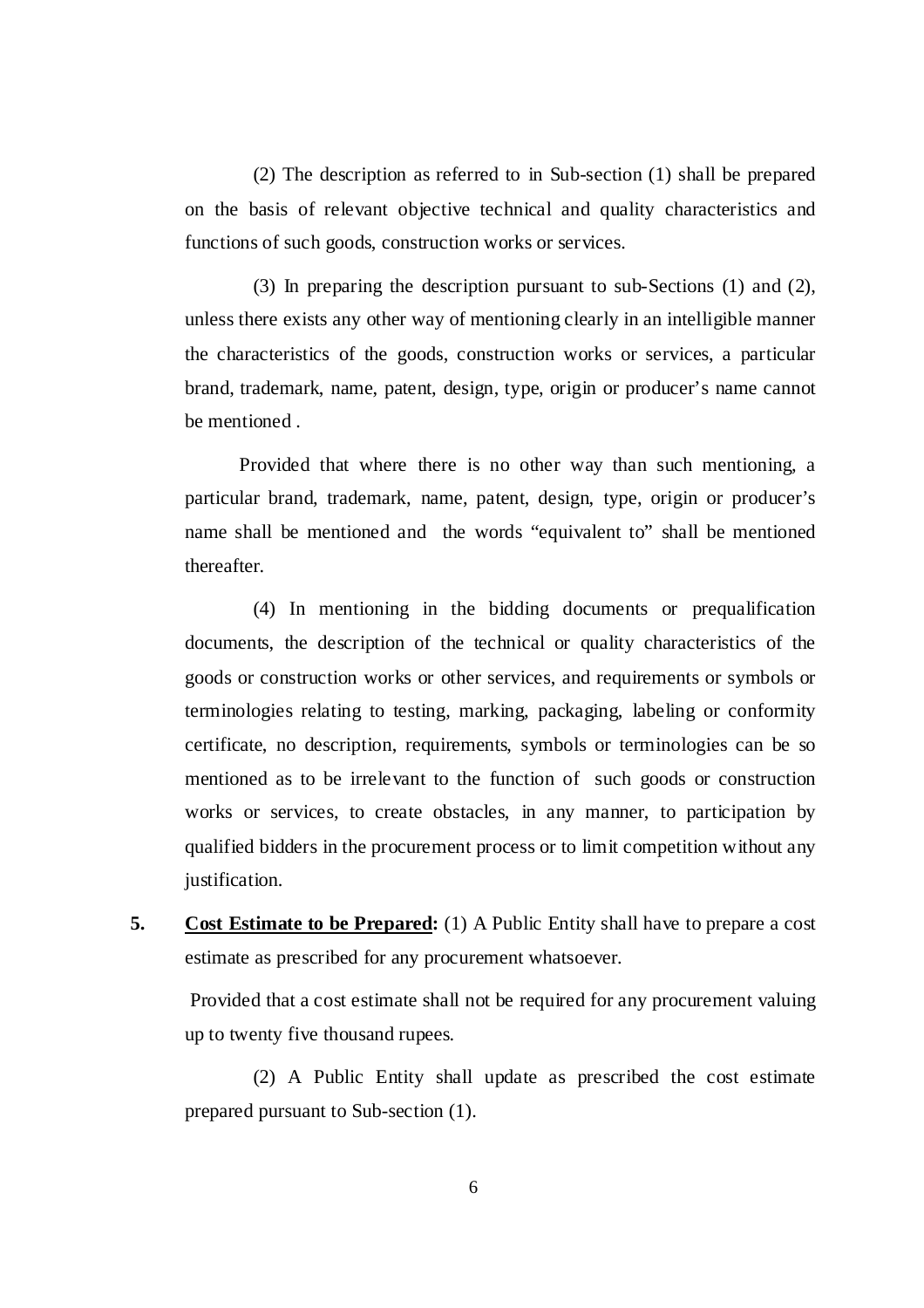- **6. Procurement Plan to be Prepared:** A Public Entity shall, in making procurement valued at an amount in excess of the prescribed limit, have to prepare a master procurement plan and annual procurement plan, as prescribed.
- **7. Responsibility Towards Procurement Activities:** (1) The chief of the concerned Public Entity shall be responsible for preparing a procurement plan pursuant to Section 6 and carrying out or causing to be carried out all other activities relating to procurement to be made by fulfilling the procedures referred to in this Act.

(2) A Public Entity shall, in carrying out procurement related activity pursuant to Sub-section (1), carry out so through an employee who has the qualification prescribed by the Public Procurement Monitoring Office and has knowledge or training on procurement business.

(3) A Public Entity shall establish a procurement unit or assign the responsibilities thereof in order to carry out the following acts:

- (a) Preparing a procurement plan,
- (b) Preparing prequalification documents, bidding documents and procurement contract related documents by making necessary amendments in the standard bidding documents, standard prequalification documents and standard procurement contract documents prepared by the Public Procurement Monitoring Office,
- (c) Preparing documents relating to proposals for consultancy services by making necessary modification in the standard request for proposal prepared by the Public Procurement Monitoring Office,
- (d) Publicly publishing the procurement notice,
- (e) Issuing pre-qualification documents, bidding documents or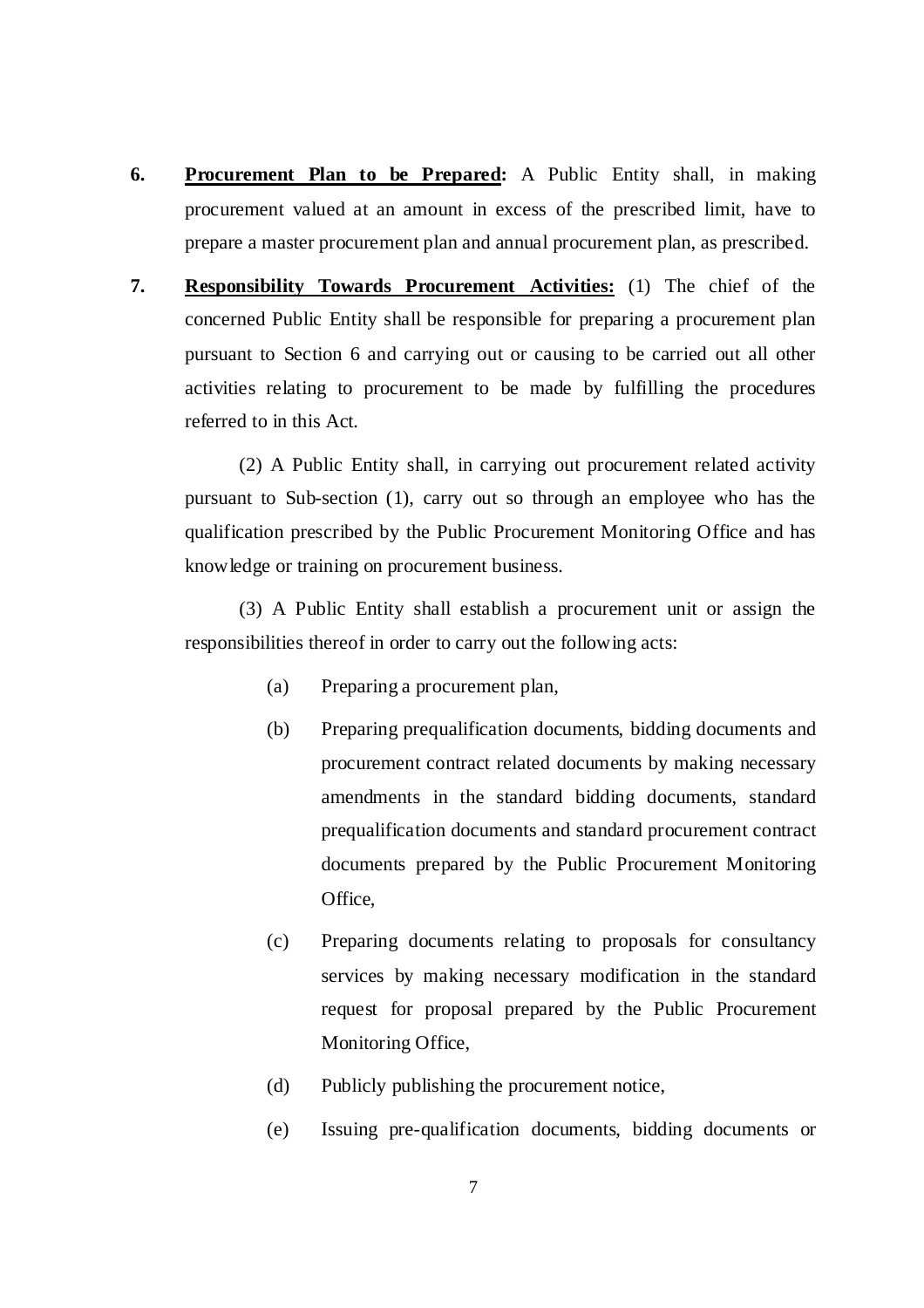forwarding documents relating to proposals for consultancy service,

- (f) Receiving and safely keeping pre-qualification proposals, bids or consultancy service proposals,
- (g) Submitting the pre-qualification proposals, bids or consultancy service proposals to the evaluation committee for evaluation and submit the evaluated bids for acceptance,
- (h) Notifying the acceptance of the pre-qualification proposals, bids or consultancy service proposals,
- (i) Obtaining, examining and safely keeping the performance guarantee,
- (j) Examining, or causing to be examined, the quality standards of the goods, construction works or services that have been procured,
- (k) Making available the information and documents asked for by the Public Procurement Monitoring Office, and
- (l) Performing other functions as may be prescribed.

(4) In carrying out or causing to be carried out the functions as referred to in Sub-section (3), the Procurement Unit or the unit to which responsibility thereof has been assigned shall carry out the same with the approval of the chief of the concerned Public Entity.

- **8. Procurement Method to be Selected:** (1) A Public Entity while procuring shall have to procure by applying any of the following methods based on such conditions and purchase price as prescribed:-
	- (a) For procurement of goods, construction works or other services:
		- (1) By inviting open bids at international level,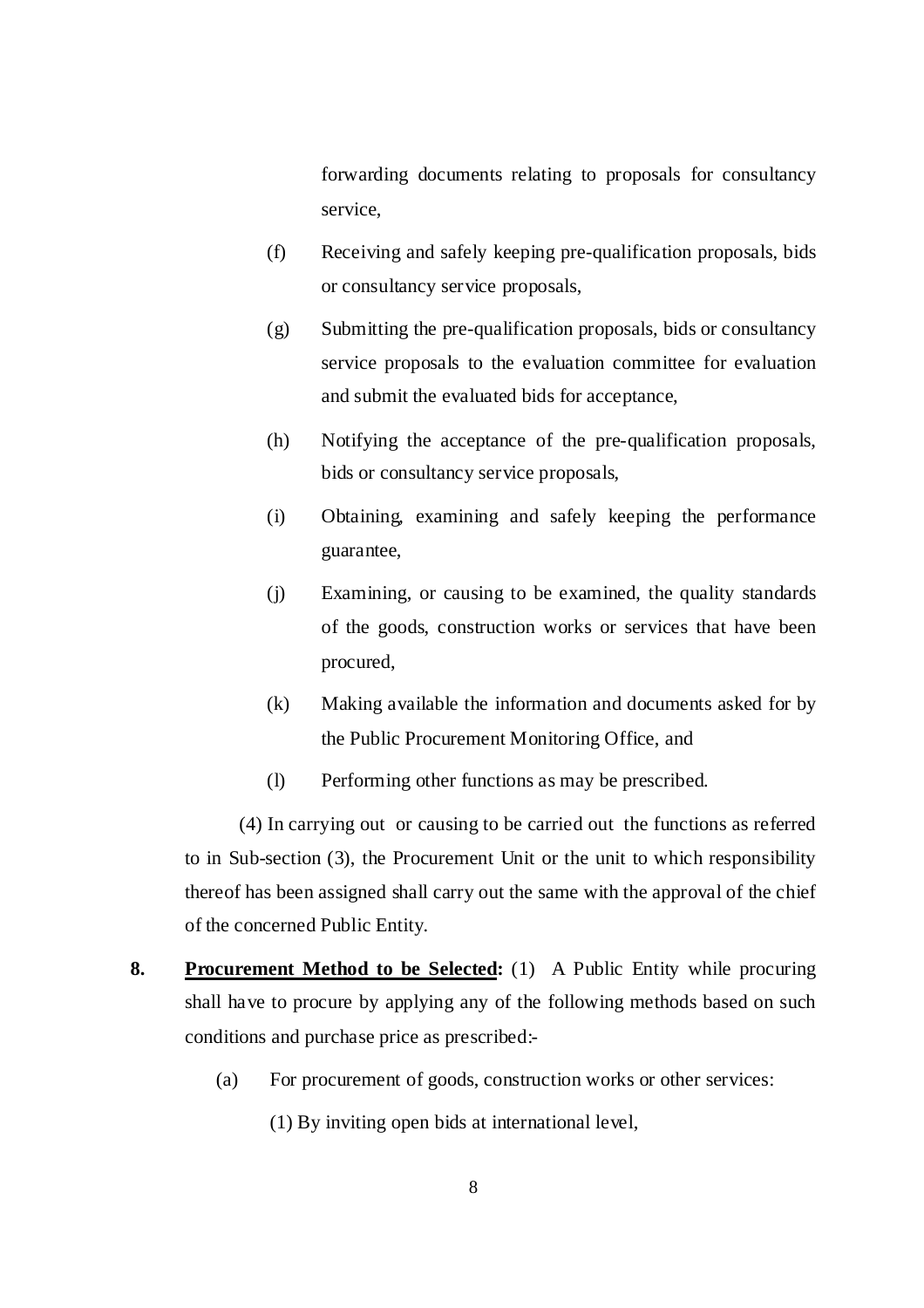(2) By inviting open bids at national level,

(3) By inviting sealed quotations,

(4) By procuring directly,

(5) Through participation of users' committee or beneficiary group,

(6) Through force account.

(b) Procurement of consultancy service:

(1) By requesting competitive proposals,

(2) Through direct negotiations.

(2) In making procurement pursuant to this Act and the rules framed under this Act, procurement shall not be so made in piecemeal as to limit competition.

- **9. Procurement to be Made by Inviting Open Bid**: Except as otherwise provided in this Act, a Public Entity making any procurement shall, to the extent possible, make by inviting open bids, and provide equal opportunity to qualified bidders to participate in such procurement process without any discrimination.
- **10. Qualification of Bidder or Proponent:** (1) A bidder shall have to fulfill the following qualification in order to obtain a procurement contract:-
	- (a) In the case of a bidder, the qualification criteria set forth in the bidding documents or where prequalification proceedings have been conducted for procurement, the qualification criteria set forth in the prequalification documents , and
	- (b) In the case of a consultant the qualification criteria set forth in the documents relating to proposals.

(2) In setting forth qualification criteria pursuant to Sub-section (1) in the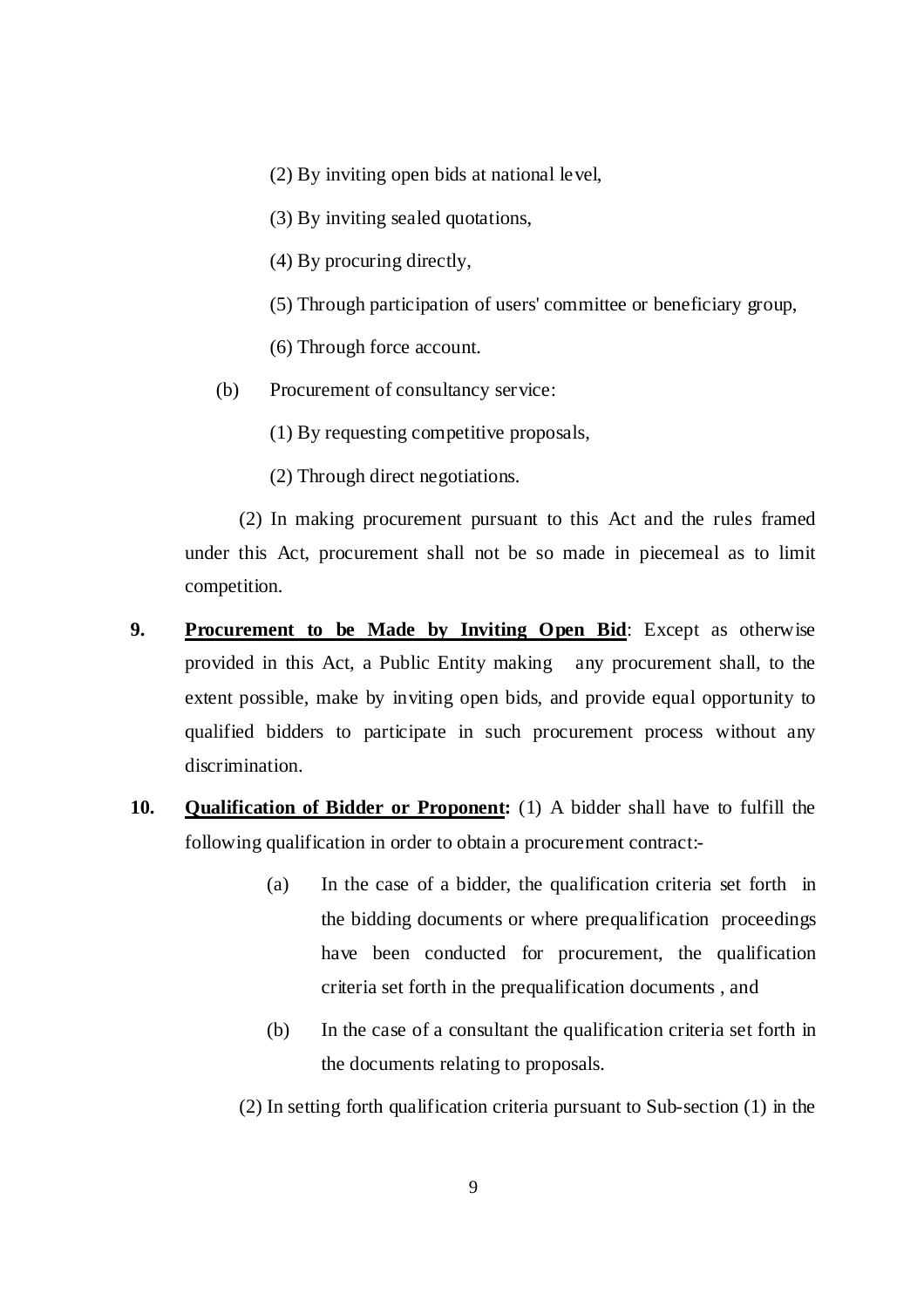bidding documents or documents relating to proposals, professional and technical qualifications, equipment availability, past performance, after-sale service arrangements, availability of spare parts, legal capacity, financial resources and condition, punishment for having committed professional offenses and similar other criteria may be set forth.

(3) In setting forth the criteria pursuant to Sub-section (2), no provision can be so made as to allow only a particular class of construction entrepreneur, supplier, consultant or service provider to participate or to prevent any particular class of construction entrepreneur, supplier, consultant or service provider from participating in the procurement process.

(4) Bids, pre-qualification proposals and consultancy service proposals shall be evaluated only in accordance with the criteria set forth in the bidding documents, pre-qualification documents and in the documents relating to proposals, respectively, and such criteria shall equally be applicable to all bidders or proponents without any discrimination.

(5) Notwithstanding anything contained elsewhere in this Section, no qualification requirements shall be prescribed for the procurement of a construction work the cost estimate of which is less than six million rupees.

(6) The Public Entity may disqualify a bidder or proponent at any time if it finds that the statement submitted by such bidder or proponent concerning the qualifications was factually false or substantially incomplete.

Provided that minor errors can be corrected by seeking information pertaining thereto from the concerned bidder or proponent.

#### **Chapter-3**

# **Provisions Relating to Bid**

**11. Process and Stage of Bidding:** (1) In making procurement by bidding, an invitation to bid can be made by the following process:-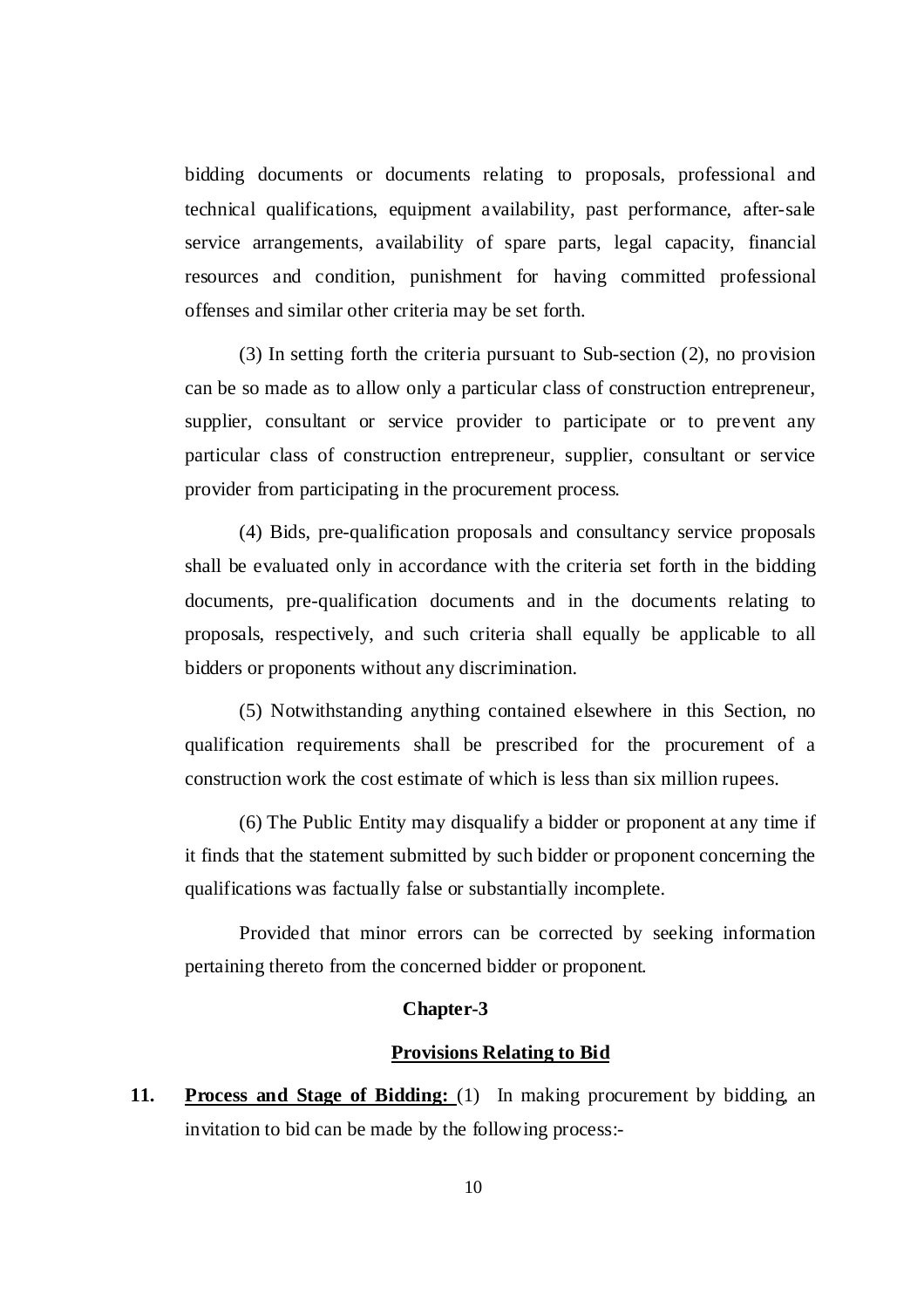(a) Inviting open bids by determining prequalification,

(b) Inviting open bids without determining prequalification.

(2) The open bid may be invited in a single stage or in two stages.

(3) In making invitation to bid on the conditions set forth in Sub-section (1) of Section 28, it may be made in two stages.

**12. Prequalification to be Determined:** (1) In order to procure such construction work as determined by the Public Procurement Monitoring Office from time to time to be large and complex, or to procure goods of high value such as industrial plants or with a view to identify qualified bidders, the Public Entity shall, prior to making invitation to bids, prepare prequalification documents and publicly invite to proposals for the determination of prequalification.

(2) Where the Public Entity considers appropriate, it may also determine prequalification for other procurement as well.

(3) The prequalification documents under Sub-section (1) or (2) shall set forth the qualification criteria required for prequalification and the method for the preparation of proposal and the manner for the submission of proposal.

(4) The Public Entity shall provide as prescribed the prequalification documents required to submit proposal as referred to in Sub-section (1) or (2) to all persons, firms, companies and organizations that request for such document.

(5) The selection of the qualified applicant shall be made on the basis of the qualification criteria set forth in Sub-section (3). The Public Entity shall openly publish a list of the applicants so selected and send the same to all applicants.

(6) If any applicant whose prequalification proposal is rejected, requests for the information of the reasons for the rejection of his or her proposal, within thirty days of the notice being given pursuant to Sub-section (5), the concerned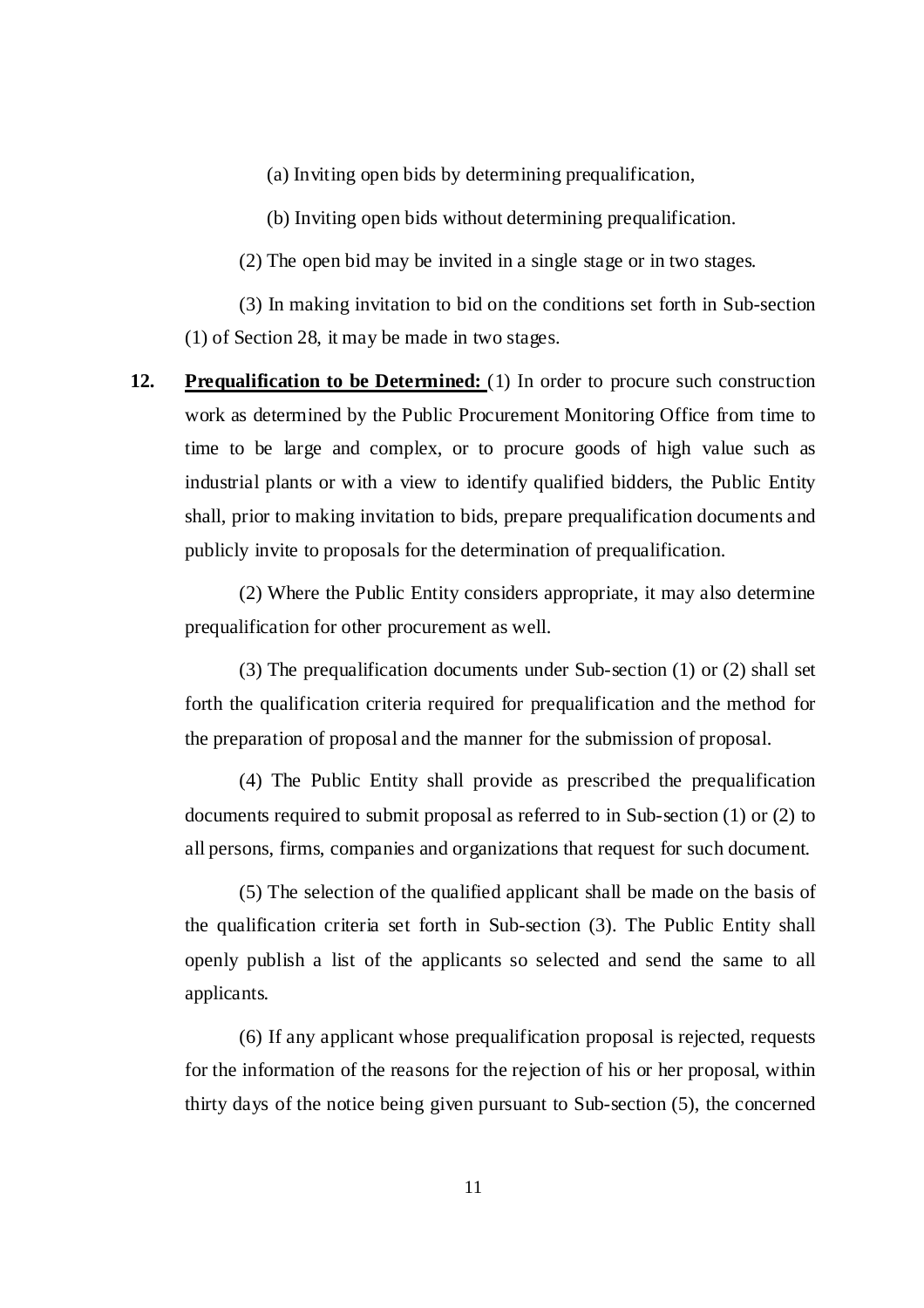Public Entity shall have to provide such information to him or her.

(7) Other provisions relating to the terms and conditions of prequalification and determination thereof shall be as prescribed.

**13. Bidding Documents to be Prepared:** (1) Prior to invitation to bid, the Public Entity shall have to prepare the bidding documents.

(2) The bidding documents under Sub-section (1) shall contain the following matters:-

- (a) The nature of procurement, time required for procurement and technical specifications thereof,
- (b) Where bids are invited without carrying out prequalification, the criteria for qualification of bidders, as referred to in Section 10,
- (c) Where there is provision of site visit, information relating thereto,
- (d) If any bid conference has to be held prior to submission of bid, information relating to such conference,
- (e) Instructions for preparing and submitting bids, the place for the submission of bids, the deadline for the submission of bids and the place, date and time for the opening of bids,
- (f) Component of price, the currency or currencies in which the bid price may be stated, the currency and the source and date of the related exchange rate to be used for comparison of bids,
- (g) The criteria and methodology for the evaluation of bids and the selection of bidder,
- (h) The preferences to be given, if any, for domestic goods and local construction entrepreneurs, provision relating thereto,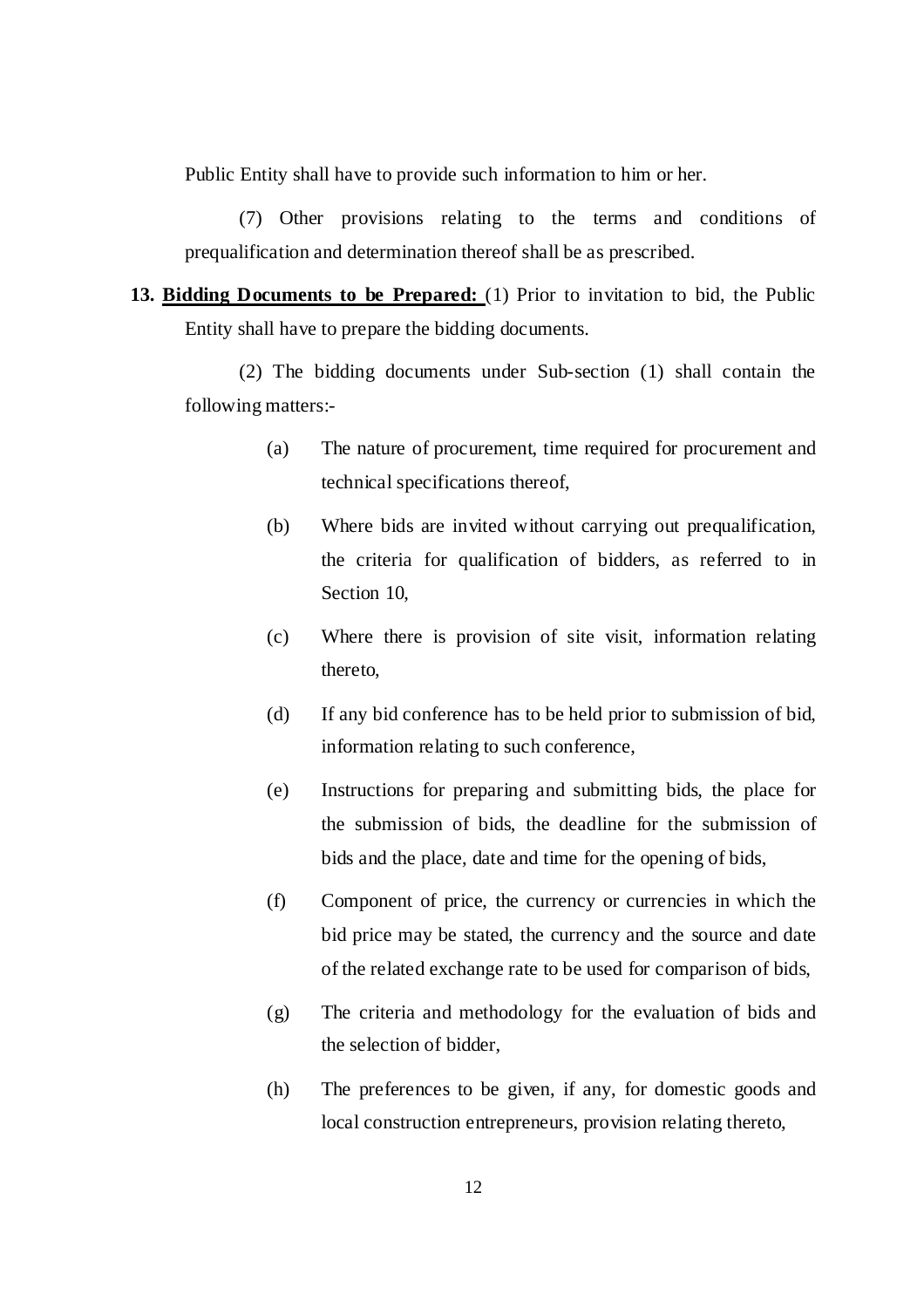- (i) Where any goods or construction works are to be procured by making separate lots and packages, such lots and packages and the manner of evaluation thereof,
- (j) Where alternatives to the technical specifications are also invited, the manner of evaluation of such alternatives,
- (k) Where a bid can be submitted even only for a portion of the goods, construction works or services to be procured, a description of such portion or portions,
- (l) The validity period of bid,
- (m) The amount, type, acceptable form and validity period of security to be furnished for bid, performance or other necessary matters,
- (n) Where a bid security is required, provision that the period of that security shall exceed by thirty days to the validity period of bid,
- (o) The terms and conditions of the procurement contract under Section 52 and the modality of coming for the entry into force of that contract,
- (p) Information that bids shall not be processed in the event of conflict of interest or information relating to legal action for fraud or corruption,
- (q) Provision that any bidder may make an application, for review, against any error or decision made by the Public Entity in carrying out bid proceedings,
- (r) Provision that the documents proving technical capacity and financial proposal (bid price) have to be submitted in one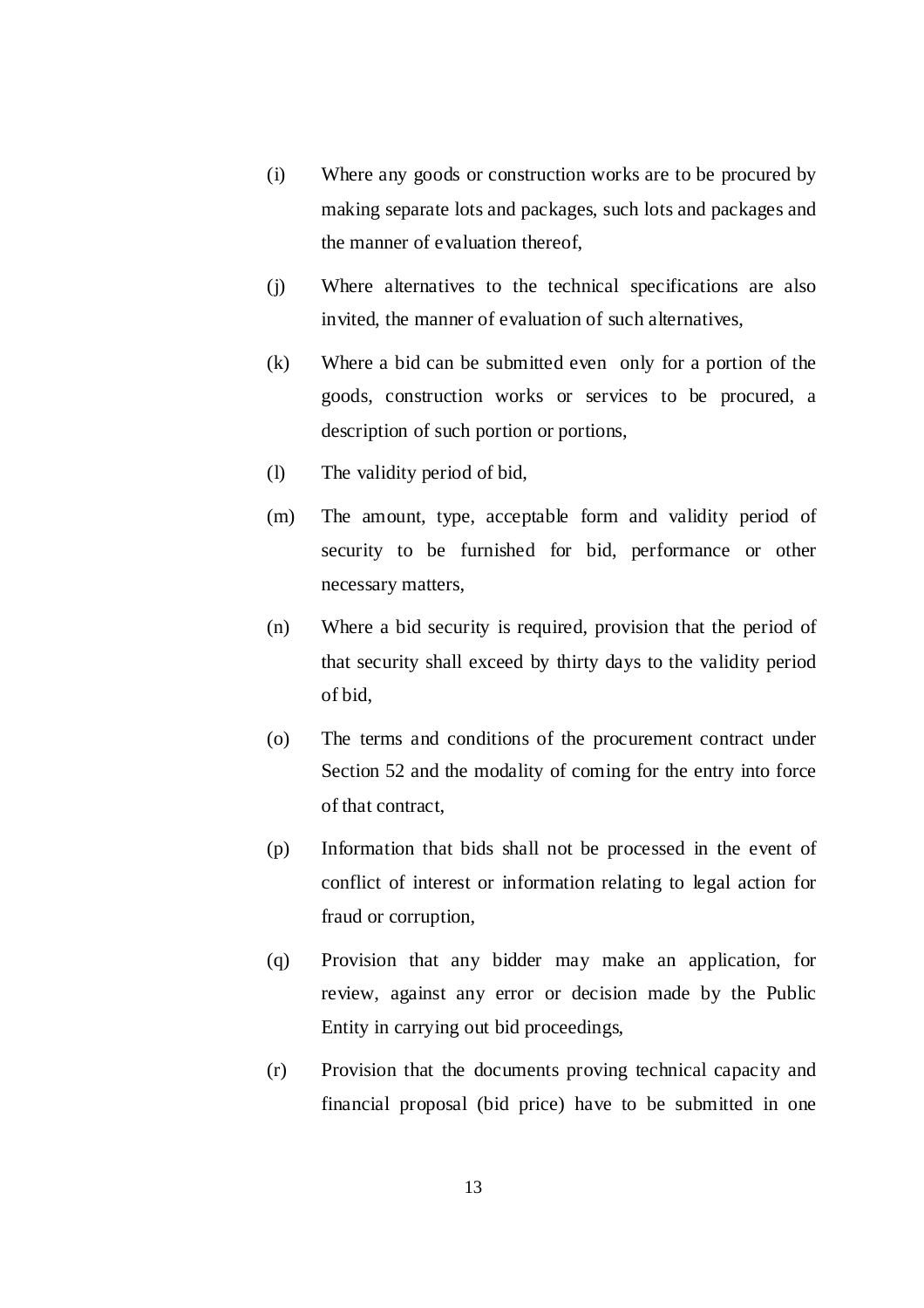envelope, and

(s) Such other matters determined by the Public Procurement Monitoring Office as to be involved in the prequalification documents or bidding documents.

(3) The Public Entity shall make available the bidding documents upon collection of the charges as prescribed to any person, firm, organization or company that requests for the bidding documents in accordance with the notice for invitation to bids, and where prequalification is required to participate in the procurement proceedings, to those persons, firms, organizations or companies that have been pre-qualified and request for such documents.

**14. Invitation to Bids:** (1) A notice for invitation to bids or prequalification proposals shall have to be published in a daily newspaper of national circulation and, in the case of an international bid; it may also be published in any international communication media.

(2) The notice as referred to in Sub-section (1) shall be placed in the website of the concerned entity or that of the Public Procurement Monitoring Office, in the case of a central level Public Entity, and in the case of a district level Public Entity, such notice may be placed in the website of that body or that of the Public Procurement Monitoring Office.

(3) A notice on invitation to bid or prequalification proposal shall contain the following matters:-

- (a) The name and address of the Public Entity inviting bid,
- (b) The nature of and time limit for procurement work and the place of delivery of the goods to be supplied, the services to be delivered and the construction work to be performed,
- (c) If bid security is required, the amount and validity period thereof,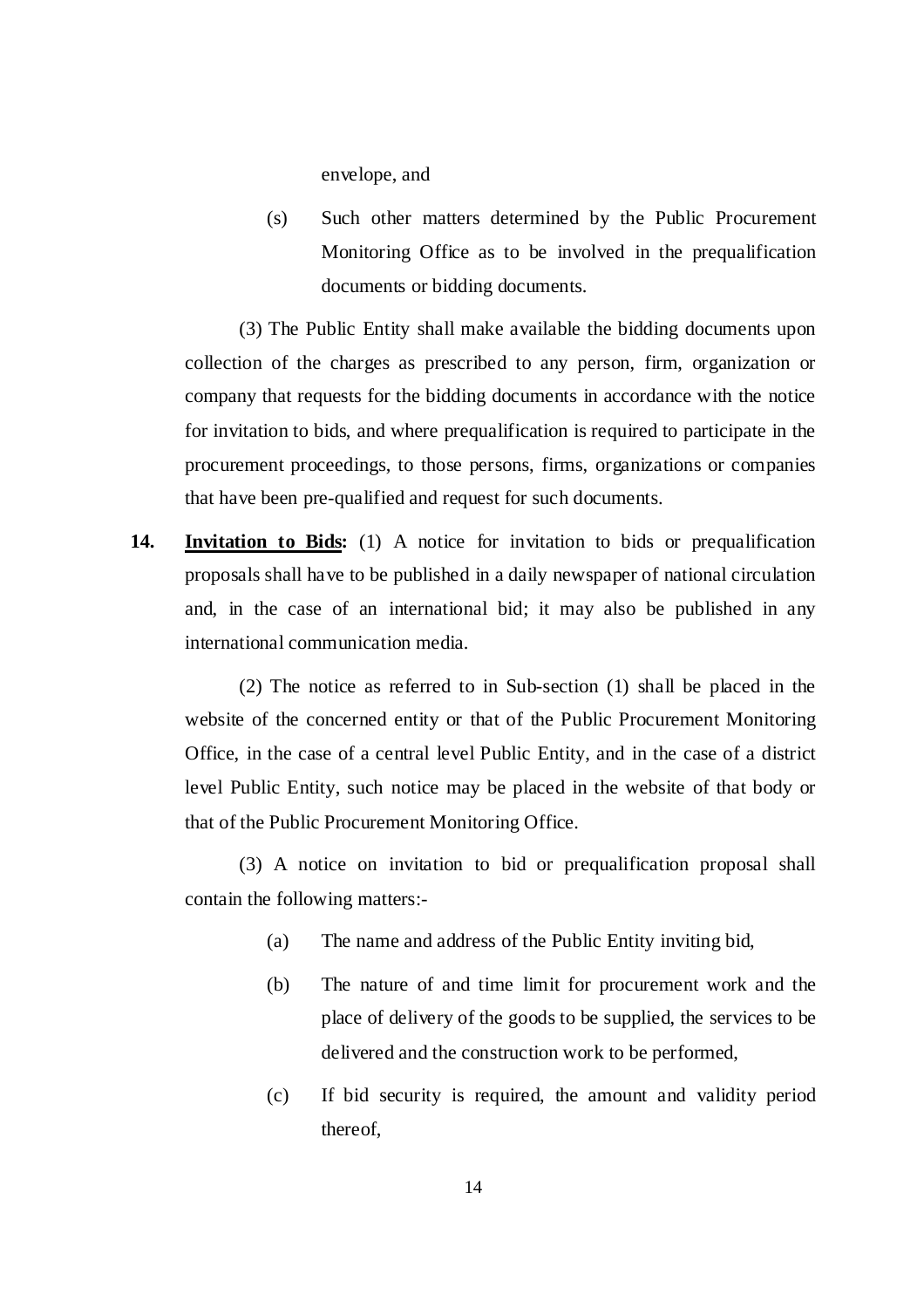- (d) Where bid security is required, the amount and validity period of the bid,
- (e) The place, manner of obtaining the bidding documents or prequalification documents, and the fees charged therefor,
- (f) The place, manner, the deadline for the submission or forwarding of the bidding documents or prequalification documents,
- (g) The place, date and time for the opening of bids, and matter that the bidders or their authorized agents shall be invited to attend the opening of bid, and
- (h) Other matters as prescribed.

(4) In publishing a notice under Sub-section (1), for invitation of national level bidding or prequalification proposals, a period of at least thirty days shall be given and at least forty five days shall be given in the case of a notice on invitation that of international level bidding or prequalification proposals.

(5) While stating the place from which the bidding documents or prequalification documents can be obtained pursuant to clause (e) of Subsection (3), provision shall have to be made for obtaining such documents from two or more than two public entities.

(6) While stating the place for submitting or forwarding the bidding documents or prequalification documents pursuant to clause (f) of Sub-section (3), provision shall be made that such documents shall be submitted or forwarded to only one Public Entity.

(7) Where any Public Entity, bidder or proponent requests for security for submitting or forwarding the bid or prequalification proposal pursuant to Sub-section (6), the concerned District Administration Office shall mandatorily make security arrangements immediately.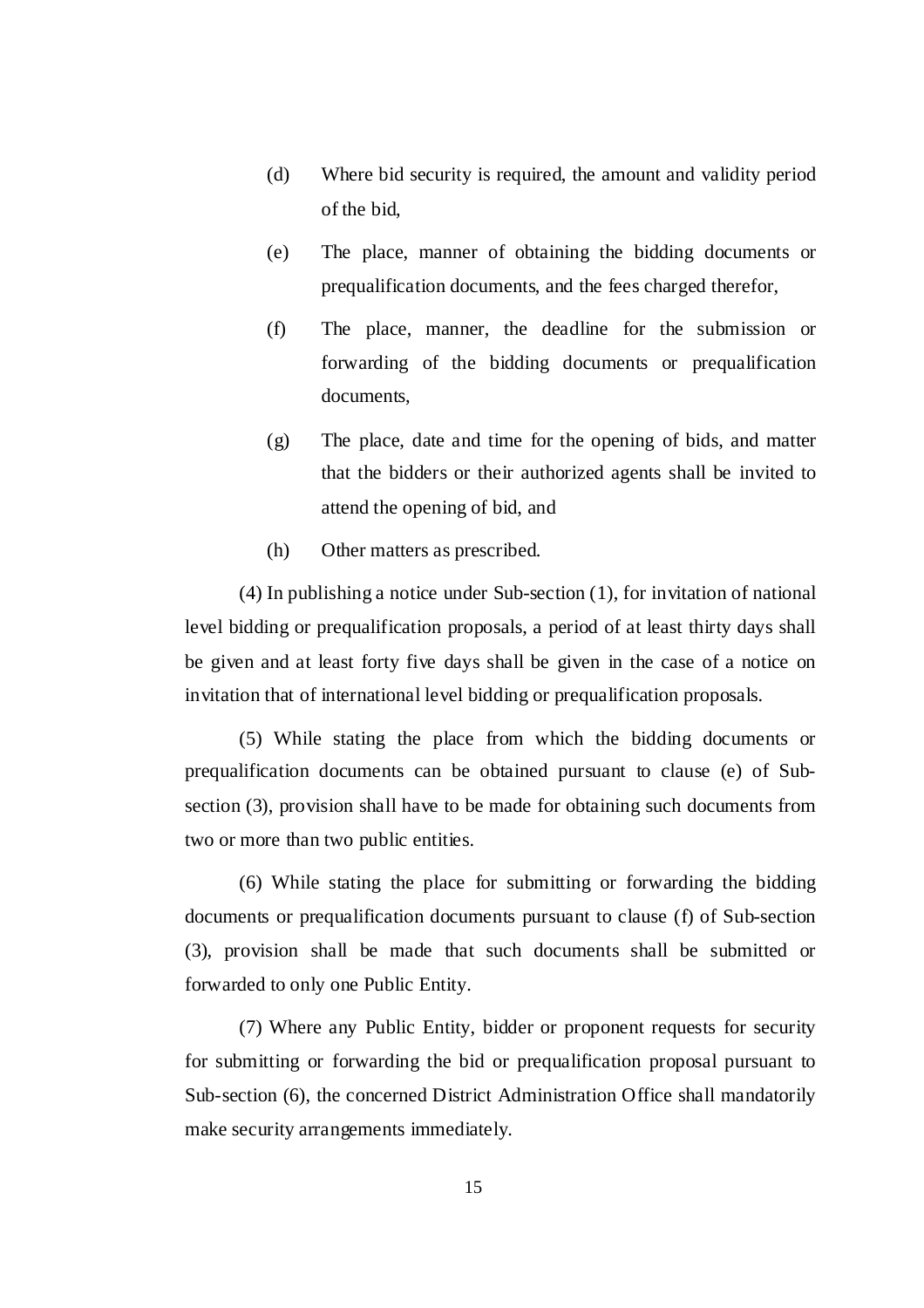(8) In making procurement through an international level bidding, the Public Entity may give domestic preference to the Nepalese entrepreneurs and businesspersons as prescribed, and where domestic preference is to be so given, that matter shall be set forth in the notice on invitation to bid and the bidding documents.

Provided that, in the case of procurement of construction work, preference may be given pursuant to Sub-section (1) of Section 12 of the Construction Entrepreneur Act, 1958.

(9) A foreign bidder, while submitting bid, shall have to state whether he/she has appointed any agent in the State of Nepal or not.

(10) Where an agent is appointed pursuant to Sub-section (9), the details as prescribed in relation to the agent shall also be set forth in the bid.

(11) Notwithstanding anything contained elsewhere in this Section, where a foreign bidder enters into joint venture with a domestic construction entrepreneur, in the case of procurement of public construction work, preference may be given to such a foreign bidder.

- **15. International Level Bidding:** (1) While making invitation to bid pursuant to this Act, an international level bid shall be invited in any of the following conditions:-
	- (a) Where the goods or construction works as requisitioned by a Public Entity are not available under competitive price from more than one construction entrepreneur or supplier within the State of Nepal,
	- (b) Where no bid was submitted in response to invitation to national level bidding for the procurement of goods, construction works or other services, and the same has to be procured from abroad,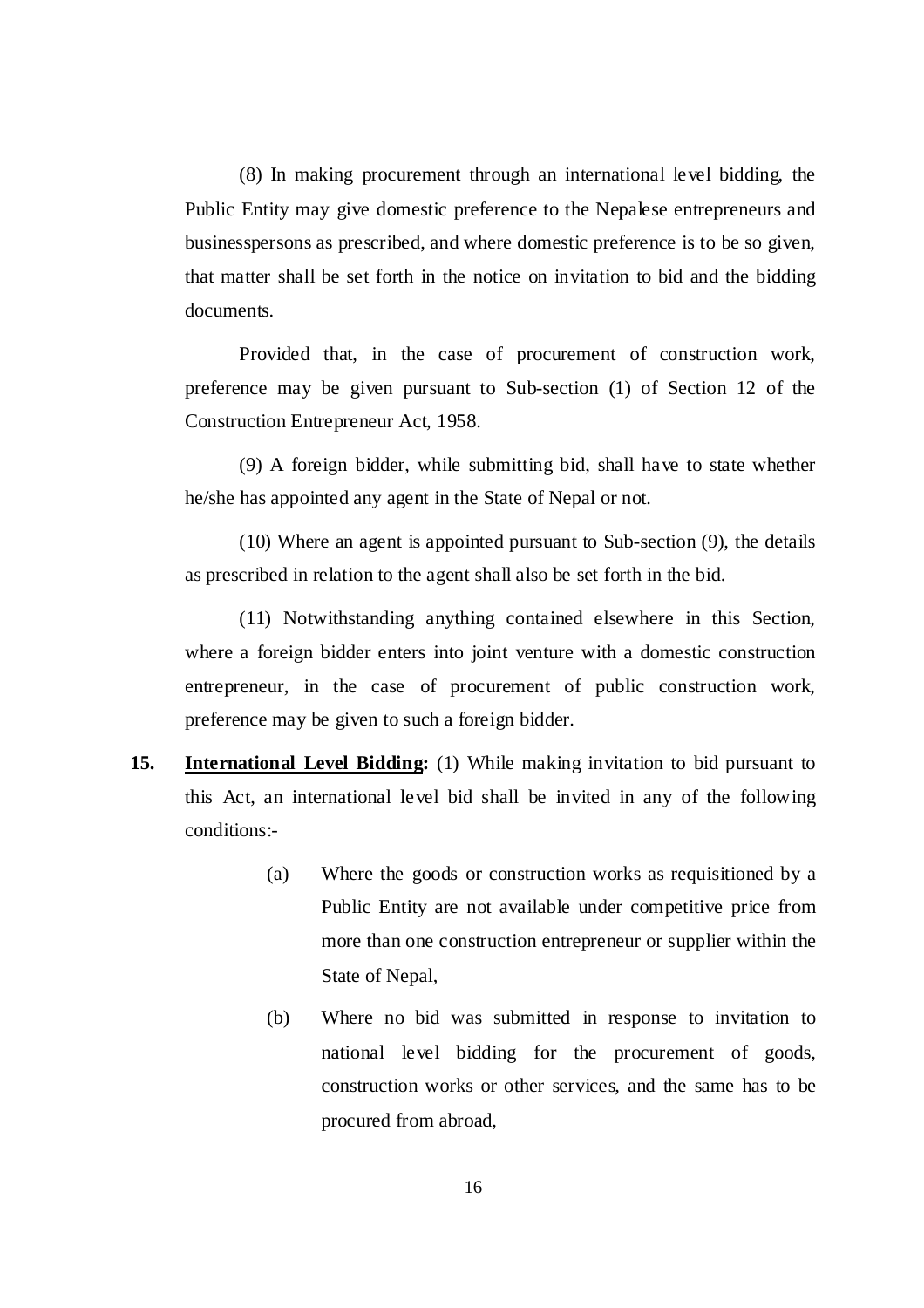- (c) Where under an agreement entered into with a donor party, foreign goods or construction works have to be procured from foreign assistance source,
- (d) Where the Public Entity has certified that the goods or construction works, being of complex and special nature, have to be procured through an international level bidding.

(2) A notice on invitation to international bidding as referred to in this Section shall be published in English language; and all bidding or prequalification documents shall have to be made available in the English language.

(3) The notice referred to in Sub-section (2) shall have to be placed in the website referred to in Sub-section (2) of Section 14.

**16. Clarification as to Unclear Matter on Bidding or Prequalification Documents:**(1) Where any bidder, being unclear about any matter set forth in the bidding documents or the prequalification documents, requests, within the time period set out in such documents, for a clarification, the Public Entity shall have to communicate the information of such matter to all bidders prior to the deadline for the submission of bids or prequalification proposals.

(2) Where the Public Entity makes any alteration/modification in the information under Sub-section (1) and the bidding documents or prequalification documents, it shall have to communicate information relating to such alteration/modification to all bidders that have participated in the procurement proceedings within a reasonable time so as to enable them to take such alteration/modification into account in submitting their bids or preparing their proposals for prequalification.

(3) Where it is necessary to provide additional time to bidders for the act under Sub-section (2), the Public Entity may extend the deadline for the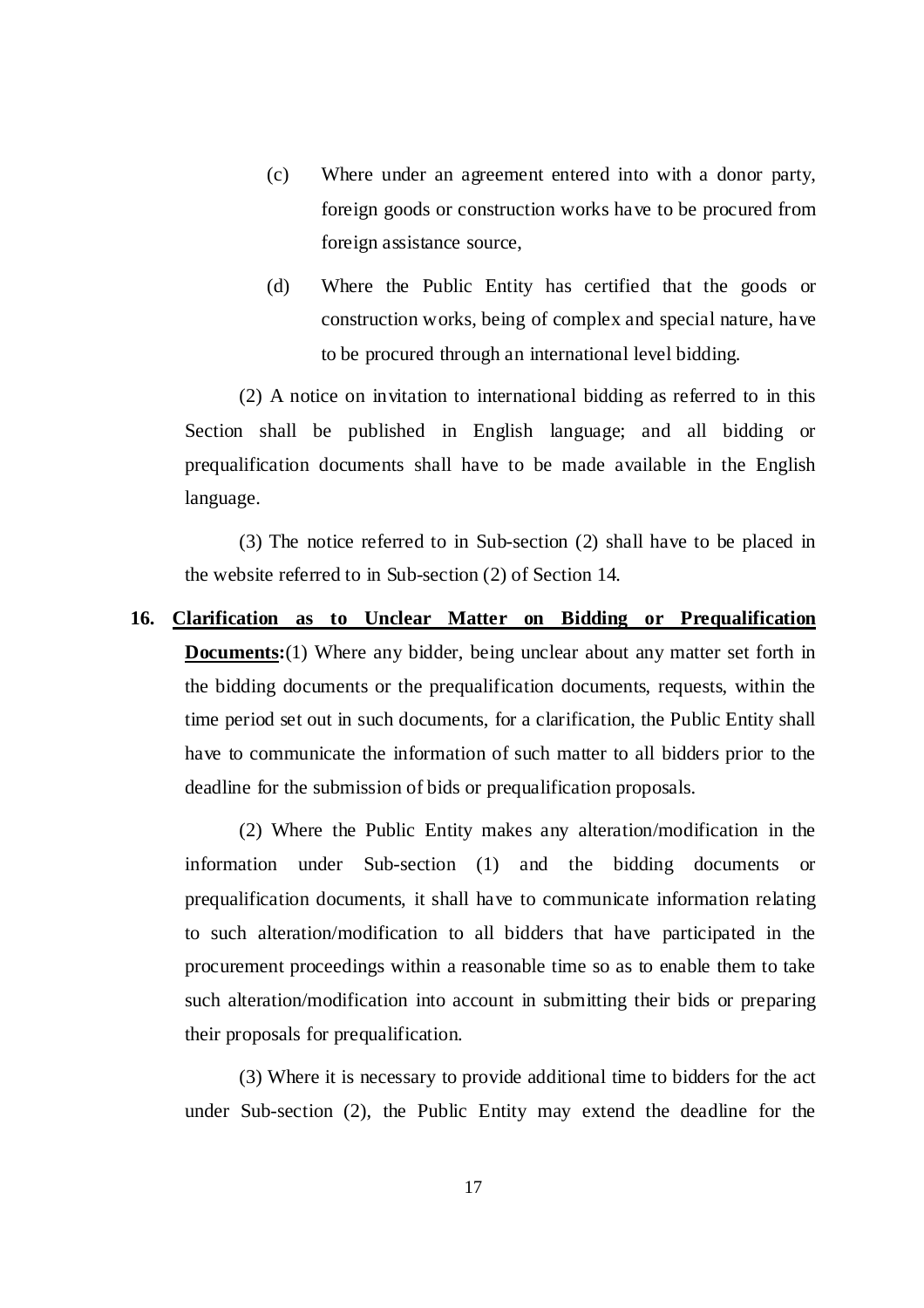submission of bids or prequalification proposals.

- **17. Deadline for Submission of Bids or Prequalification Proposals:** The Public Entity shall have to so set the deadline for the submission of bids or prequalification proposals as not to be less than the period set forth in Subsection (4) of Section 14 and as to allow sufficient time for bidders to prepare or submit such bids or proposals.
- **18. Method of Submission of Bids:** (1) A bid shall have to be submitted in the specified form, duly signed by the bidder himself /herself or his /her authorized agent, in a sealed envelope by the bidder himself /herself or through his or her authorized agent or by post or courier at such place and within the last date and time as specified for the submission of bids.

(2) Bids received after the deadline under Sub-section (1) shall not be processed and such bid shall be returned unopened to the concerned bidder.

**19. Withdrawal and Modification of Bid:** (1) A bidder may, prior to expiry of the deadline for the submission of bids, make a sealed application for modification to or withdrawal of bid that a bidder has once submitted.

(2) Other provisions relating to the withdrawal or modification of bid shall be as prescribed.

**20. Validity Period of Bid:** (1) The validity period of a bid shall be as specified in the bidding documents.

(2) The period as referred to in Sub-section (1) shall commence from the deadline for the submission of bids.

(3) Notwithstanding anything contained in Sub-section (1), the Public Entity may, if so required to extend the validity period of bids after the opening of bids, extend the validity period of bids as required assigning the reasons for the same.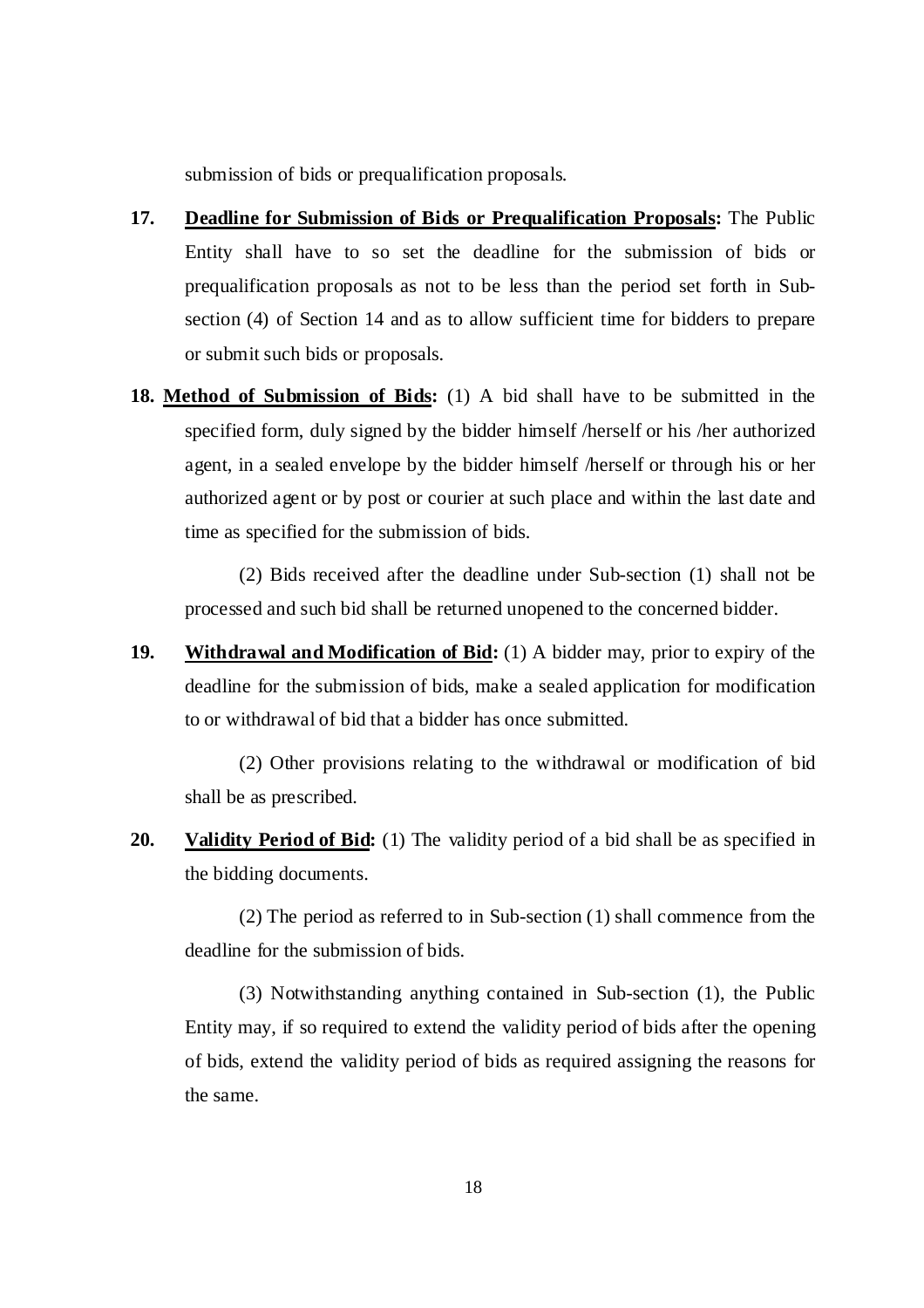(4) In extending the validity period of bid pursuant to Sub-section (3), consent of the concerned bidder shall have to be obtained.

(5) A bidder who agrees to extend the validity period of his/her/its bid pursuant to Sub-section (4) shall correspondingly extend the validity period of bid security.

(6) The bid security of the bidder not providing consent pursuant to Subsection (4) shall be returned.

**21. Bid Security:** (1) A bidder shall provide as prescribed bid security along with the bid.

(2) The security furnished pursuant to Sub-section (1) shall be forfeited in the following conditions:-

- (a) If the bidder requests for modification or withdrawal of bid during the validity period of bid, after the deadline for the submission of bids,
- (b) If the bidder refuses to accept the correction of arithmetical errors found in the bid,
- (c) If the selected bidder fails to sign the procurement contract in accordance with the terms and conditions set forth in the bidding documents,
- (d) Where the bidder fails to furnish the performance security as set forth in the bidding documents within the time for signing the procurement contract,
- (e) If the bidder has changed the bid price or substantive matter of the bid while providing any information in response to clarification sought by the Public Entity pursuant to Subsection (4) of Section 23 in the course of examination of bids.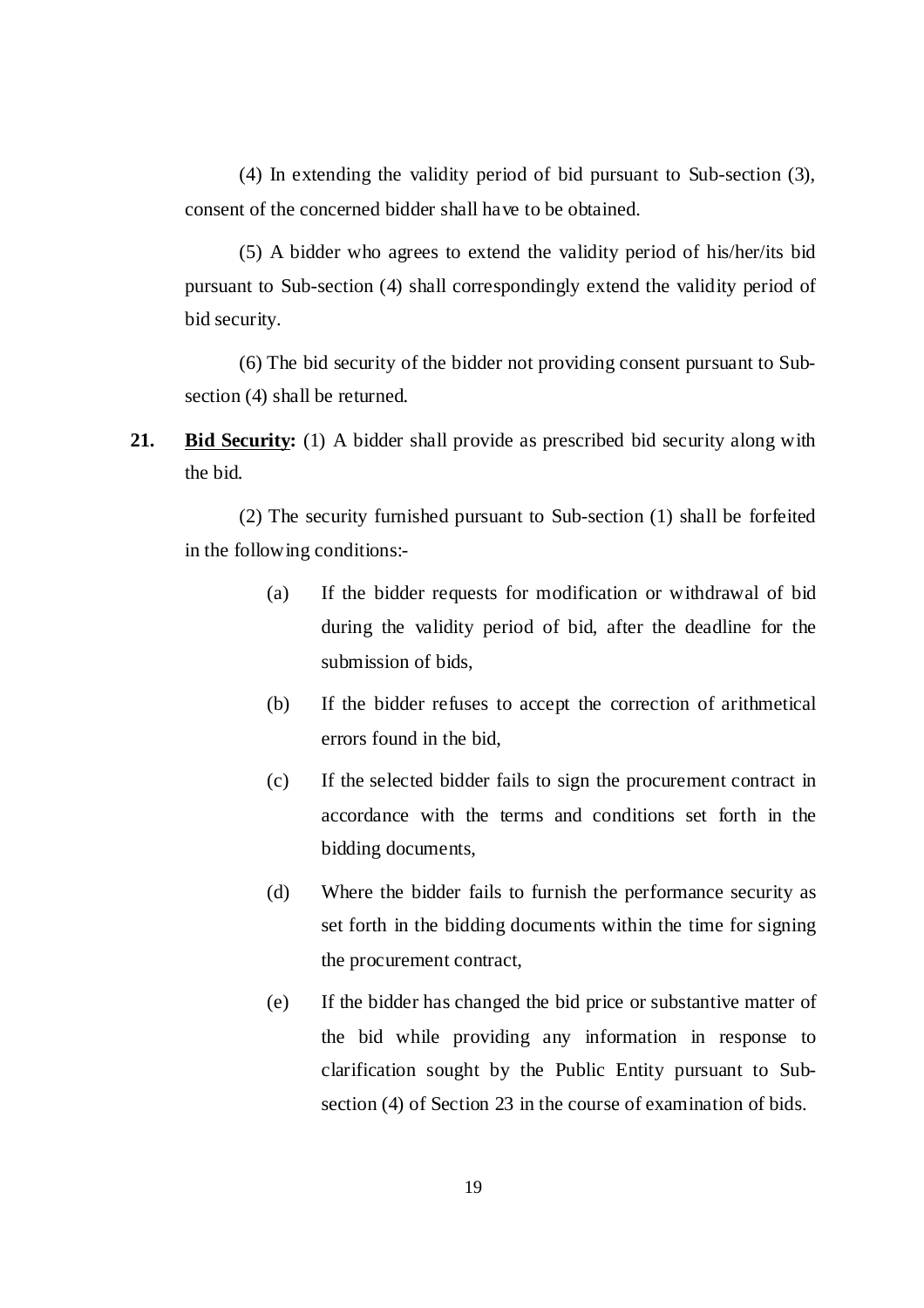(f) If any act contrary to conduct as referred to in Section 62 is committed.

(3) After the conclusion of a procurement contract under Section 52, the Public Entity shall return the bid security of the bidder who has signed the procurement contract and the bid security of those bidders whose bid security is not liable to forfeiture pursuant to Sub-section (2).

- **22. Opening of Bids:** The Public Entity shall have to open bids as prescribed at the time and place specified in the bidding documents on the same day immediately after expiry of the deadline for the submission of bids.
- **23. Examination of Bids:** (1) The Public Entity shall have to submit to the evaluation committee the bids opened pursuant to Section 22.

(2) The committee shall, prior to evaluating the bids submitted pursuant to Sub-section (1), examine the bids in order to ascertain the following matters:-

- (a) Whether documents establishing that the bidder is qualified under law to submit the bid are submitted or not,
- (b) Whether the bid is complete in accordance with the instructions to bidders set forth in the bidding documents or not and whether it is signed by the bidder or by the bidder's authorized agent or not,
- (c) Where a bid security is required to be submitted along with the bid, whether a bid security of such type, period and amount as set forth in the bidding documents is accompanied with the bid or not,
- (d) Whether the bid is substantially responsive to the technical specifications set forth in the bidding documents and the terms and conditions of procurement contract attached with the bidding documents or not.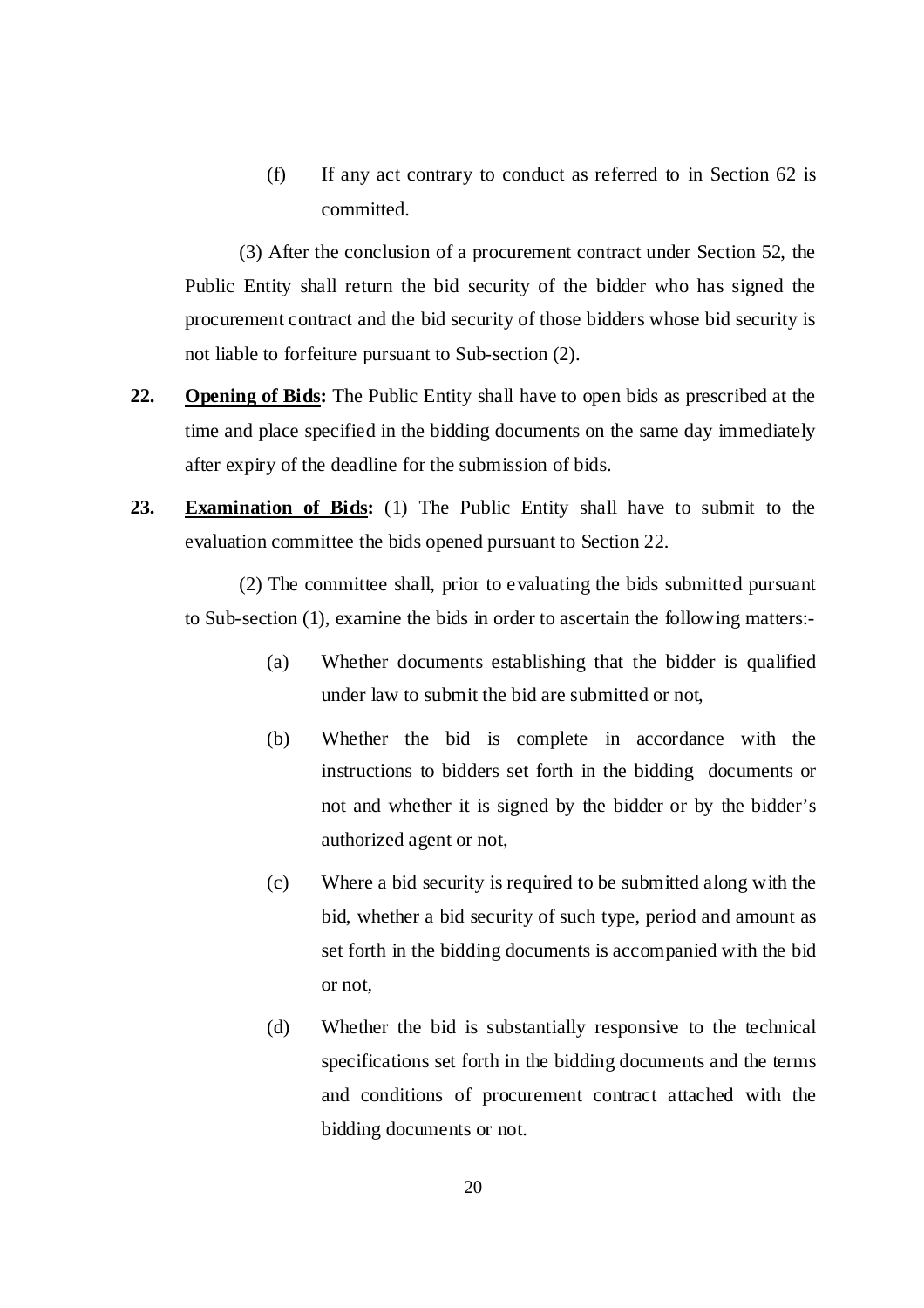(3) In examining the completeness of bids pursuant to clause (b) of Subsection (2), the following matters shall be examined:-

- (a) Whether a power of attorney for the authorized agent or local agent of the bidder is submitted or not,
- (b) Where a joint venture agreement is necessary, whether such agreement is submitted or not,
- (c) Whether documents establishing the eligibility of the bidder and of goods mentioned by the bidder are submitted or not,
- (d) Whether necessary document relating to the qualifications of the bidder is submitted or not,
- (e) Where the bidding documents require the submission of a rate analysis, whether such rate analysis is submitted or not,
- (f) Other matters as prescribed.

(4) The Public Entity may, in the course of examining the bids pursuant to this Section, ask bidders for necessary information.

(5) The concerned bidder shall have to provide the information sought by the Public Entity pursuant to Sub-section (4) to the Public Entity, and in providing such information, no change or alteration in the bid price or other substance of the bid shall be allowed.

(6) In examining bids invited after determination of prequalification, examination of the qualification of bidder shall be made to ascertain whether or not it conforms to the prequalification or not.

(7) While examining the qualification pursuant to Sub-section (6), if the qualification of a bidder is found to be substantially lower than what was at the prequalification stage, the bid of such a bidder shall be rejected.

(8) If any arithmetical error is found in a bid in examining bids pursuant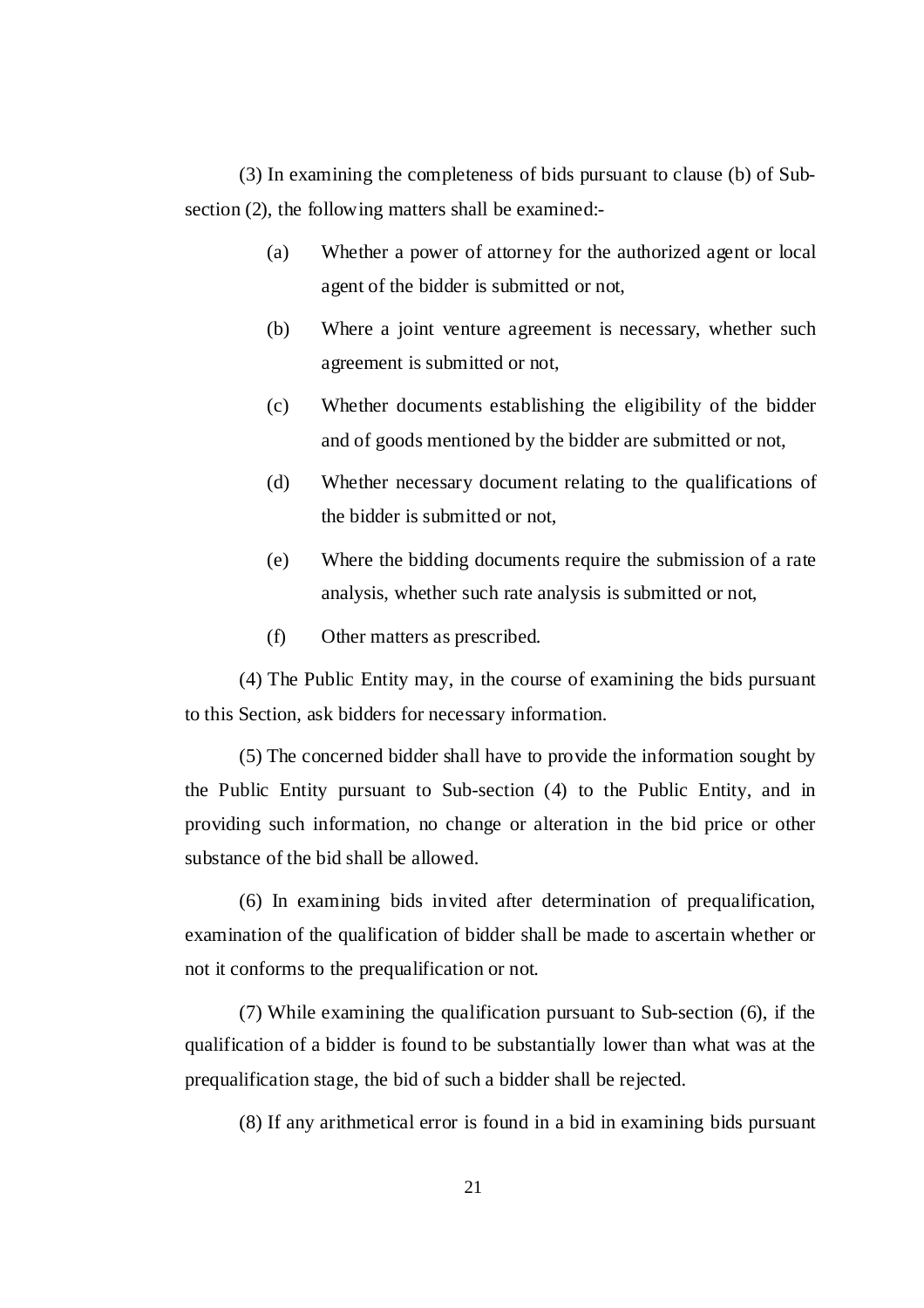to this Section, the Public Entity may correct such an error, and where, in making such correction, there exists a discrepancy between unit rate and total amount, the unit rate shall prevail, and the total amount shall be corrected as per the same rate.

(9) Where there is a discrepancy between figures and words in a bid submitted by a bidder, the amount in words shall prevail.

(10) Where any error is corrected pursuant to Sub-section (8) or (9), information of such correction shall be communicated to the concerned bidder.

# **24. Non–procession of Bids:** Bids having following noncompliance shall not be processed:

- (a) Where it is not sealed,
- (b) Where it is not submitted within the time frame,
- (c) The bids withdrawn pursuant to Section 19,
- (d) If it is not in accordance with Sub-section (2) of Section 23,
- (e) The bids submitted by mutual collusion pursuant to Sub-section (6) of Section 26,
- (f) The bids cancelled pursuant to Sub-section (7) of Section 23.
- **25. Evaluation of Bids:** (1) All submitted bids other than those separated for nonprocession pursuant to Section 24, shall be included for evaluation.

(2) Where a bid is found containing minor deviations in the matters such as the technical specifications, descriptions and characteristics etc. so as not to reject the bid, the value of such deviations shall be quantified, to the extent possible, and included in the evaluation of bids pursuant to Sub-section (1).

(3) Where the value of minor deviations under Sub-section (2) exceeds fifteen percent of the bid price of the bidder, such a bid shall be deemed to be substantially non-responsive; and shall be excluded from evaluation.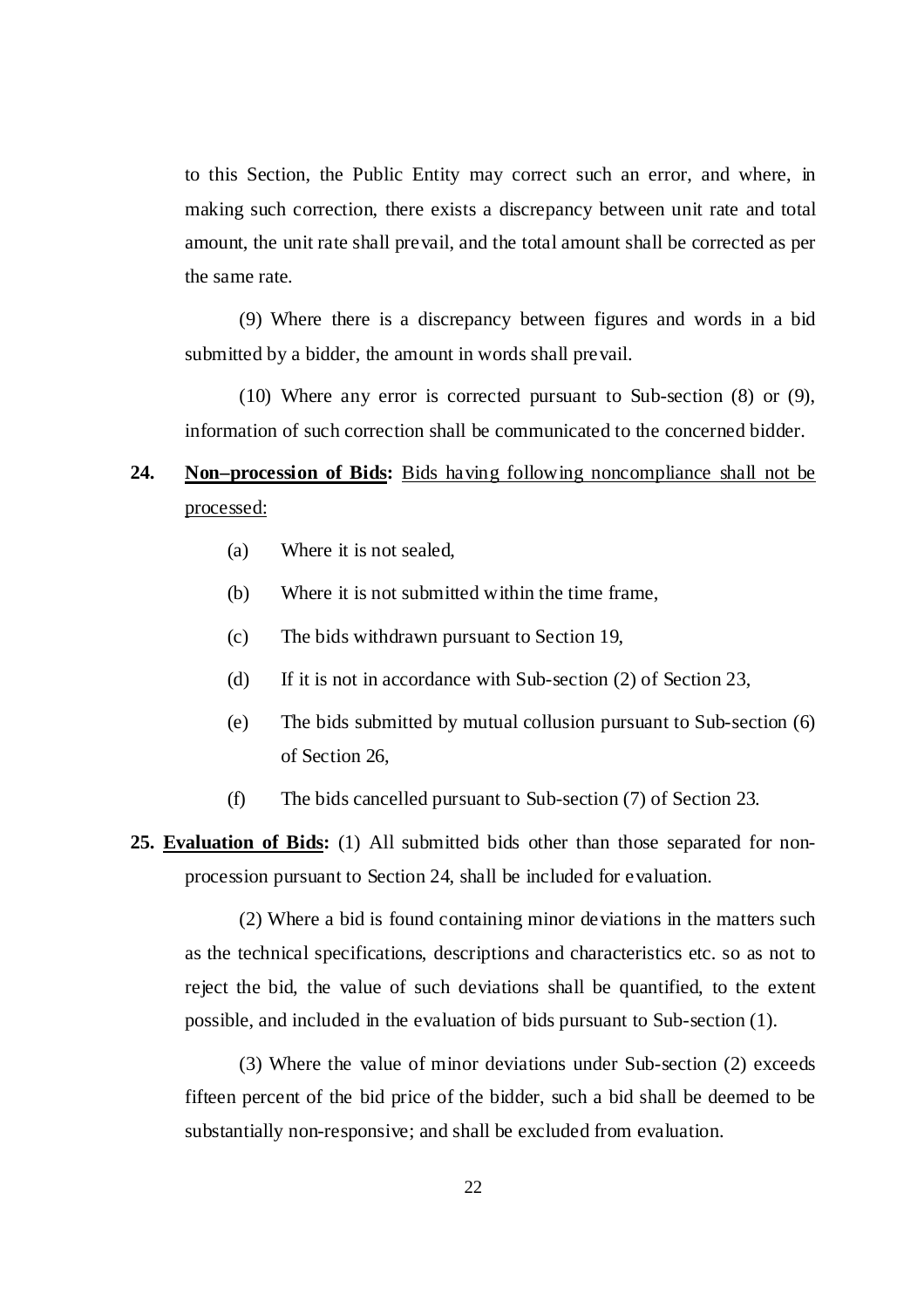**Explanation:** For the purposes of this Section, the words "minor deviations" mean such deviations that do not materially depart from the matters such as the technical specifications and descriptions as set forth in the bidding documents.

(4) Where invitation to bid has been made after determination of prequalification, the bids submitted by the bidder other than the pre-qualified bidders shall be excluded from evaluation under Sub-section (1).

(5) Bid shall be evaluated in accordance with the criteria and methodology set forth in the bidding documents; and in carrying out such evaluation, the bid with the lowest bid price shall be determined by making comparison of the evaluated price of every bid with the evaluated price of the other bids.

(6) The qualifications of the bidder of the bid having the lowest bid price under Sub-section (4) shall be verified in order to ascertain whether it conforms to the qualification criteria set forth in the bidding documents or not.

(7) Where on examination, the qualification of the bidder of the bid having the lowest bid price pursuant to Sub-section (4) is in conformity with the qualification evaluation criteria set forth in the bidding documents under Subsection (5), such bid shall be the lowest evaluated substantively responsive bid. Where, on examination, the qualification of such bidder is found not to be in conformity with the qualification as evaluation criteria set forth in the bidding documents, such bid shall be excluded from evaluation; and the qualification of the next bidder having the next lowest bid price shall be examined on the same grounds respectively.

(8) The evaluation committee shall prepare an evaluation report stating, *inter alia*, the criteria and methodology of evaluation of the lowest evaluated substantially responsive bid pursuant to Sub-section (6) and submit the report to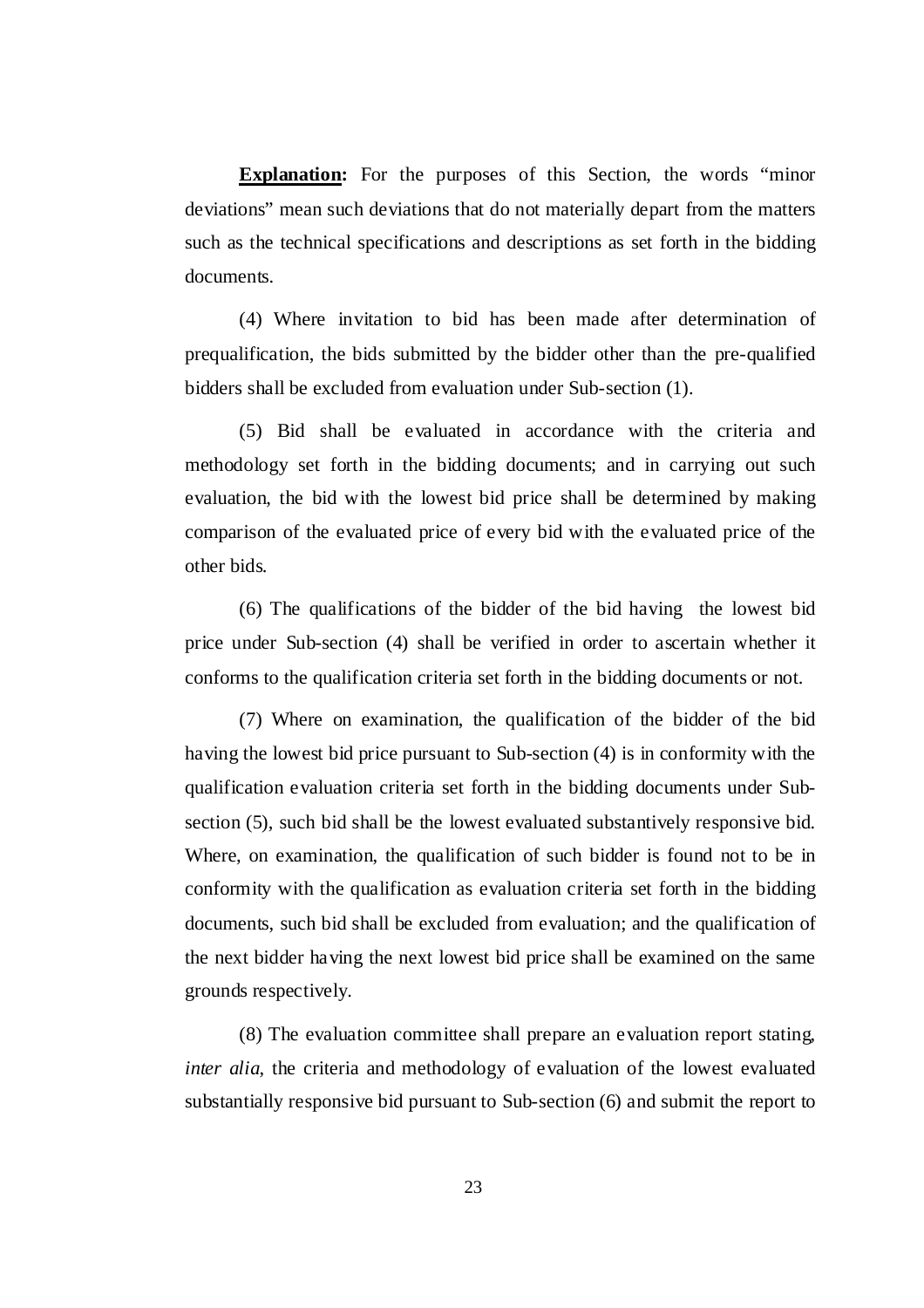the Public Entity.

- **26. Rejection of Bids or Cancellation of Procurement Proceedings:** (1) The Public Entity may, in the following circumstances, reject all bids or cancel the procurement proceedings:-
	- (a) If none of the bids are substantially responsive pursuant to clause (d) of Sub-section (2) of Section 23,
	- (b) If the bid price of the lowest evaluated substantially responsive bid is substantially above the cost estimate, or
	- (c) If requisitioned goods, construction works, consultancy services or other services are no longer required.

(2) Notwithstanding anything contained in Sub-section (1), no bid shall be rejected or re-bidding shall be invited only for the reason that only a few bids are or only one bid is substantively responsive.

(3) The Public Entity shall have to communicate to all the bidders a notice along with the reason for the rejection of bids or cancellation of the procurement proceedings pursuant to Sub-section (1).

(4) Where any bidder requests, within thirty days of the communication of notice pursuant to Sub-section (3), for grounds for the rejection of all bids or rejection of the procurement proceedings, the Public Entity shall have to communicate such information to that bidder.

(5) In making re-invitation to bid because of non-submission of any bid in response to an invitation to bid or cancellation of all bids or cancellation of the bid proceedings pursuant to Sub-section (1), the modification shall also be carry out in the bidding documents, technical specifications, cost estimate and terms and conditions of procurement contract as per necessity by reviewing the reasons for such rejection of bids or cancellation of the bid proceedings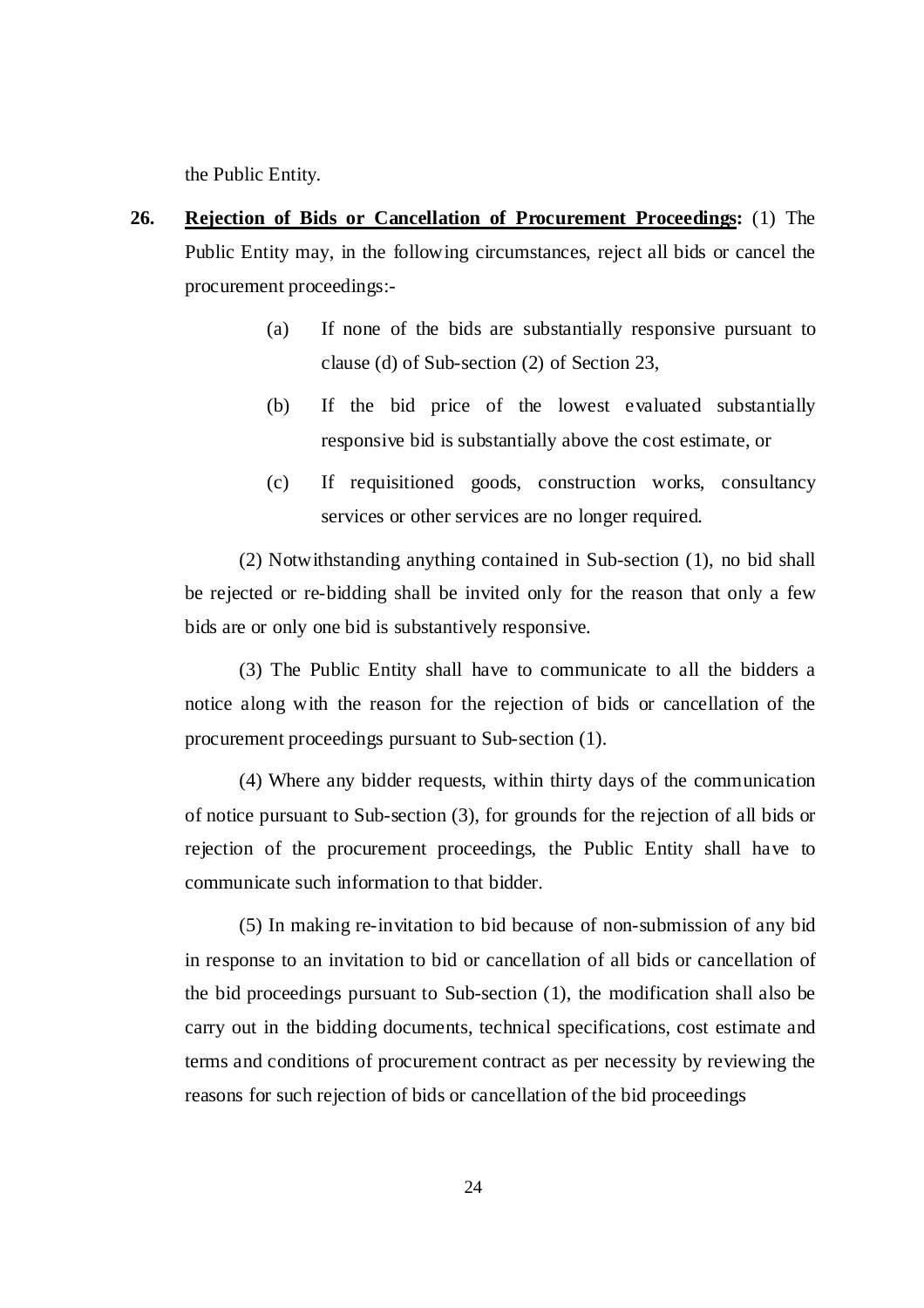(6) Notwithstanding anything contained elsewhere in this Section, if is proved that the bidder has submitted bid by collusion among the bidders, such bid shall be rejected.

**27. Acceptance of Bid and Procurement Contract:** (1) The Public Entity shall select for acceptance only the lowest evaluated substantially responsive bid in accordance with Section 25.

(2) Within seven days of the selection of the bid pursuant to Sub-section (1), the Public Entity shall serve a notice of the intent of acceptance of his or her bid to the concerned bidder. Information regarding the name, address of the bidder whose bid has been so selected and the price of the bid shall also be communicated to the other bidders.

(3) If no bidder makes an application pursuant to Section 47 within a period of seven days of providing the notice under Sub-section (2), the bid of the bidder selected pursuant to Sub-section (1) shall be accepted and a notice shall be communicated to the bidder to furnish the performance security to conclude the procurement contract within fifteen days.

(4) The concerned bidder shall have to furnish the performance security and sign the procurement contract under Section 52 within the period set forth in Sub-section (3).

(5) If the bidder fails to furnish the performance security and sign the procurement contract within the period under Sub-section (3), the bid security of that bidder shall be forfeited, and the bid of the other immediately next lowest evaluated substantially responsive bidder shall be accepted and the procurement contract concluded.

(6) If even the bidder under Sub-section (5) fails to furnish the performance security and sign the procurement contract, the bid of the other immediately next lowest evaluated substantially responsive bidder,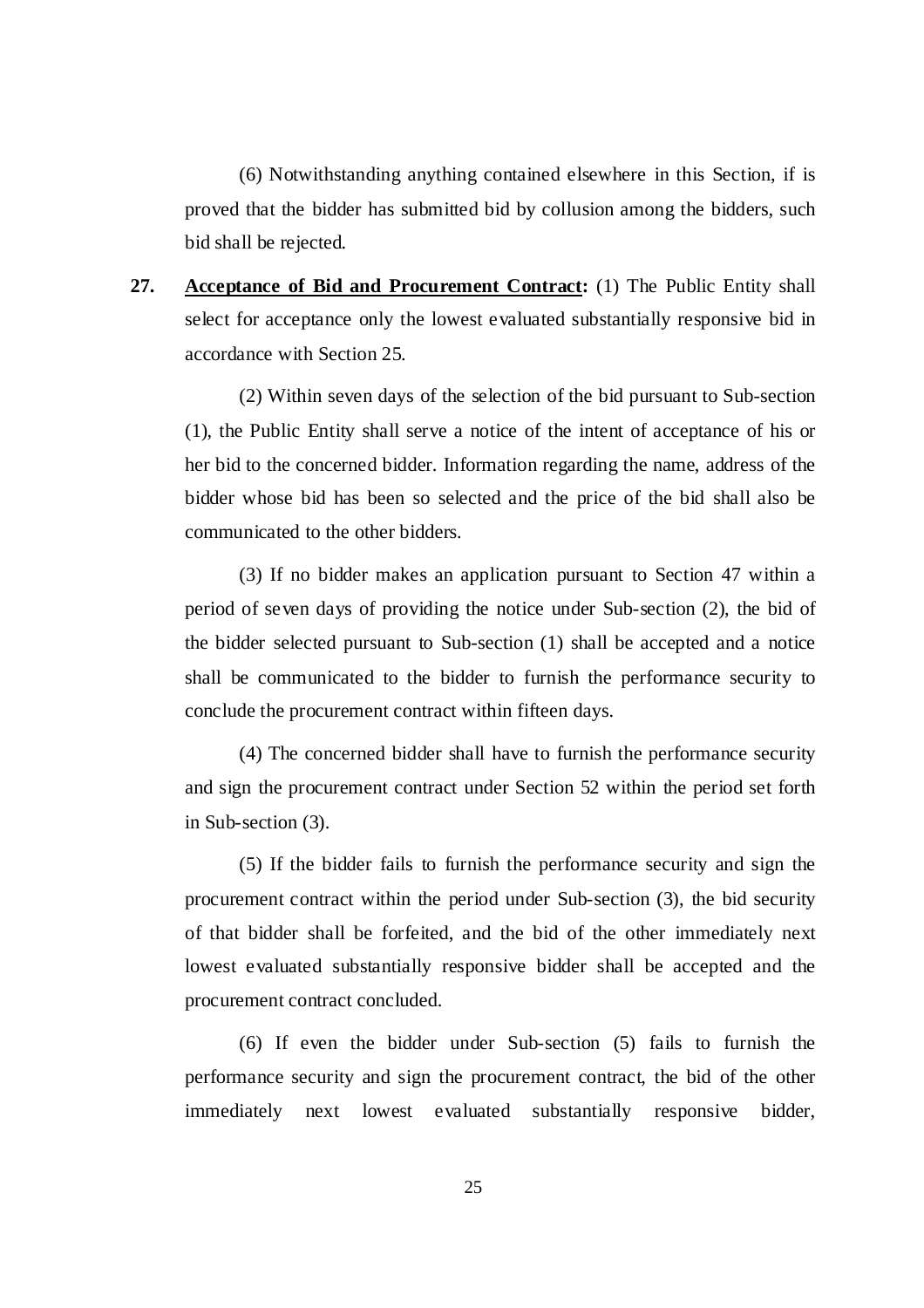respectively, shall be accepted, and a notice shall be served to that bidder for concluding the procurement contract pursuant to this Section.

(7) If, within thirty days of the communication of the notice as referred to in Sub-section (2), any bidder whose bid has been rejected requests for grounds for the rejection of its bid, the Public Entity shall have to communicate such information to that bidder.

- **28. Two-Stage Bidding:** (1) Two-stage biding may be invited in the following conditions:-
	- (a) When it is not feasible to define fully the technical aspects of the goods or construction works or services to be procured or the terms and conditions of the procurement contract at the time of the invitation to bid, or
	- (b) Because of the complex nature of the goods or construction works or services to be procured, if it is necessary for the Public Entity to discuss with the bidders about how to resolve the problems related to various technical aspects or the procurement contract and about such technical aspects and conditions of contract and benefits accruing there from.

(2) While inviting the first stage bid pursuant to this Section, the bidding documents shall state the purpose of procurement, expected performance, broad specifications and other broad features and the qualification of bidders, and state that bidder shall not be required to quote the price in his/her bid and shall submit only technical proposal and comments on the terms and conditions of the proposed procurement contract.

(3) The Public Entity may hold discussions with any or all bidders in relation to the bids submitted in response to the invitation to bid made pursuant to Sub-section (2).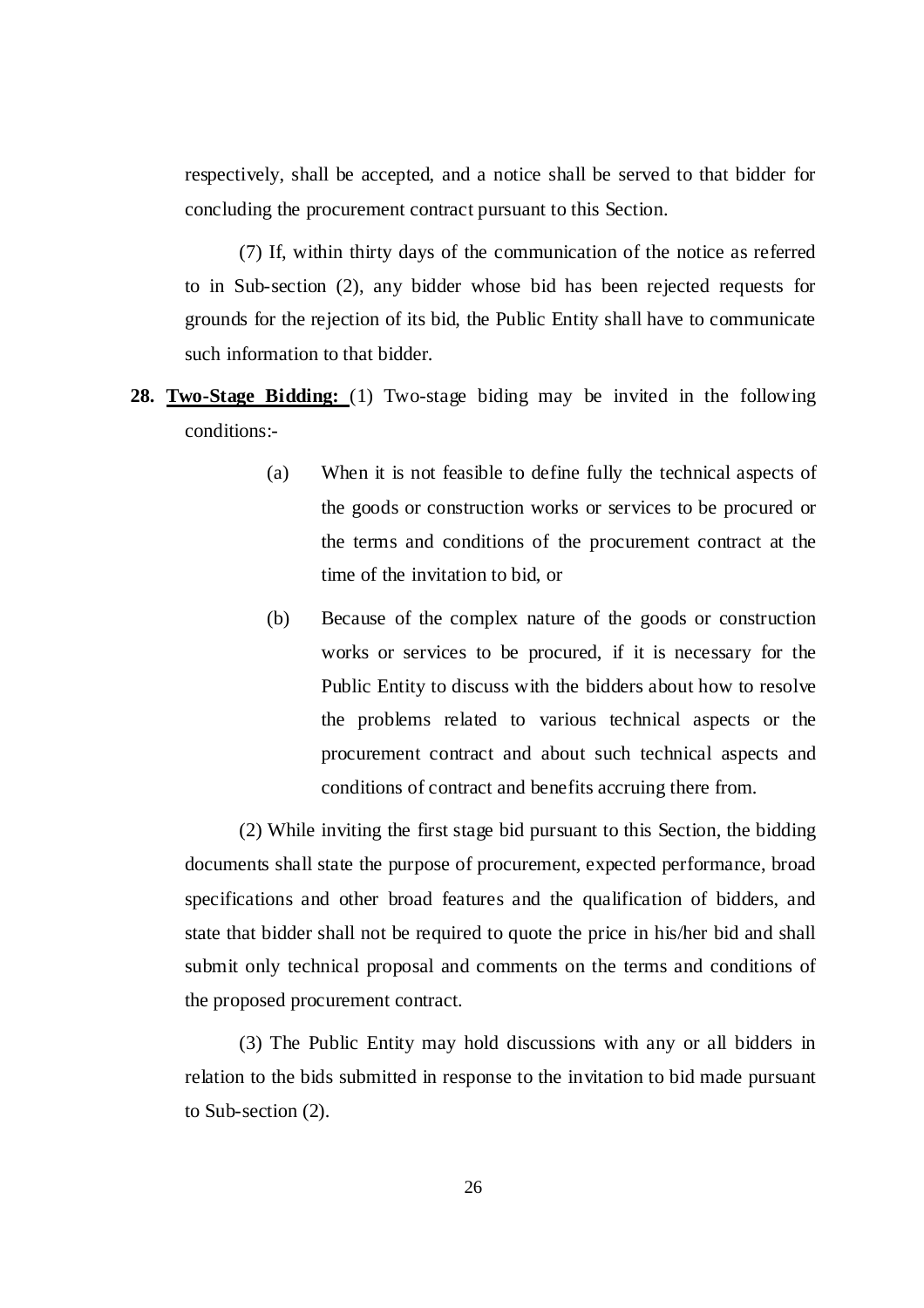(4) The Public Entity may, also taking into account the discussions held in pursuance to Sub-section (3), do the following in relation to the bids submitted pursuant to Sub-section (2):

- (a) Canceling a proposal relating to a bid that fails to meet the basic requirements required to be met in relation to procurement or fails to make minimum performance or fails to complete the work within the specified period or that cannot be modified to meet such requirements or to make such performance or to complete the work within the specified period or due to any other weakness,
- (b) Modifying or improving the technical specifications, evaluation criteria and terms and conditions of the procurement contract in order to increase competition,
- (c) Determining the evaluation system in order to determine the appropriateness of various options submitted by the bidders.

(5) After the completion of the acts as referred to in Sub-section (4), the Public Entity shall make invitation to second stage bid. In making such invitation to bid, the bidders whose bids have not been cancelled pursuant to the said Sub-section shall be invited to submit bid along with price in accordance with revised bidding documents.

(6) The second-stage bidding proceedings to be carried out pursuant to Sub-section (5) shall be carried out pursuant to the provisions contained in this Chapter except for those provided for in this Section.

### **Chapter-4**

# **Provisions Relating to Consultancy Services**

29. **Consultancy Services May be Procured:** (1) A Public Entity may procure consultancy services from any person, firm, organization or company in the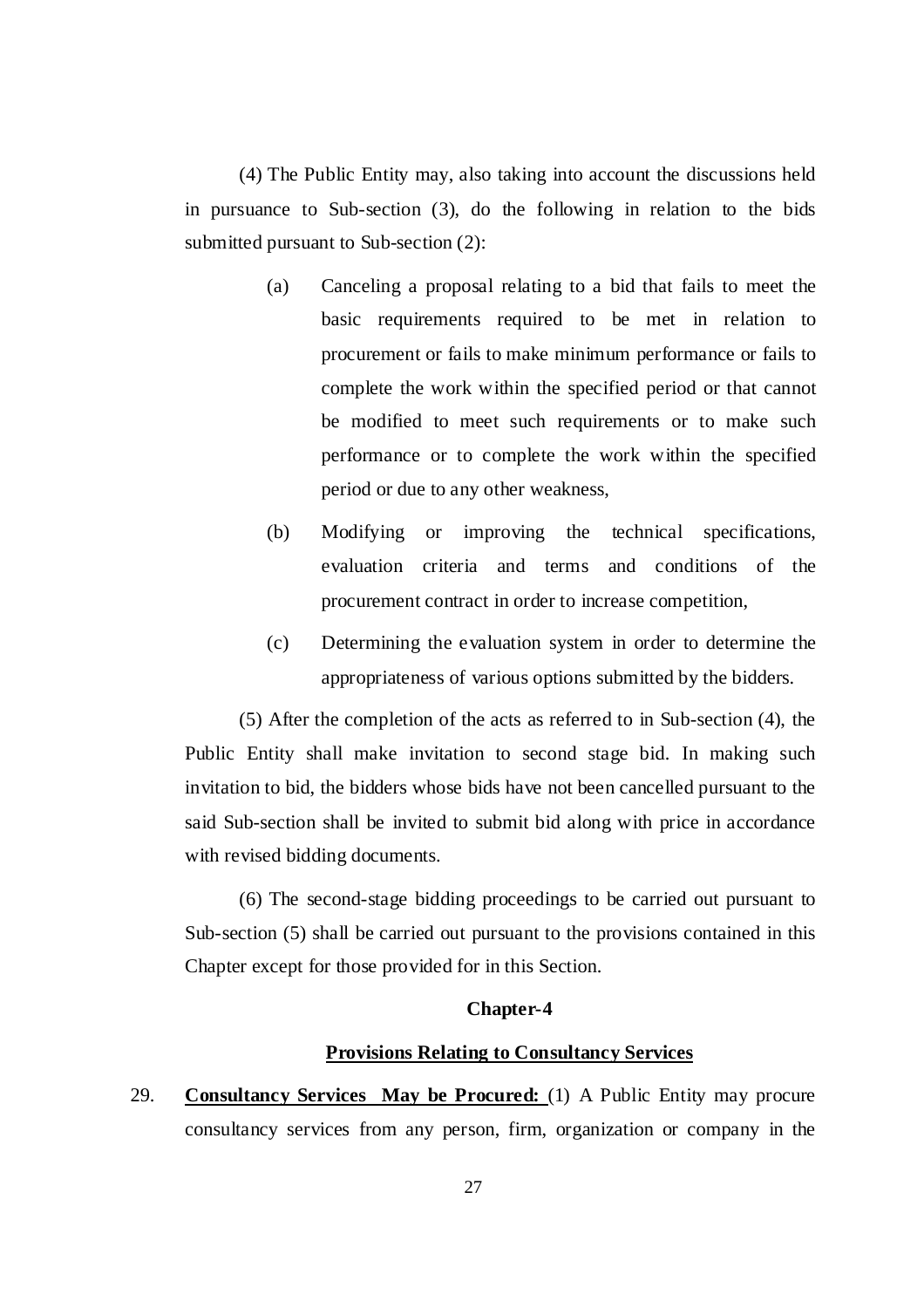following conditions:-

- (a) If any work cannot be performed by the human resource available at the concerned Public Entity, or
- (b) If a service is required to be obtained from a consultant under the foreign aid source in accordance with an agreement with a donor party.

(2) In procuring the consultancy services under Sub-section (1), procurement shall be made by fulfilling the procedures referred to in this Act.

**30. Short List to be Prepared by Soliciting Expression of Interest Openly:** (1) Where it is required to procure consultancy service that costs more than the prescribed threshold, the Public Entity, in order to solicit expression of interest from the persons, firms, organizations or companies that are interested in providing such consultancy services shall publish a notice in a newspaper of national circulation, giving a period of at least fifteen days, setting out the matters as prescribed.

(2) The notice under Sub-section (1) may be placed in the website of the concerned Ministry of the Public Entity or of the Public Procurement Monitoring Office.

(3) International level expression of interest shall have to be invited in the following circumstances:-

- (a) To procure consultancy service, the cost of which exceeds the prescribed threshold,
- (b) If the consultancy service as requisitioned by the Public Entity is not available under competitive price from more than one consultant within the State of Nepal,
- (c) If no proposal has been submitted in response to invitation to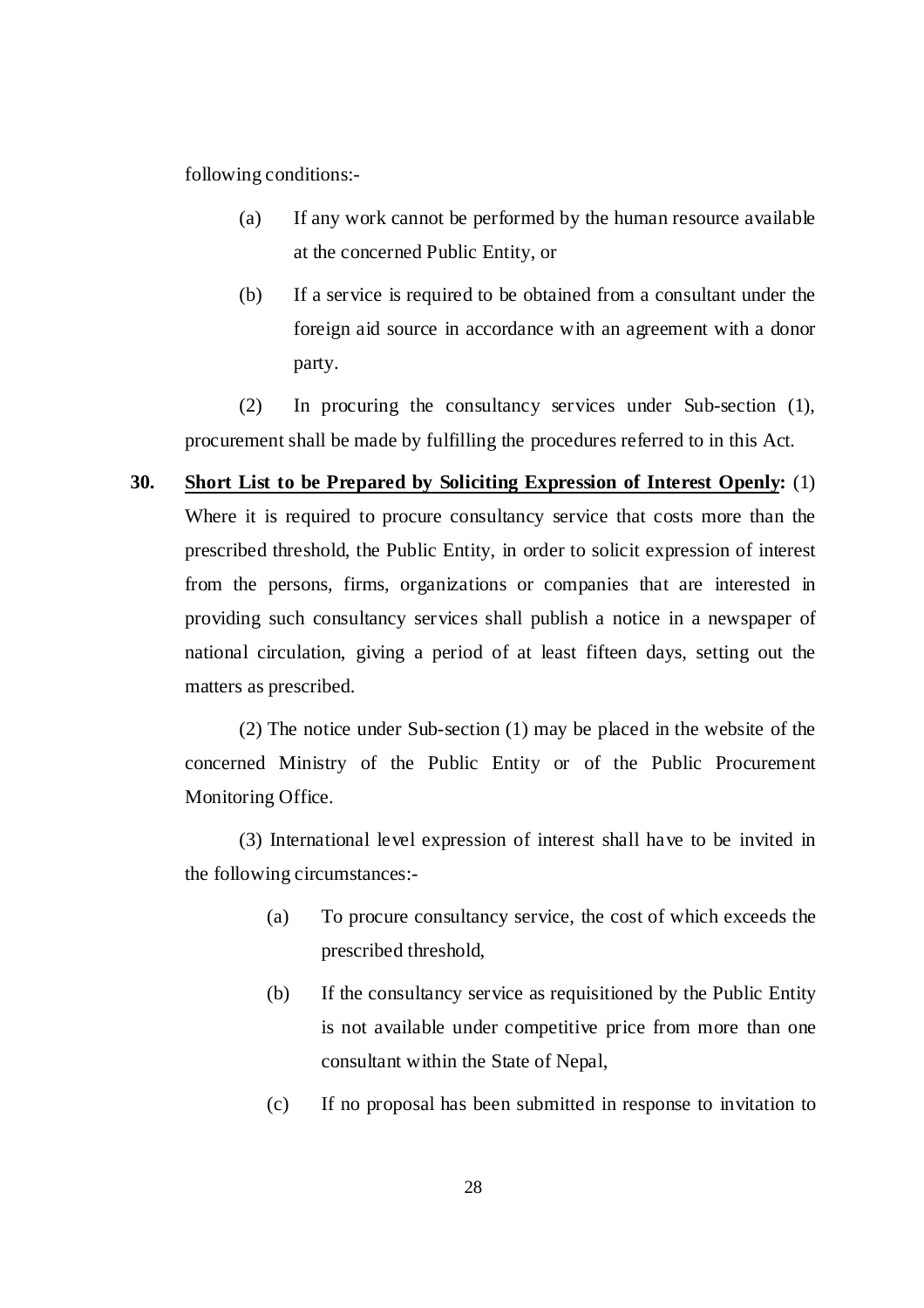national level proposal for the procurement of consultancy service, and the service has to be procured from any foreign consultant,

(d) If it is necessary to obtain services from a consultant under the foreign aid source by soliciting international expression of interest in accordance with an agreement with the donor party.

(4) While soliciting expression of interest under Sub-section (3), notice shall have to be published in English language.

(5) The Public Entity shall, upon evaluation, *inter alia*, of the qualification, experience and capacity of the intending proponents the expression of interest pursuant to Sub-section (1) or (3), make selection of generally three to six intending proponents and who can provide such consultancy service, and prepare a short list as prescribed.

(6) Where it is required to procure consultancy service the cost of which is less than the prescribed threshold, the Public Entity may prepare a list of the person, firm, organization or company that can provide such service, by fulfilling the procedures as prescribed, and shall solicit proposals pursuant to Section 31 from the person, firm, organization or company that have been included in that list, by fulfilling the procedures as prescribed.

**31. Soliciting Proposals:** (1) After a short list has been prepared pursuant to Section 30, the Public Entity shall request for proposals from intending proponents, by giving a period of at least thirty days, sending the documents relating to proposal, as prescribed to the intending proponents who are short **listed** 

(2) The documents relating to proposal under in Sub-section (1) shall contain the following matters:-

(a) The name and address of the Public Entity,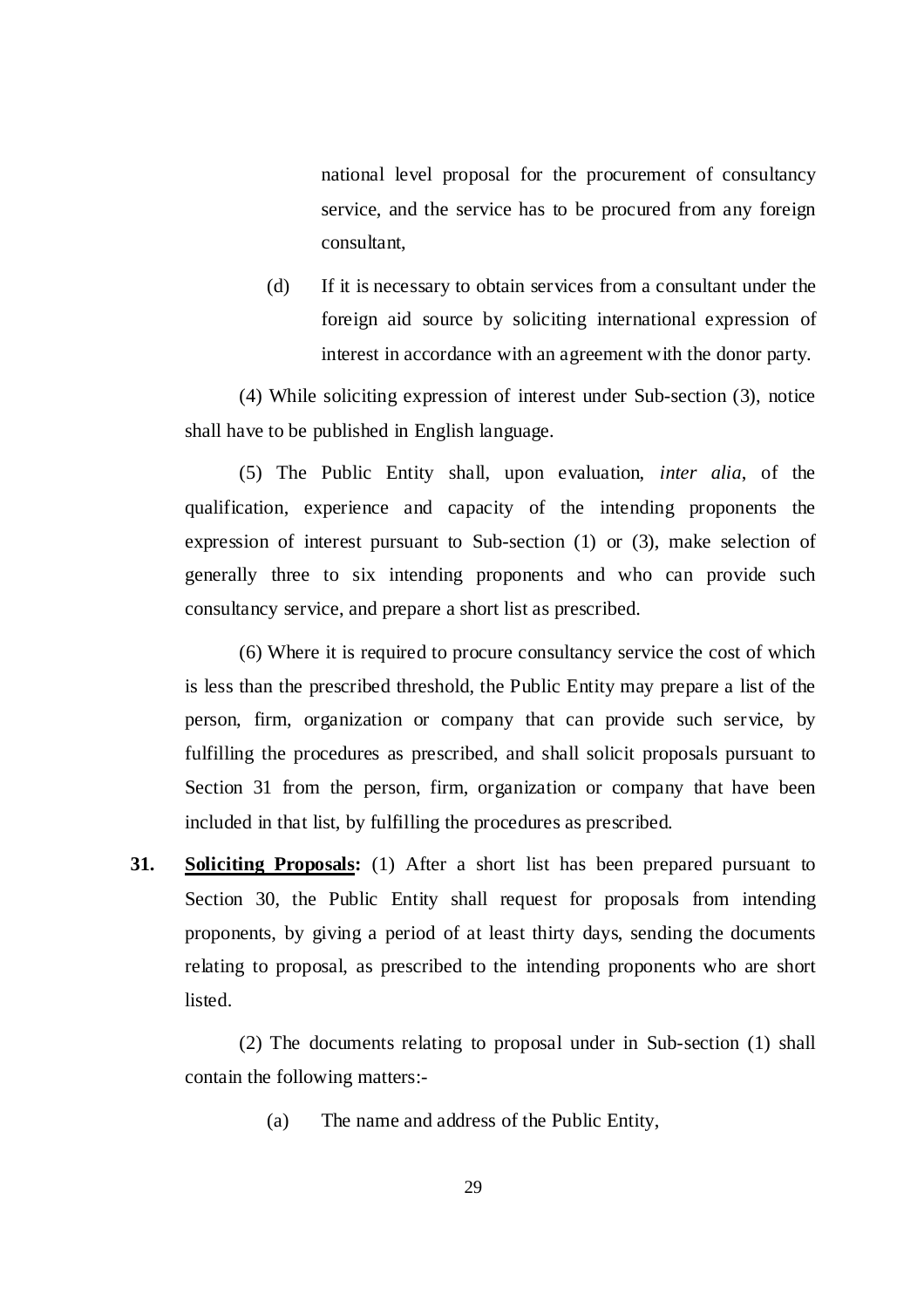- (b) The nature of the services to be procured, the time and place when and where the services are to be provided, the terms of reference of the services, the task to be completed and expected outputs,
- (c) Instructions to proponent to prepare proposal,
- (d) Matters that the technical and the financial proposals have to be sealed in separate envelopes, each of which has to clearly indicate the type of proposal outside it and that both envelopes have then to be sealed in a separate envelope and that the required services have to be mentioned thereon,
- (e) Technical and financial evaluation weightage,
- (f) The criteria and weightage marks for the evaluation and comparison of proposal,
- (g) Conditions of the procurement contract,
- (h) The place, date and time for the submission of proposals,
- (i) Method for the selection of proposals,
- (j) Statement that proposals shall not be processed in the event of conflict of interest and information relating to legal action if fraud or corruption is committed,
- (k) Provision that a proponent may make an application for review, against any error or decision made by the Public Entity in carrying out proposal proceedings, and
- (l) Other matters as prescribed.

(3) In setting forth in the documents relating to proposals under Subsection (1), the criteria for the evaluation of proposal pursuant to clause (f) of Sub-section (2), any or all of the following criteria shall be set forth as required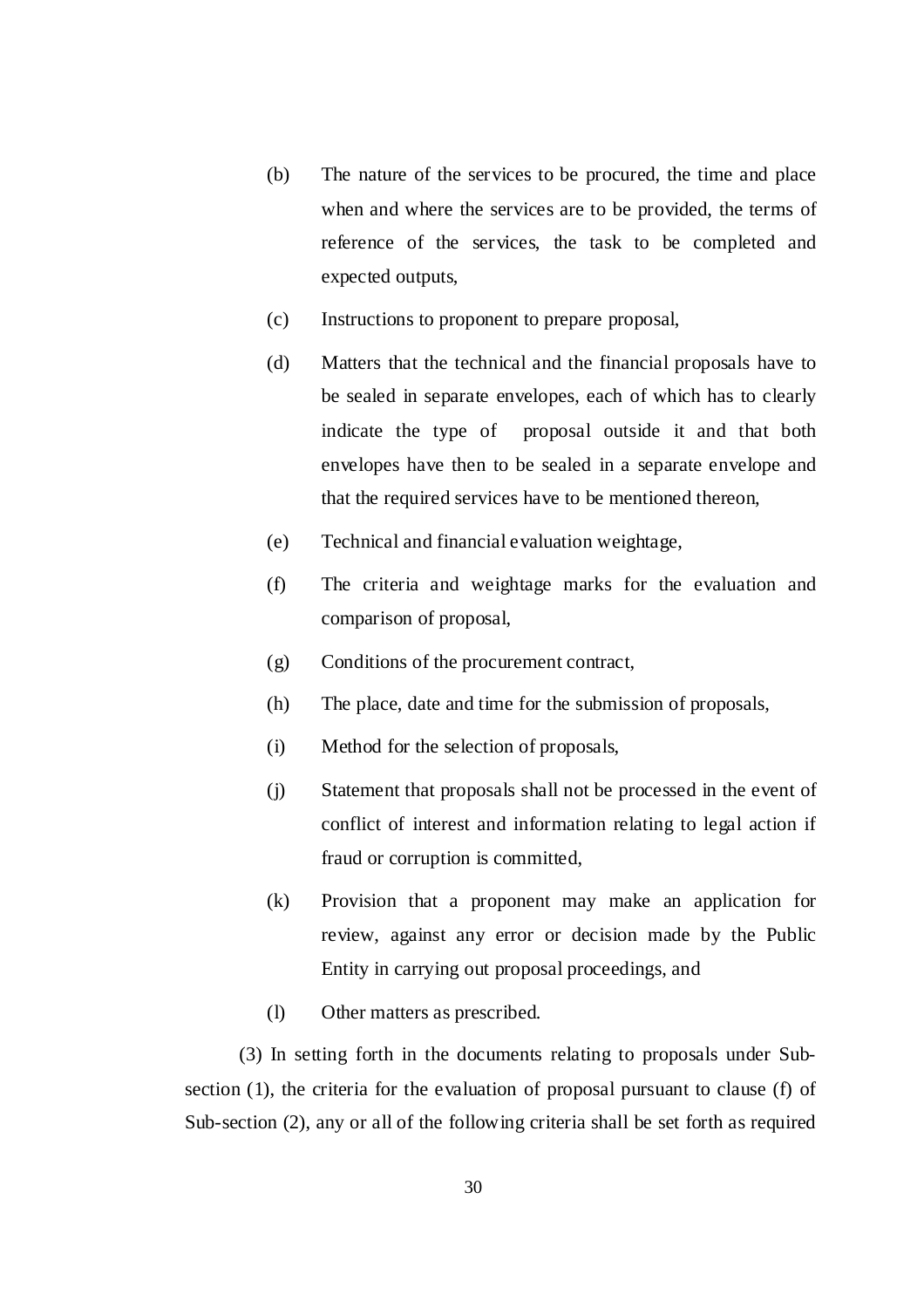for the evaluation of technical proposal:-

- (a) Experience of consultants in the task to be performed by consultants,
- (b) The quality of proposed methodology for the performance of task by the consultants,
- (c) The qualification of the proposed key human resource,
- (d) Provision of knowledge and technology transfer,
- (e) In the case of international level proposals, the details of key Nepalese human resource proposed for the performance of task.

(4) In setting forth in the documents relating to proposals under Sub-section (1), the method for the selection of proposal pursuant to clause (i) of Sub-section (2), there shall be set forth which of the following methods shall be used for the selection of proposals:-

- (a) Quality and cost method,
- (b) Quality method,
- (c) Fixed Budget method, or
- (d) Least cost method.

(5) Notwithstanding anything contained in Sub-section (4), where the nature of the consultancy services to be procured is exceptionally complex or such services are likely to have considerable impact on future projects or national economy, the selection of proposals may be made exclusively on the basis of the quality method, as prescribed.

**32. Opening of Proposals:** (1) After the expiry of the deadline for the submission of proposal, the outer envelope of the proposal received from the proponent shall be opened and the sealed envelope of technical and financial proposal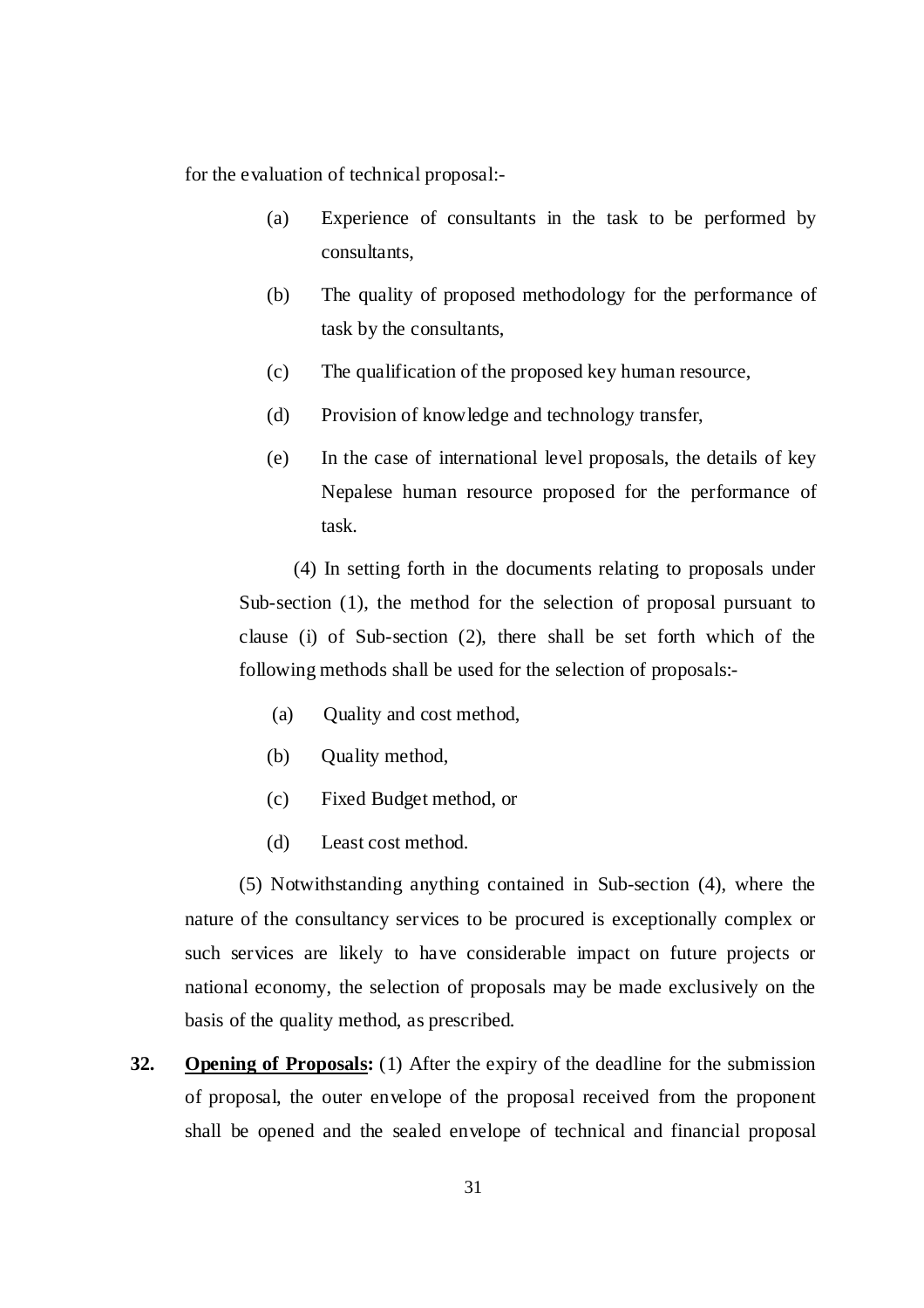shall be separated.

(2) Out of the envelope separated pursuant to Sub-section (1), the technical proposals shall be opened first, and the envelope of financial proposal shall be kept safely apart unopened.

(3) The envelope of financial proposal separated pursuant to Sub-section (2) shall be opened only after making evaluation of the technical proposal pursuant to Section 33.

(4) Other provision relating to the opening of technical proposals shall be as prescribed.

- **33. Evaluation of Technical Proposal:** The technical proposal shall be evaluated in accordance with the evaluation criteria as prescribed in the documents relating to proposal.
- **34. Opening of Financial Proposal:** The financial proposals of only those proponents who have been qualified from the evaluation of technical proposals shall be opened as prescribed.
- **35**. **Evaluation of Financial Proposal:** The financial proposal opened pursuant to Section 34 shall be evaluated as provided hereunder:-
	- (a) Where quality and cost method is applied to select the proposal, the technical and financial proposals shall be evaluated in a combined form and the proposal of the proponent who obtains the highest marks in such evaluation shall have to be selected as prescribed.
	- (b) Where quality method is applied to select proposal, only the proposal of the proponent obtaining the highest marks in the technical proposal shall have to be selected.
	- (c) Where fixed budget method is applied to select proposal, a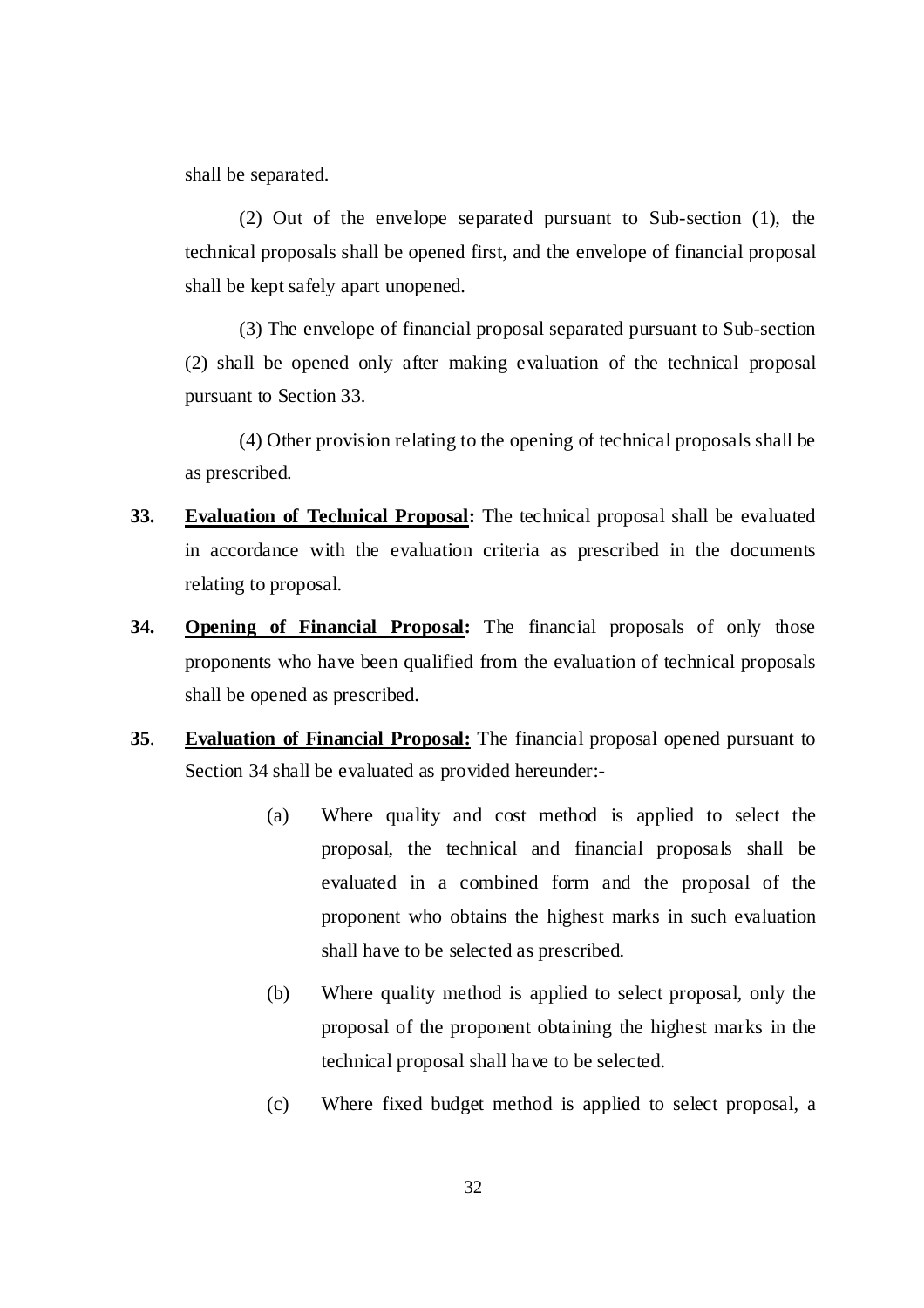proposal having cost above such budget ceiling shall be rejected and the proposal of the proponent who obtains the highest technical marks after falling within such budget ceiling shall have to be selected.

(d) Where least cost method is applied to select proposal, the proposal of a proponent having the lowest cost out of the proponents having obtained minimum marks prescribed for being successful in the technical proposal shall have to be selected.

# **36. Rejection of Proposal and Cancellation of Procurement Proceedings:** (1) The Public Entity may reject all proposals or cancel the procurement proceedings in the following conditions:-

- (a) If all the received proposals are not substantially responsive to the terms of reference,
- (b) If the cost offered by the selected proponent is substantially more than the cost estimate and available budget,
- (c) If the consultancy service is no longer required or,
- (d) If it is proved that the proponents have submitted the proposal by mutual collusions.

 Provided that the proposal of those proponents who have not colluded may be processed.

- **37. Negotiations with the Proponent:** (1) Negotiations with the proponent selected pursuant to Section 35 may be held in the matter of terms of reference and scope of the proposed services, progress report, and facility to be made available by the Public Entity.
	- (2) Except in the conditions under clause (b) of Sub-section (1) of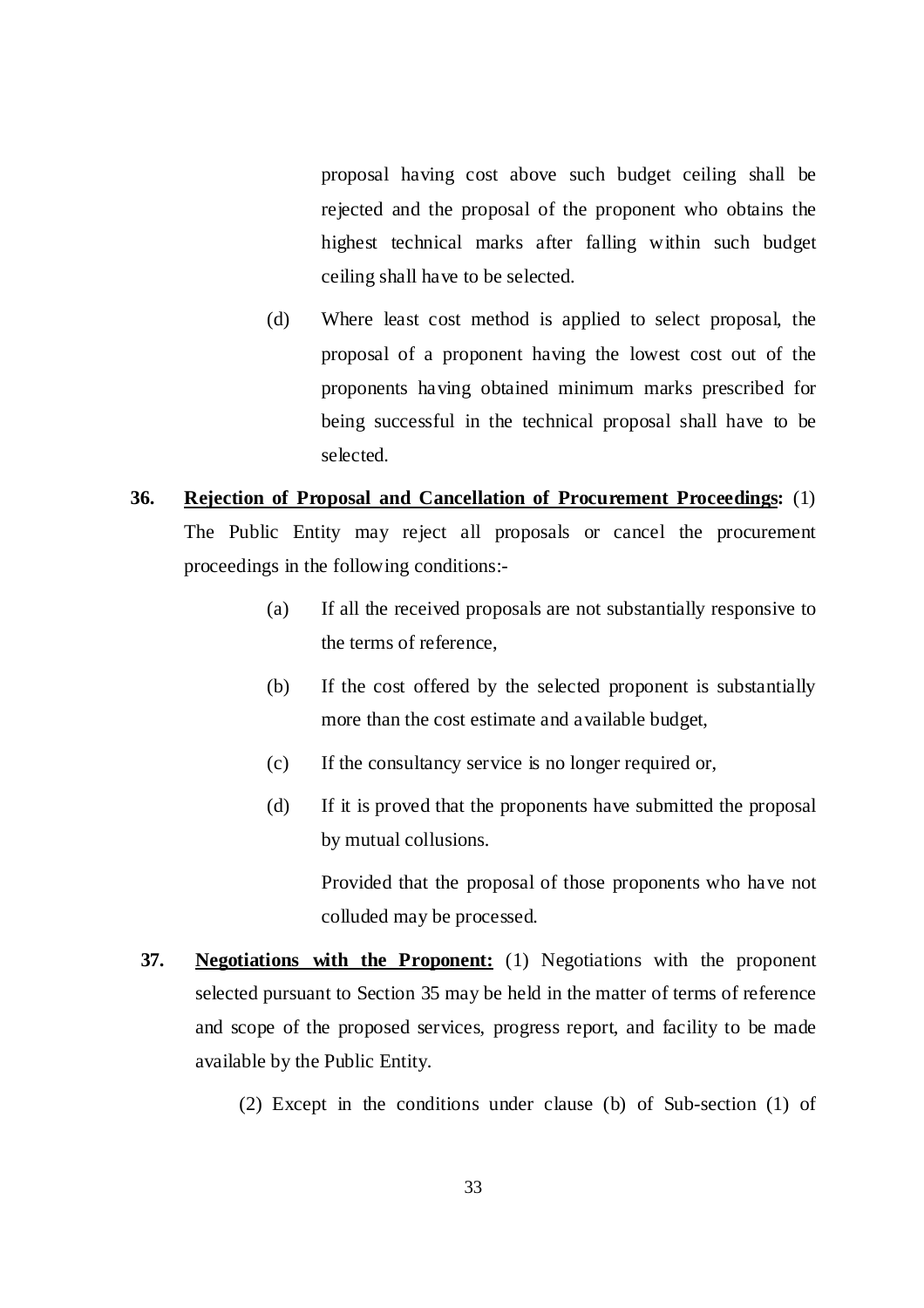Section 35, negotiations in relation to the financial proposal cannot be held with respect to the remuneration of professional experts.

Provided that negotiations may be held with respect to the reimbursable expenditure.

(3) If an agreement acceptable to both the Public Entity and the proponent could not be resulted from the negotiations held pursuant to this Section, the Public Entity shall have to negotiate in the case of the proposal under clause (a) (b) and (c) of Sub-section (1) of Section 35, with the proponent having obtained the next highest marks and in the case of the proposal under clause (d), with the proponent having the next lowest cost, respectively.

**38. Procurement Contract to be Concluded:** (1) The proposal of the proponent who has reached to the agreement from the negotiations pursuant to Section 37 shall be selected for acceptance.

(2) Within seven days of selection of proposal pursuant to Sub-section (1), the Public Entity shall have to serve a notice of the intention of accepting the proposal to the proponent so selected and to other short-listed proponents.

(3) If no proponent files an application pursuant to Section 47 within seven days of a notice being served pursuant to Sub-section (2), the proposal of the proponent selected pursuant to Sub-section (1) shall be accepted and s/he shall be served a notice by giving a period of fifteen days to come to sign the contract.

(4) If the proponent attends within the period under Sub-section (1) to conclude contract, s/he shall have to sign contract under Section 52, and if s/he does not attend, the Public Entity shall hold negotiations, respectively, pursuant to Section 37 with the proponent having obtained next higher marks in the case of a proponent under clause (a), (b), and (c) of Sub-section (1) of Section 35 and with the next proponent having the lowest cost in the case of clause (d) and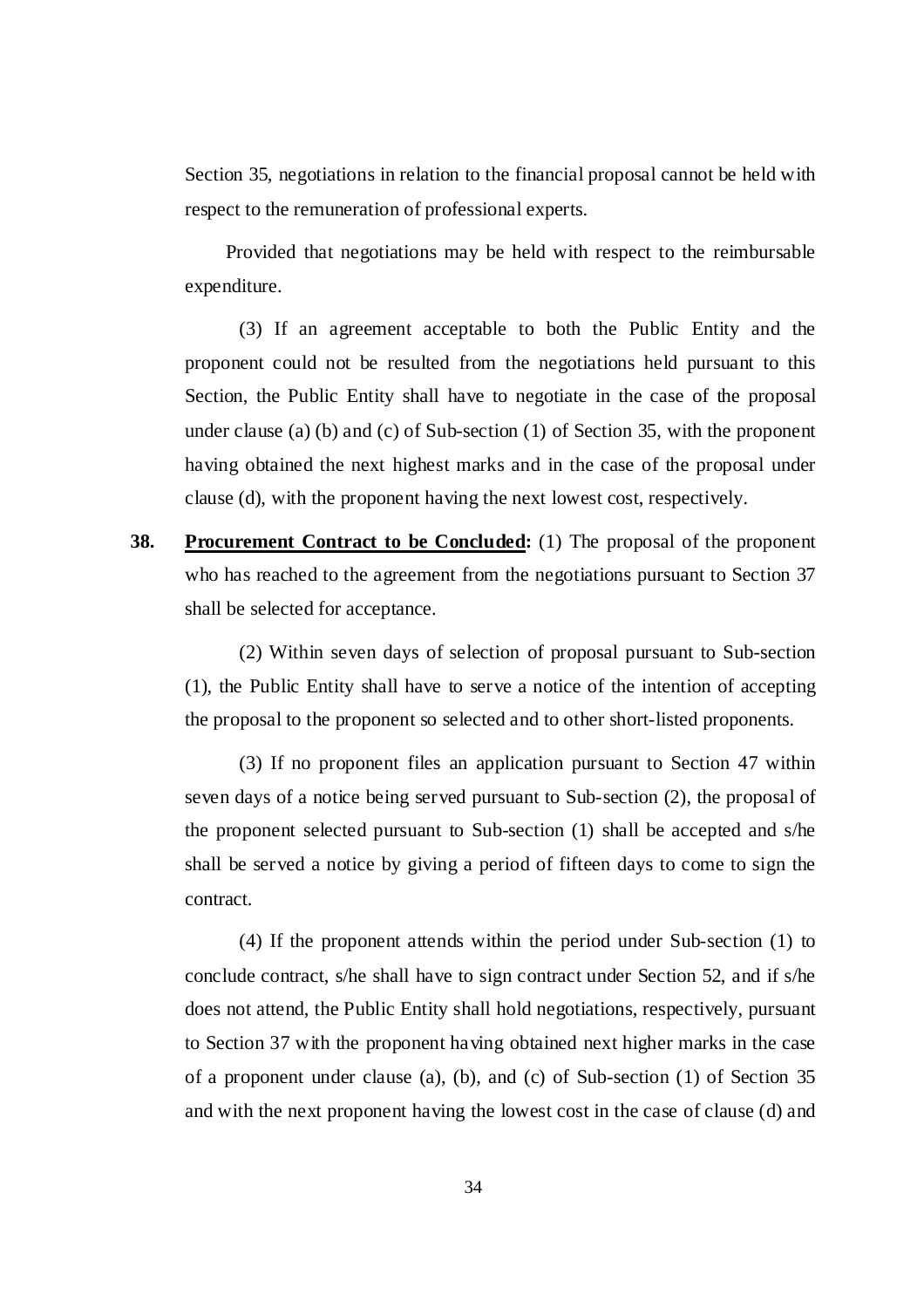conclude contract with such proponent pursuant to Section 52.

**39. Other Provision for Consultancy Services:** Other procedure concerning procurement of consultancy service and evaluation process thereof shall be as prescribed.

#### **Chapter-5**

### **Other Provision Relating to Procurement**

**40. Provision Relating to Sealed Quotation:** (1) The threshold of the amount of the goods, construction work or other services that can be procured through sealed quotation shall be as prescribed.

(2) Before inviting a sealed quotation, a form of sealed quotation stating clearly therein the specifications, quality, quantity terms and conditions of supply and time and other necessary matters of the goods, construction work or other services to be procured shall have to be prepared.

(3) In inviting a sealed quotation, a notice shall be published in a national or local level newspaper by giving a period at least of fifteen days.

(4) The sealed quotation, once submitted, cannot be withdrawn or amended.

(5) The lowest evaluated sealed quotation falling within the cost estimate after fulfilling the terms and conditions under Sub-section (2) shall have to be approved.

(6) Other provisions of sealed quotation shall be as prescribed.

**41. Provision for Direct Procurement:** (1) Notwithstanding anything contained elsewhere in this Act, goods or consultancy services or other services may be directly procured or construction work may be caused to be carried out directly in the following conditions:-

(a) Low-value procurement valuing up to the prescribed amount,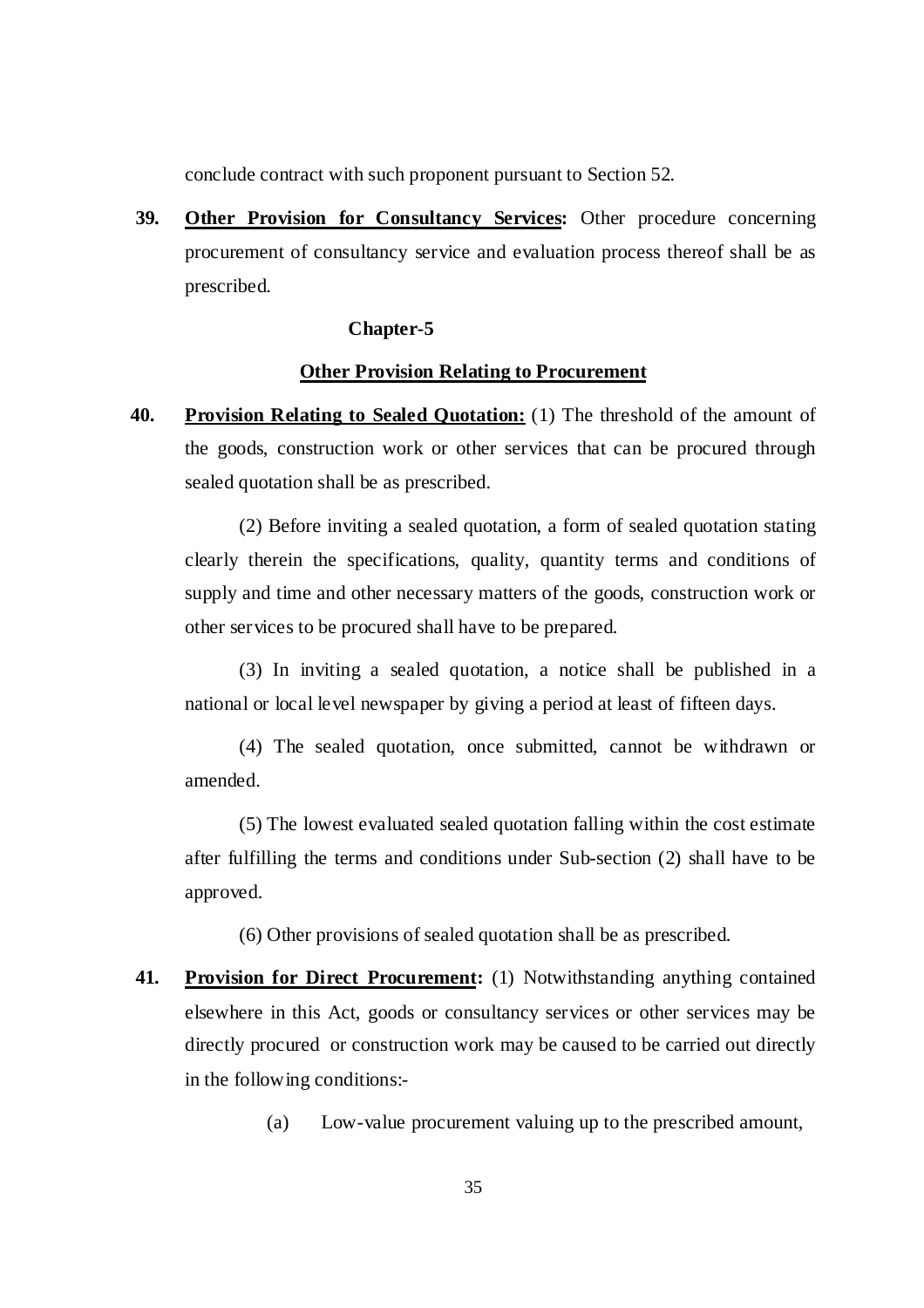- (b) If only one supplier or construction entrepreneur or consultant or service provider has the technical efficiency or capacity to fulfill the procurement requirement,
- (c) If only one supplier has the exclusive right to supply the goods to be procured and no other appropriate alternative is available,
- (d) If additional goods or services of proprietary nature within the prescribed limit is to be procured from the existing supplier or consultant or service provider after it has been proved that if the existing supplier or consultant or service provider is changed to replace or extend existing goods or services or the spare parts of the installed machine the goods or services existing in the Public Entity can not be replaced or changed,
- (e) If the most necessary construction works, goods or consultancy services or other services within the limit as prescribed but not included in the initial contract due to failure to foresee and difficult to be completed by separating from the initial contract due to technical or financial reasons, is to be procured.
- (f) If the service of a particular consultant with his unique qualifications is immediately needed for the concerned work or where the service of same consultant is indispensable.

(2) Notwithstanding anything contained elsewhere in this Section, procurement to be made pursuant to clause (b), (e) and (f) shall be made in the case of the Public Entity under sub-clause (1) of clause (b) of Section 2 as per the decision of Government of Nepal, Council of Ministers, on recommendation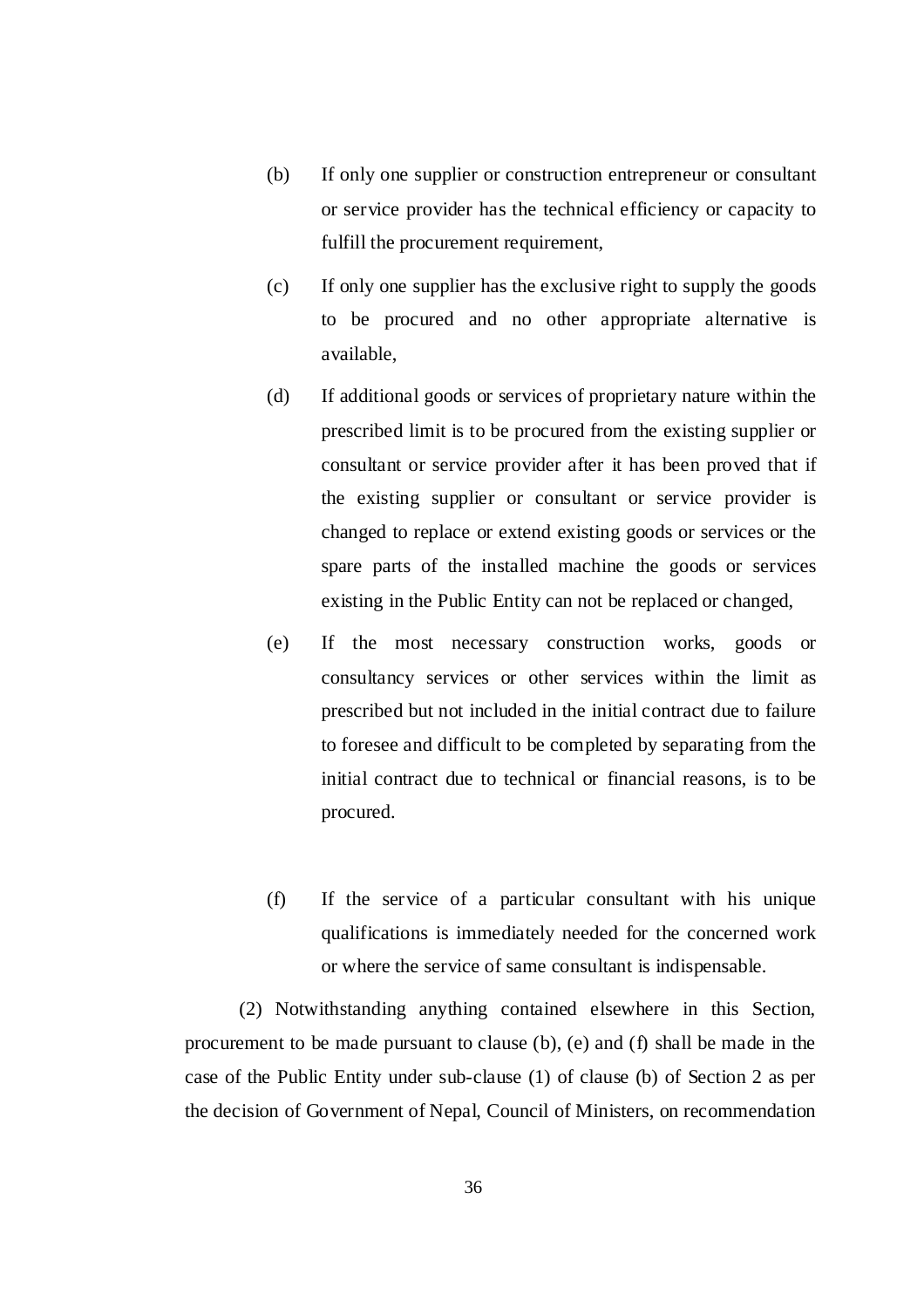of the following committee and in the case of other Public Entity as per the decision of the supreme executive body of that entity:-

| (a) | Chief Secretary, Government of Nepal        | Coordinator |
|-----|---------------------------------------------|-------------|
| (b) | Secretary, Ministry of Finance              | -Member     |
| (c) | Secretary, Concerned Ministry               | -Member     |
| (d) | Financial Comptroller General               | -Member     |
| (e) | Chief, Public Procurement Monitoring Office | -Member     |

(3) For the direct procurement pursuant to Sub-section (1), the Public Entity shall invite written rate or proposal from only one supplier or construction entrepreneur or consultant or service provider after preparing a written description as prescribed of the special matter concerning its requirements and quality, quantity, terms and conditions and time of supply and may procure by holding negotiations according to necessity.

Provided that such procurement shall be made only after obtaining prior approval where an approval is required under this Act and by concluding a contract.

- **42. Special Provision Relating to Ration Procurement :** (1) Notwithstanding anything contained elsewhere in this Act, the Public Entity in procuring ration, shall have to apply the procedure as prescribed in the following matters:-
	- (a) Cost estimate and approval thereof,
	- (b) Price-escalation,
	- (c) Bidder's eligibility,
	- (d) Bid security,
	- (e) Submission of bid, and
	- (f) Other matter as prescribed.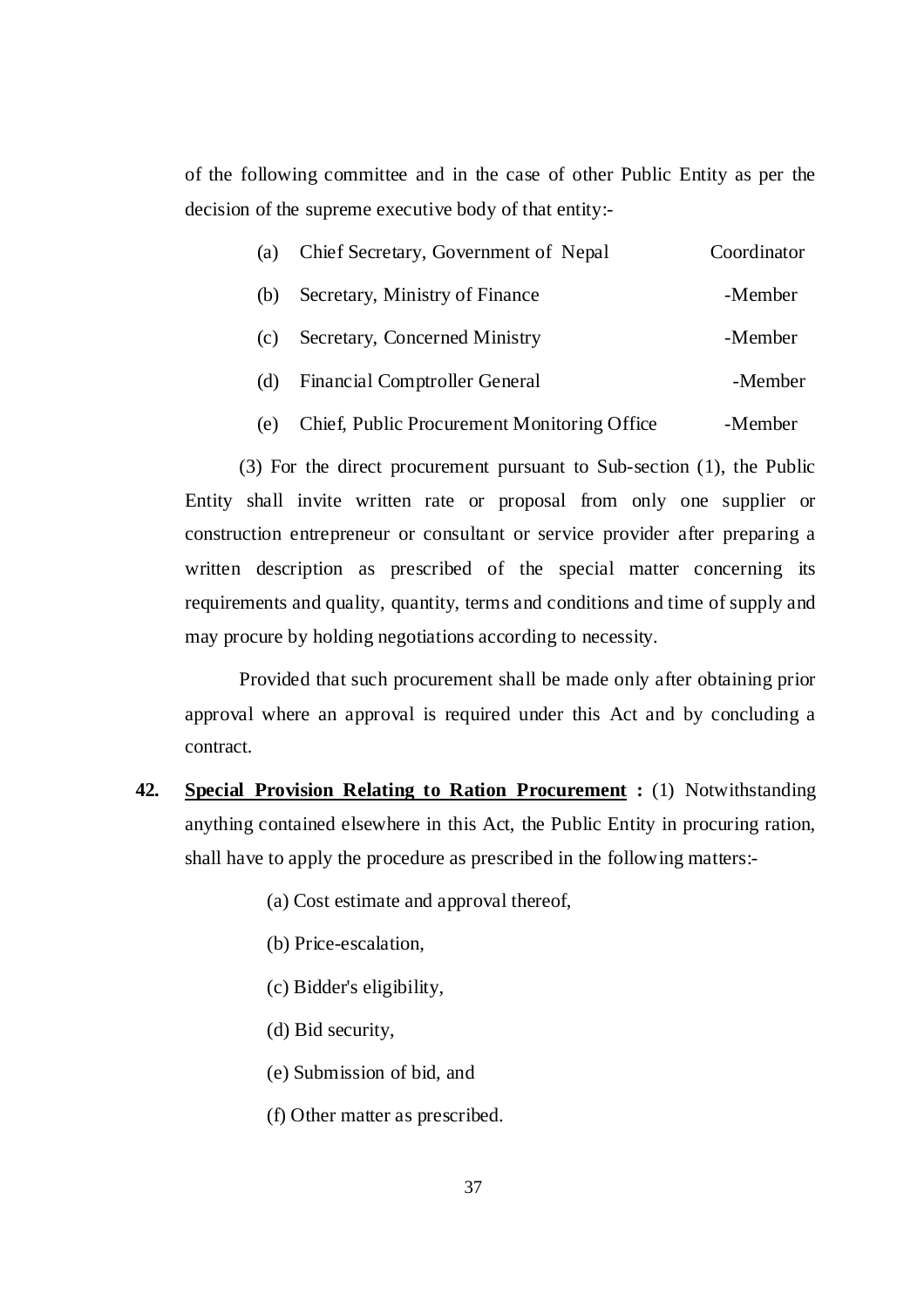(2) Procedures other than those mentioned in Sub-section (1) shall be as provided for in this Act.

- **43. Provision Relating to Renting House and Land and Obtaining Service on Contract:** Notwithstanding anything contained elsewhere in this Act, the Public Entity may take house and land on rent or obtain the prescribed services on contract in compliance with the prescribed procedure.
- **44. Construction Works May be Caused to be Carried out by Users Committee or Beneficiary Community:** If economy, quality or sustainability is increased in having a construction work carried out or obtaining services related thereto from the users committee or beneficiary community or if the main objective of the project is to create employment and to have the beneficiary community involved, such work may be caused to be carried by or such service may be obtained from a users' committee or beneficiary community by fulfilling the procedure as prescribed.
- **45. Works May be Done or Cause to be Done by Force Account:** (1) Such work as repair and maintenance of ordinary nature, regular petty work or sanitation may be done by force account or caused to be done by a users' committee.

(2) The procedure to be applied for carrying out or causing to be carried out the work pursuant to Sub-section (1) shall be as prescribed.

**46. Work May be Caused to be Carried Out by Non-Governmental Organization:** (1) If promptness, effectiveness and economy are achieved in having works such as public awareness training, orientation, empowerment, main-streaming carried out by a non-governmental organization, the Public Entity may have such work carried out or obtain such services from a nongovernmental organization by application of the process as prescribed.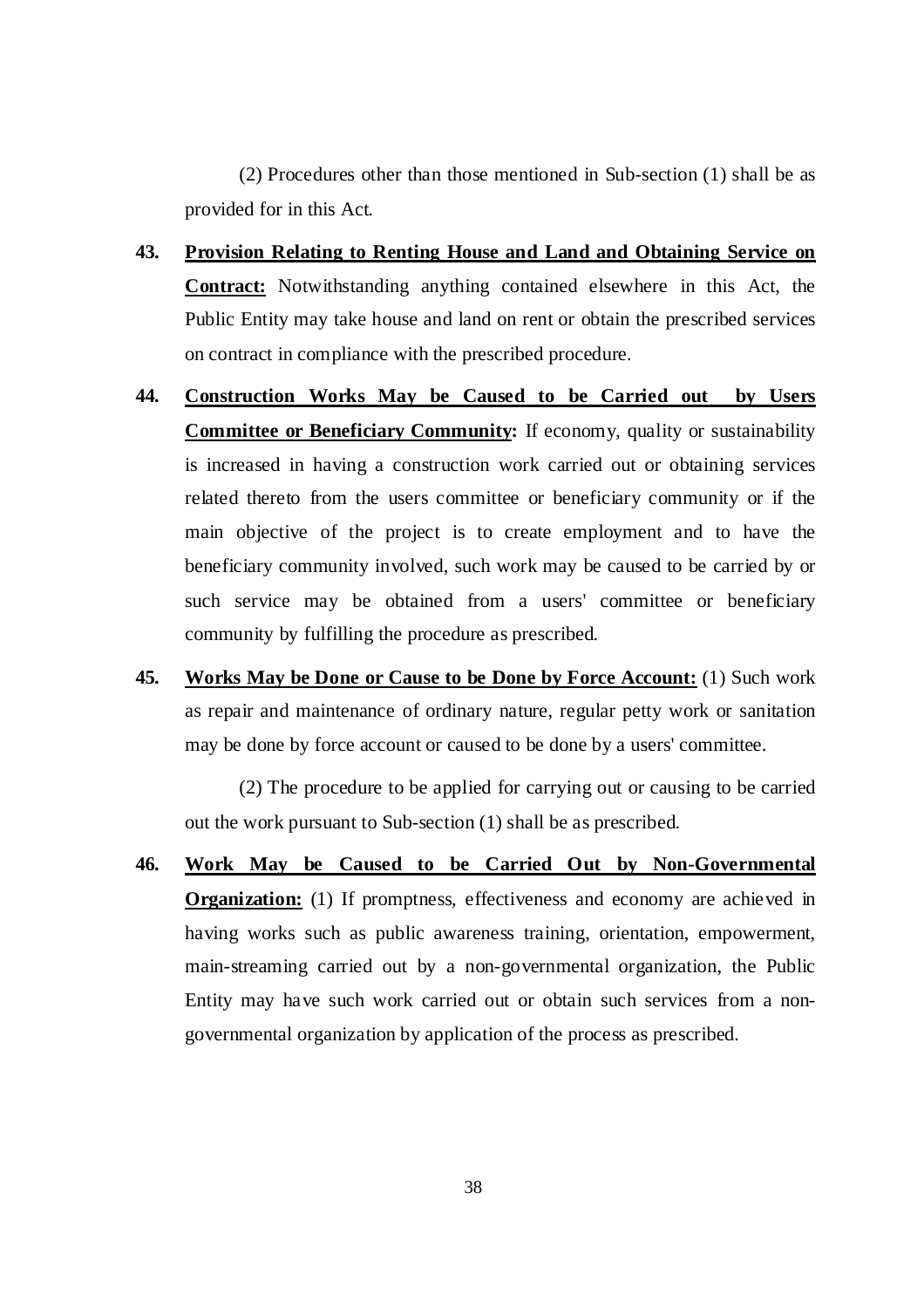#### **Chapter-6**

#### **Provision Relating to Review of Procurement Proceedings or Decision**

**47. Application may be Filed before the Chief of Public Entity:** (1) A bidder or proponent may file an application before the chief of the concerned Public Entity for review against any error or decision made by the Public Entity stating the cause for the damages the bidder will suffer or is likely to suffer from the error or breach of the duty, imposed on the Public Entity in carrying out the procurement proceedings or making decision.

(2) The application to be filed pursuant to Sub-section (1) shall be limited with respect only to the proceedings prior to entry into force of the procurement contract.

(3) The application under Sub-section (1) shall have to be filed within the period specified, if any, in this Act for making application and, if not so specified, within seven days from the date of the bidder or proponent having become aware of that the Public Entity has made an error or has dishonored the duty relating to the procurement proceedings.

(4) In the application under Sub-section (1), the applicant shall have to state clearly the commission or omission of an act by the Public Entity that led to such error or breach of duty and the provision of this Act or Regulations or guidelines made thereunder that have been contravened by such decision.

(5) An application for review received after the expiry of the period under Sub-section (3) shall not be processed.

(6) If, from the inquiry made in respect of the application received pursuant to Sub-section (1), an error is found in the procurement proceedings or the Public Entity is found to have breached its duty or such decision is found to be contrary to law, the chief of the Public Entity shall suspend the procurement proceedings and make a decision with reason in writing within five days of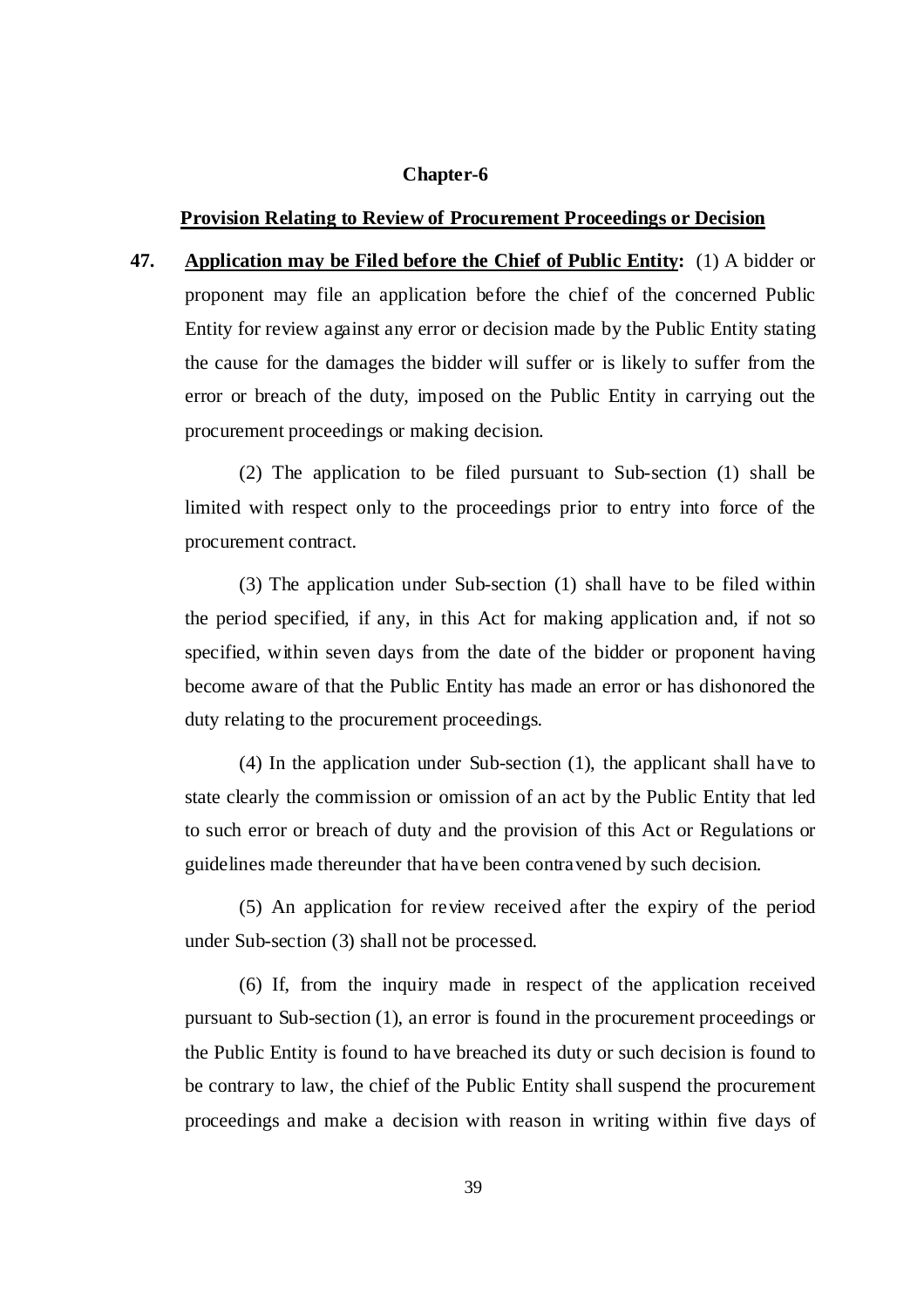receipt of such application.

(7) The decision under Sub-section (6) shall also state how the procurement proceedings shall further proceed on.

(8) If the application under Sub-section (1) is in respect of the procurement proceedings of an amount below the prescribed one, no application can be submitted before the Review Committee for review against the decision made by the chief of the Public Entity pursuant to Sub-section (6).

- **48. Review Committee:** (1) For review of the application under Section 49, government of Nepal shall constitute a public procurement Review Committee consisting of the following chairperson and member:-
	- (a) One person from among the former judges of the Appellate Court or Judge of the Appellate Court or the persons retired from the special class post of Government of Nepal. -Chairperson
	- (b) One person from among the persons retired from the gazetted first class post of the Nepal Engineering Service of the Government of Nepal -Member
	- (c) One person from among the persons having experiences and expertise on public procurement -Member

(2) While making appointment of a member under clause (c) of Subsection (1), no employee, currently holding a post in a Public Entity shall be appointed.

(3) The tenure of the chairperson or member appointed pursuant to Subsection (1) shall be three years.

Provided that in appointing the members for the first time, one member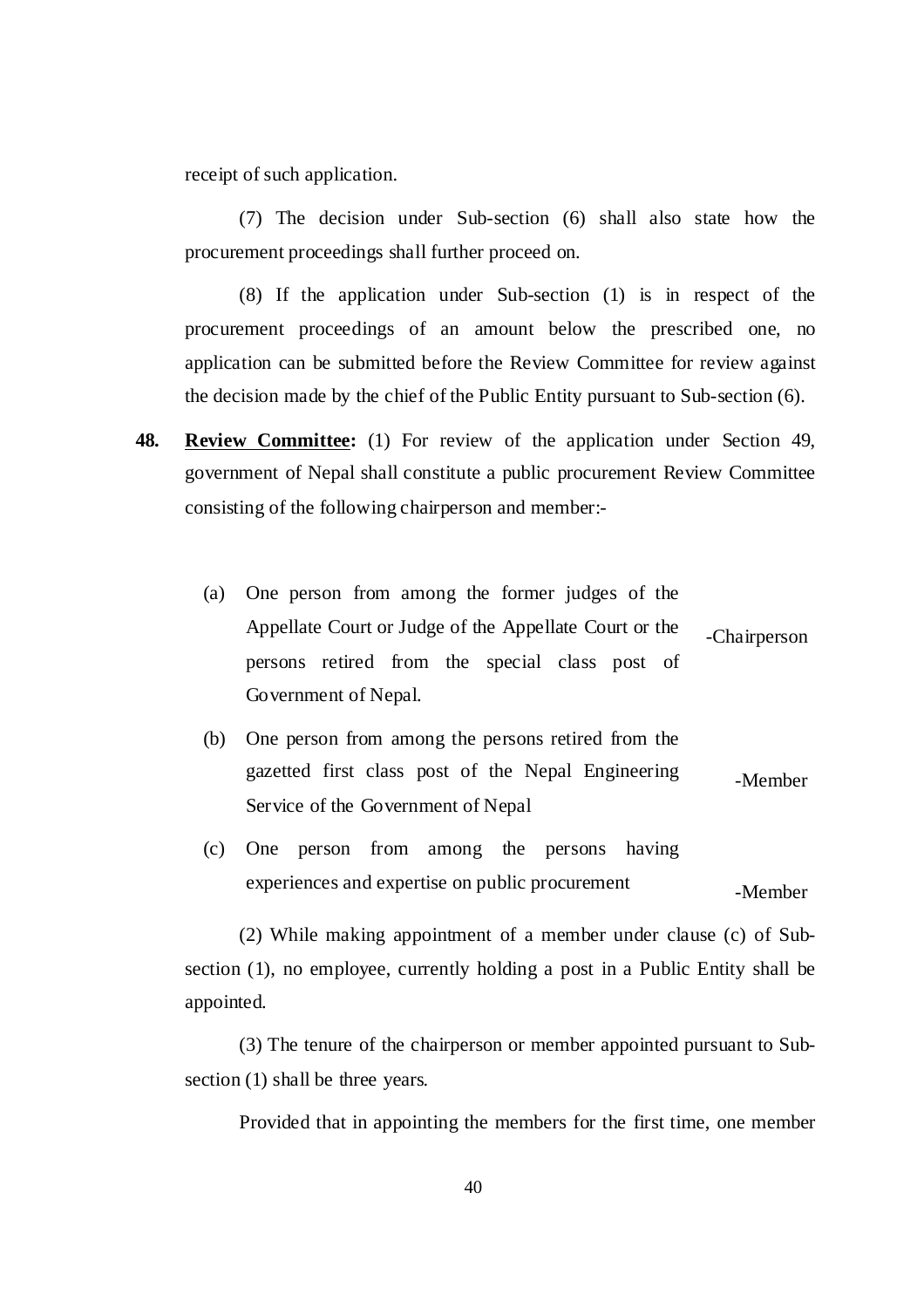shall be appointed for one year and the other member shall be appointed for two years.

(4) The tenure of the chairperson or member under Sub-section (1) may be extended up to another one term.

(5) The terms and conditions of the service and remuneration and facilities of the chairperson or member under Sub-section (1) shall be as specified by the Government of Nepal.

(6) Before assuming the office, the chairperson or member under Subsection (1) shall have to submit the information of the details as prescribed to the Government of Nepal through the Public Procurement Monitoring Office.

(7) Government of Nepal may remove the chairperson or member in the following conditions:-

- (a) If s/he commits misconduct,
- (b) If s/he fails to discharge the functions and duties as per the responsibility of the post due to lack of performance capacity or skill, or
- (c) If s/he is convicted guilty from a court of law in a criminal offense of moral turpitude.
- **49. Application May be Filed Before the Review Committee:** A bidder or proponent may file an application for review before the Review Committee in the following conditions:-
	- (a) If the chief of the Public Entity does not make a decision on the application filed before the Public Entity pursuant to Section 47 in respect of the procurement proceedings of the amount above the prescribed threshold within the period as referred to in Sub-section (6) of the same Section or if the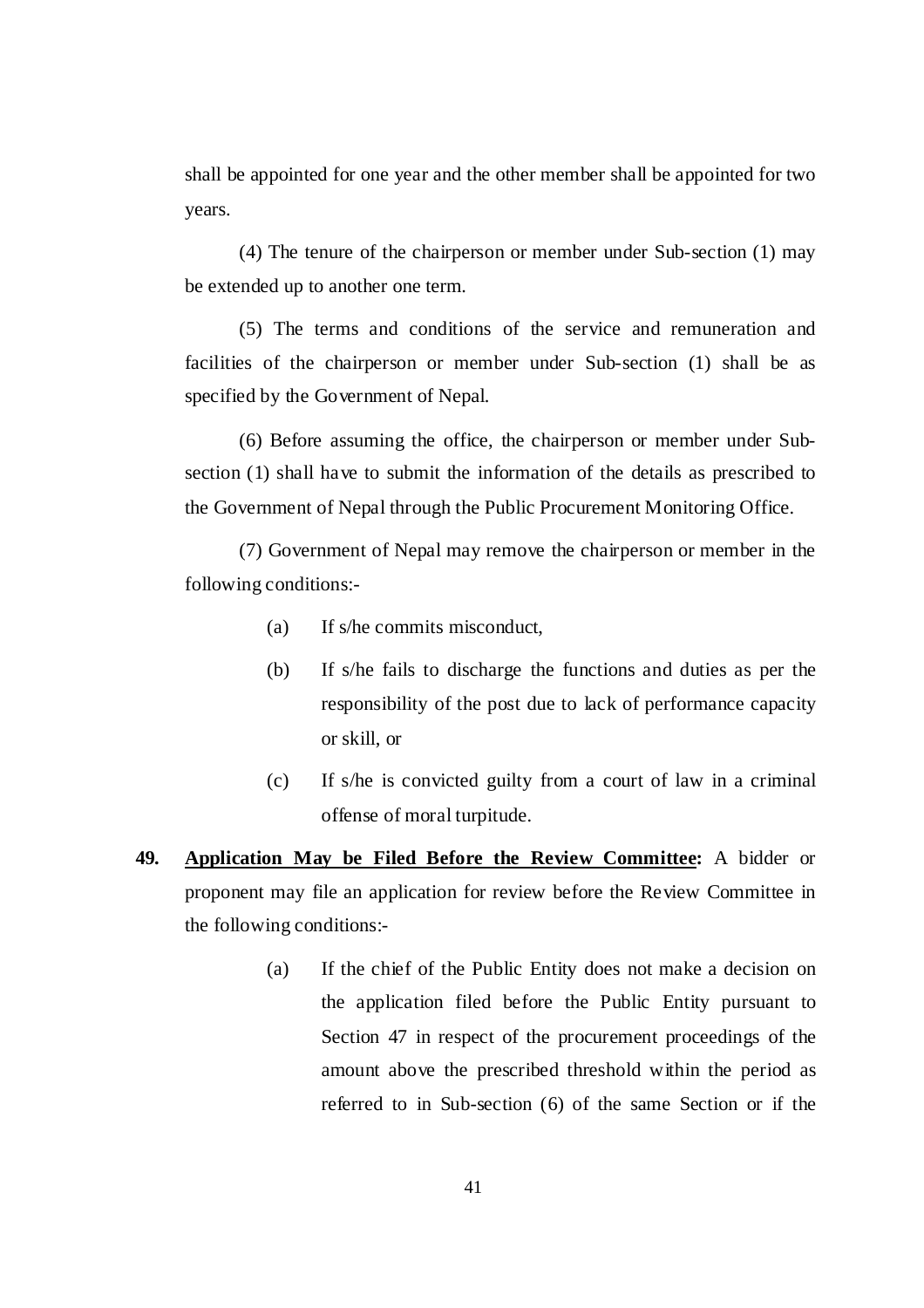applicant is dissatisfied with the decision made by him/her,

- (b) In the matter of the procurement contract concluded pursuant to Section 52.
- **50.** Method of Review: (1) A bidder or consultant filing an application for review under Section 48 before the Review Committee shall have to file such application in the case of clause (a) of Section 49 within seven days and in the case of clause (b) of the same Section within a period of thirty days from the date of conclusion of such contract.

(2) Within three days of the receipt of application pursuant to Subsection (1), the Review Committee shall notify, by transmitting a copy of such application and document attached to such application, if any, to the concerned Public Entity to provide the information about the action taken in that respect and comments thereon.

(3) Within three days of the receipt of notice pursuant to Sub-section (2), the Public Entity shall have to provide to the Review Committee with information and comments related thereto.

(4) The Review Committee shall have to make decision within thirty days of receipt of the application pursuant to Sub-section (1) on the basis of the information and comments received pursuant to Sub-section (3), the evidence submitted by the applicant along with the application and, if necessary, by hearing both the parties.

(5) In making a decision pursuant to Sub-section (4), the Review Committee may decide as follows:-

- (a) Dismissing the application,
- (b) In the cases where procurement contract has not been concluded,-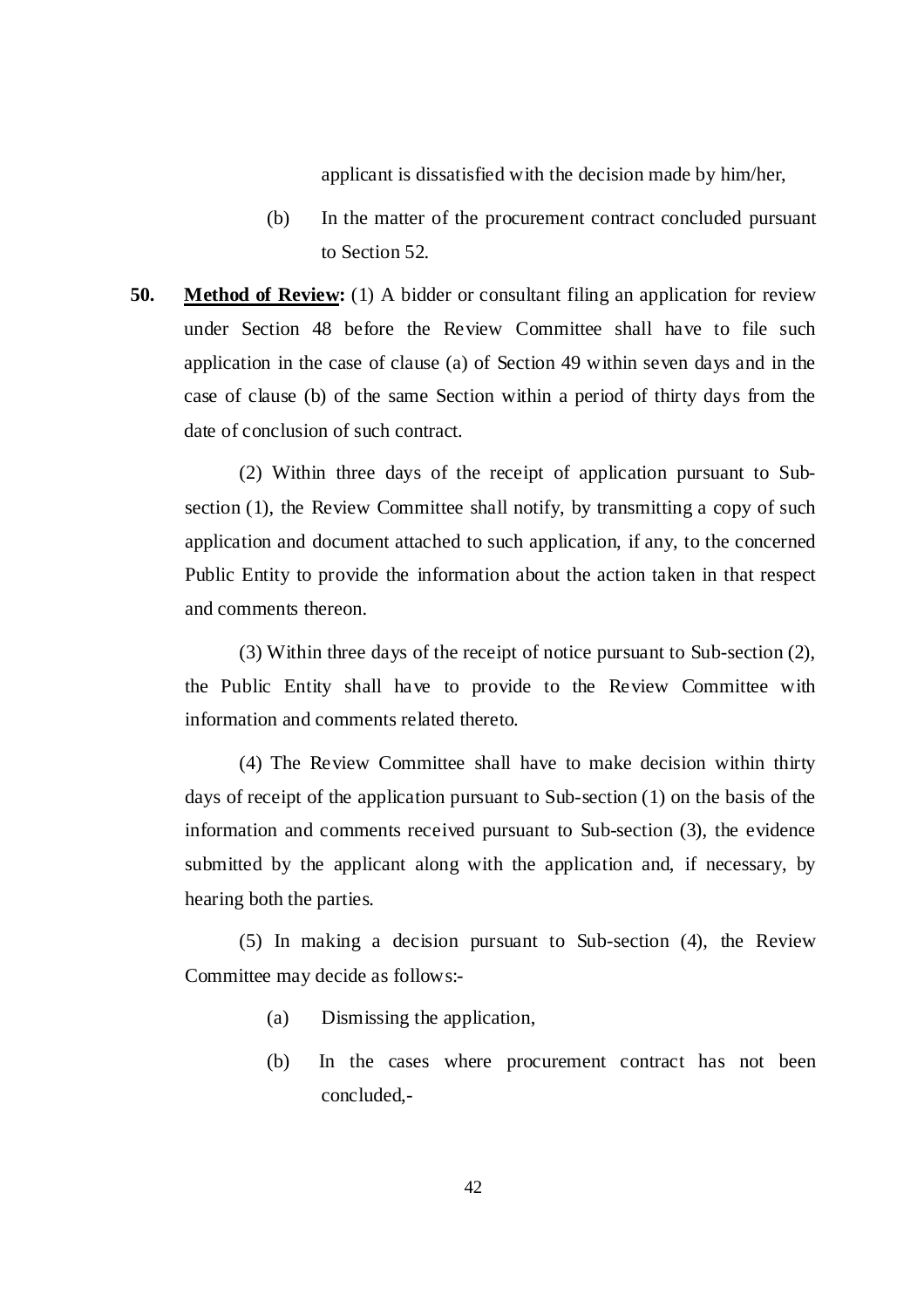- (1) Giving an order to the Public Entity not to commit or make an unauthorized act or decision or to pursue incorrect procedure,
- (2) Annulling the whole or in part an unauthorized act or decision made by the Public Entity,
- (3) If bids or proposals need to be re-evaluated due to occurrence of error in its evaluation, issuing an order for re-evaluation, citing such error as well, if any, in the evaluation.
- (c) Where a procurement contract has already been concluded if the Review Committee considers that such contract should have been awarded to the applicant, recommending to the Public Entity to pay a reasonable amount (quantum merit) to the applicant having regard to the grievances suffered by the applicant.

(6) An applicant filing application for review pursuant to this Section shall have to deposit security as prescribed.

(7) In cases where an application is dismissed pursuant to clause (a) of Sub-section (5), such security shall be forfeited.

**51.** Procurement Proceedings to be Withheld: (1) Upon receipt of the notice of the application for review filed pursuant to Sub-section (1) of Section 50, the Public Entity shall have to withhold procurement proceedings until the Review Committee makes a decision in respect of such application.

(2) Notwithstanding anything contained in Sub-section (1), procurement proceedings need not be stopped in the following conditions:-

> (a) If the Public Entity informs the Review Committee certifying the matter that there is an urgency to keep the procurement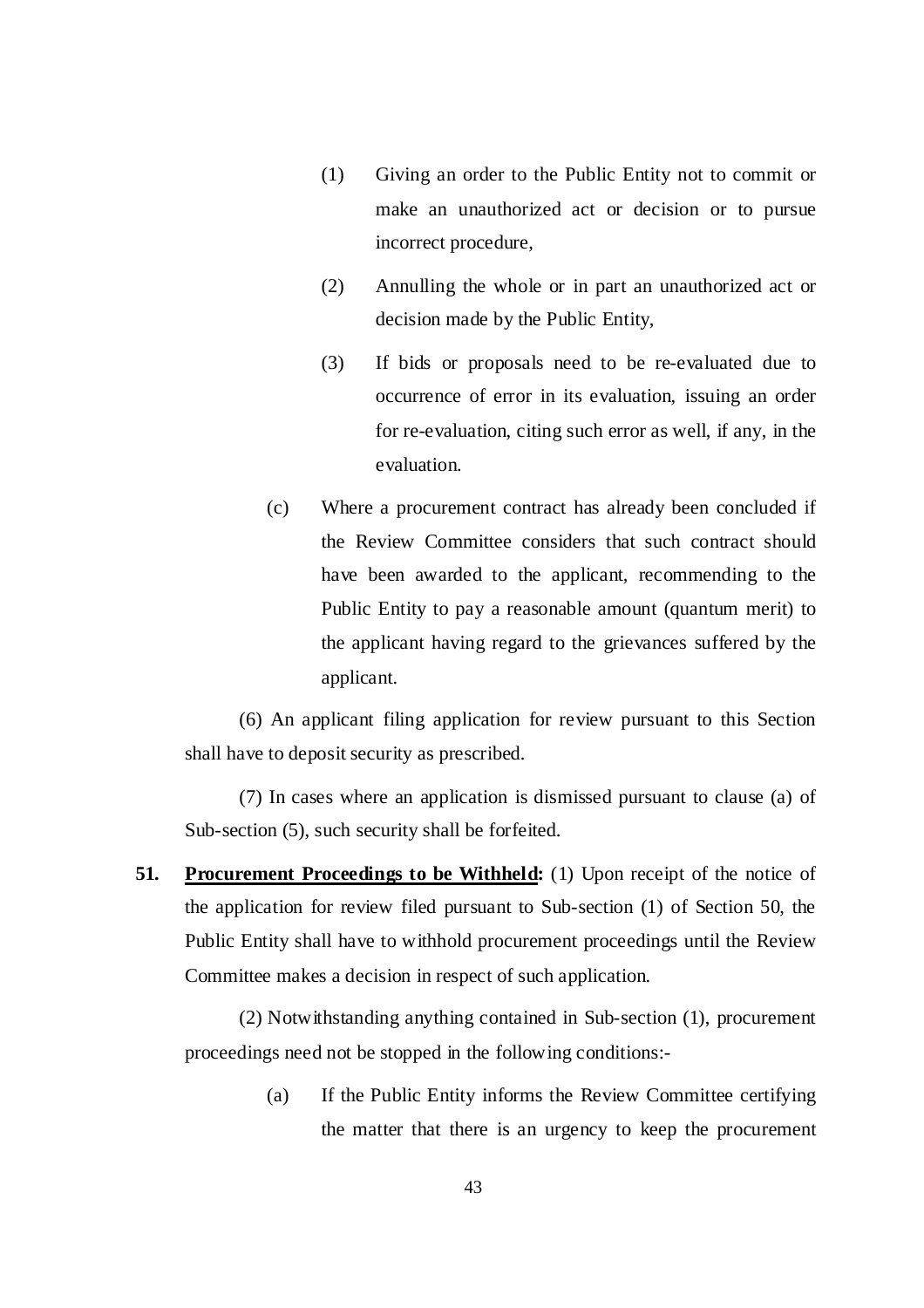proceedings continuing due to an important public interest lying in the procurement proceedings, or

- (b) If the Review Committee fails to make a decision within the period under Sub-section (4) of Section 50,
- (c) Where the procurement contract has been concluded.

(3) If the Public Entity does not withhold the procurement proceedings pursuant to clause (a) and (b) of Sub-section (2), it shall have to give information thereof to the Review Committee.

#### **Chapter-7**

## **Provision Relating to Procurement contract**

**52. Procurement Contract and Terms and Conditions Thereof:** (1) In making procurement other than of low-value one, in accordance with this Act, the Public Entity shall have to conclude a procurement contract in accordance to this Section.

 (2) The procurement contract under Sub-section (1) shall include the terms and conditions as referred to in the bidding documents, documents relating to proposal and documents relating to sealed quotation and such terms and conditions may, according to the nature of the contract be the following:-

- (a) Name and address, telephone, fax number of the parties to the procurement contract and their contact person for implementation of the contract,
- (b) Scope of the procurement contract,
- (c) Details of the documents included in the procurement contract and their priority order,
- (d) Work performance schedule,
- (e) Supply time, performance time or whether time can be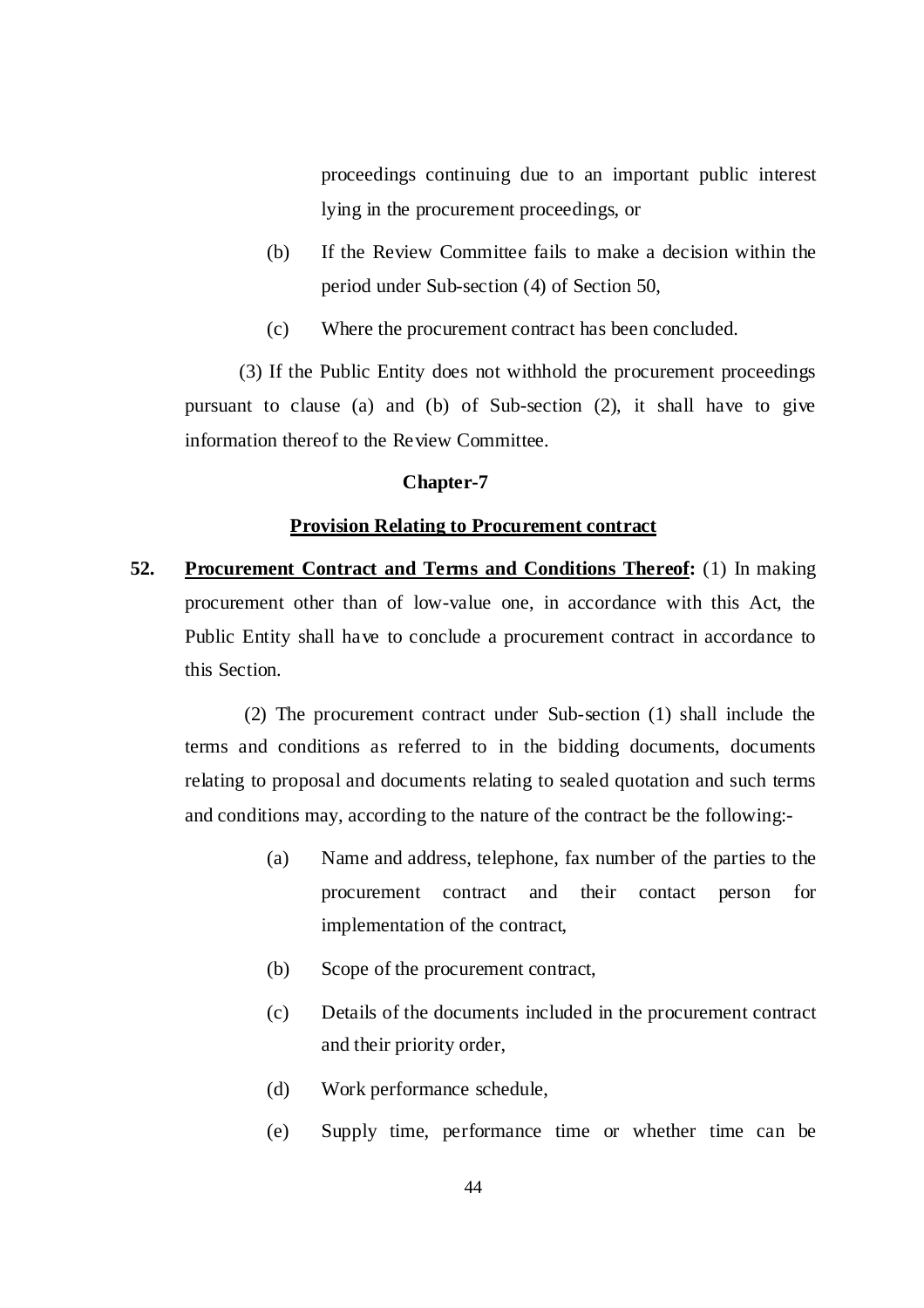extended or not,

- (f) Procurement contract amount or procedure of determining it,
- (g) Terms and conditions for acceptance of goods, construction work or services,
- (h) Terms and conditions and mode of payment including payment in advance, payment of foreign currency,
- (i) F*orce majeure,*
- (j) If price adjustment can be made, provision thereof,
- (k) If procurement contract can be amended and variation order can be issued, provision thereof,
- (l) If insurance is necessary, provision relating thereto,
- (m) Security required,
- (n) Liquidated damages for failure of performance within the stipulated time,
- (o) Provision concerning bonus to be given if work is completed before the stipulated period,
- (p) Conditions in which procurement contract may be terminated,
- (q) Provision whether sub-contract can be concluded or not,
- (r) Mechanism for settlement of disputes,
- (s) Applicable law, and
- (t) Other matters as prescribed.
- **53. Amendment to Procurement Contract:** Unless otherwise provide for in procurement contract, a procurement contract may be amended by written consent of both the parties subject to non-alteration of the basic nature or scope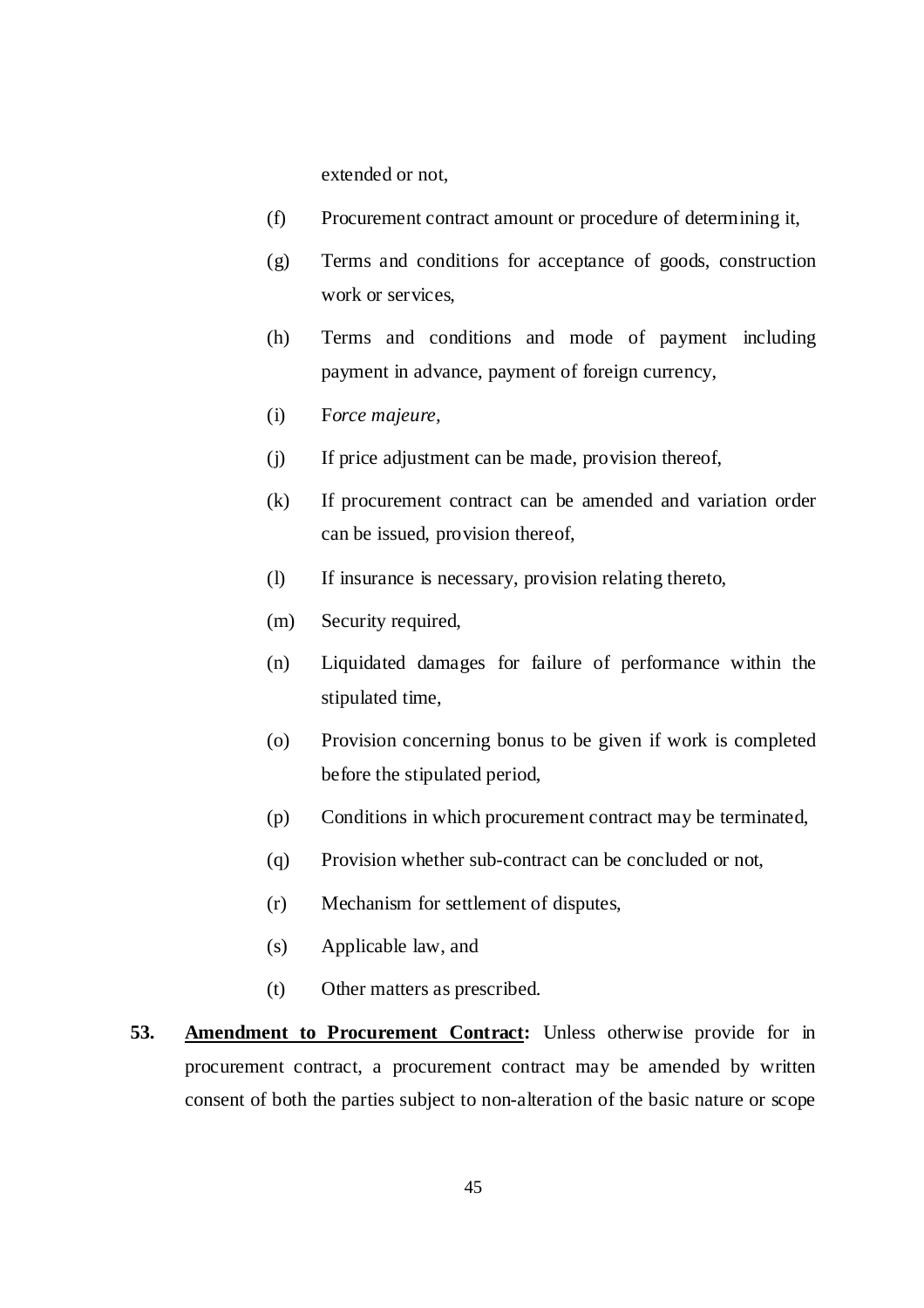of the work.

Provided that procurement contract need not be amended in issuing a variation order pursuant to Section 54 or making price adjustment pursuant to Section 55.

**54. Variation Order:** (1) Unless otherwise provided for in the procurement contract, if the circumstances that could not be foreseen at the time of signing of procurement contract arise in the course of implementation of the procurement contract, the competent authority may, by stating clear reasons thereof, issue as prescribed, a variation order for a variation of up to fifteen percent and for a variation order above it, a variation order may be issued as per the decision made by the Government of Nepal Council of Ministers by complying with the procedure as prescribed in the case of the Public Entity under sub-clause (1) of clause (b) of Section 2 and in the case of other Public Entity as decided by the supreme executive body of such entity.

(2) The variation order under Sub-section (1) shall be issued in the following manner:-

- (a) To be so issued as not to change the basic nature or scope of the concerned work,
- (b) There must have been made arrangements for budget and,
- (c) Approval of the competent authority must have been obtained.

(3) Other provision concerning the issuance of variation order shall be as prescribed.

**55. Price Adjustment in Procurement Contract:** (1) Unless otherwise provided in procurement contract, if price needs to be adjusted in the course of implementation of a procurement contract having duration exceeding fifteen months the competent authority may adjust price.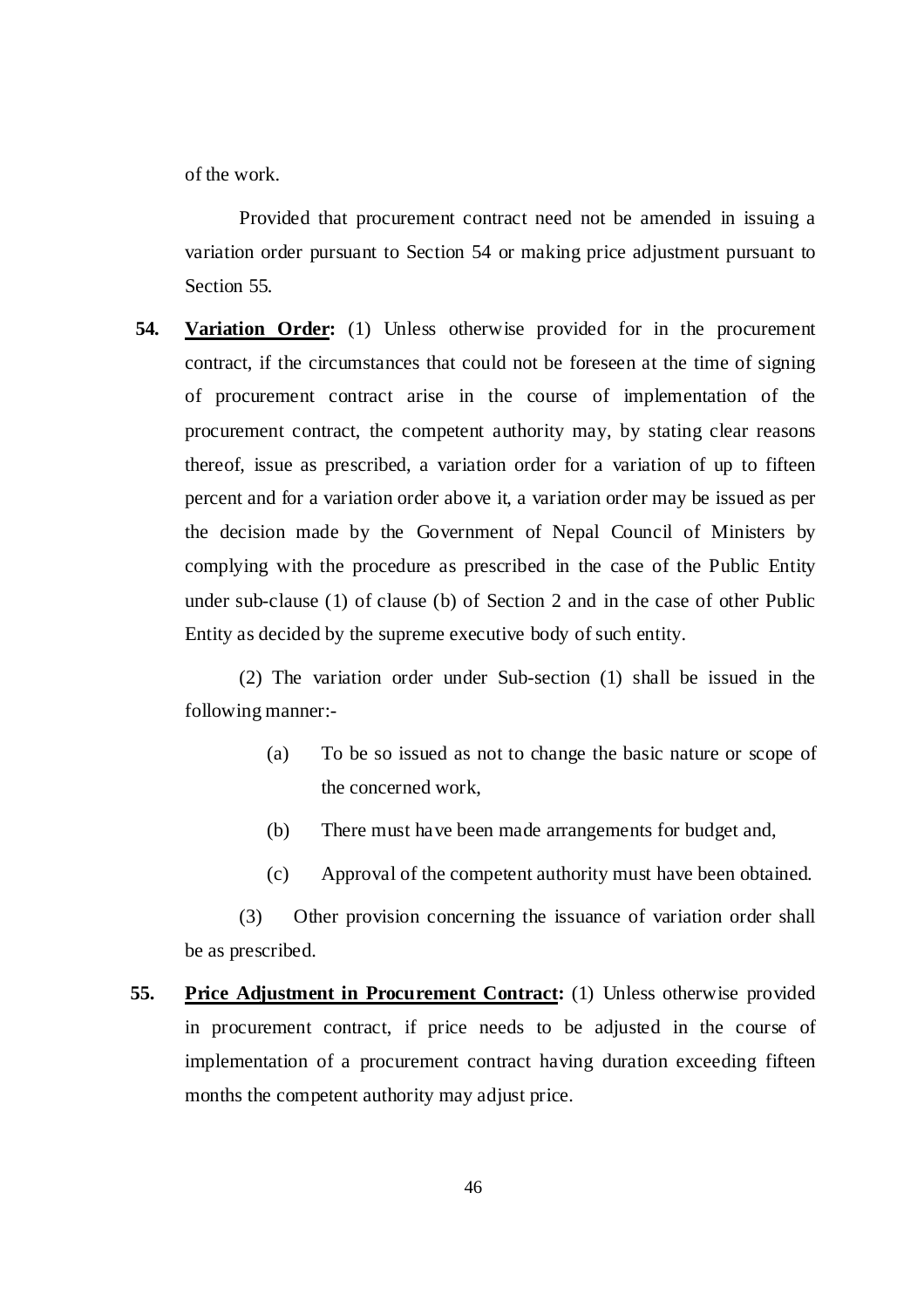Provided that where a procurement contract has been concluded to procure a public construction work following the invitation of national level bidding and the price of any construction materials is increased or decreased unexpectedly by more than ten percent of the previous price, price shall be adjusted as prescribed by deducting ten percent in the amount so increased or decreased.

(2) Notwithstanding anything contained in Sub-section (1), price adjustment cannot be made where the work under the contract is not completed within the period prescribed in such contract and has taken more time due to the delay by the person who has obtained procurement contract or if procurement contract is concluded on the basis of lump sum contract or fixed budget.

**56. Provision Concerning Extension of Contract Period:** (1) Provisions concerning the extension of period of procurement contract shall be as provided in the concerned procurement contract.

(2) Notwithstanding anything contained in Sub-section (1), if the period of procurement contract is to be inevitably extended due to *force majeure*, failure of the Public Entity to make available the materials to be made available by it or other reasonable causes, the competent authority may extend the period on the prescribed grounds upon submission of application by the person obtaining procurement contract.

- **57. Payment of Bill or Invoice:** Subject to the procurement contract, the Public Entity shall have to make payment of the bill/invoice as prescribed
- **58. Mechanism for Dispute Settlement:** (1) Any dispute arising between the Public Entity and the construction entrepreneur, supplier, service provider or consultant in connection with the implementation of the procurement contract shall be settled amicably.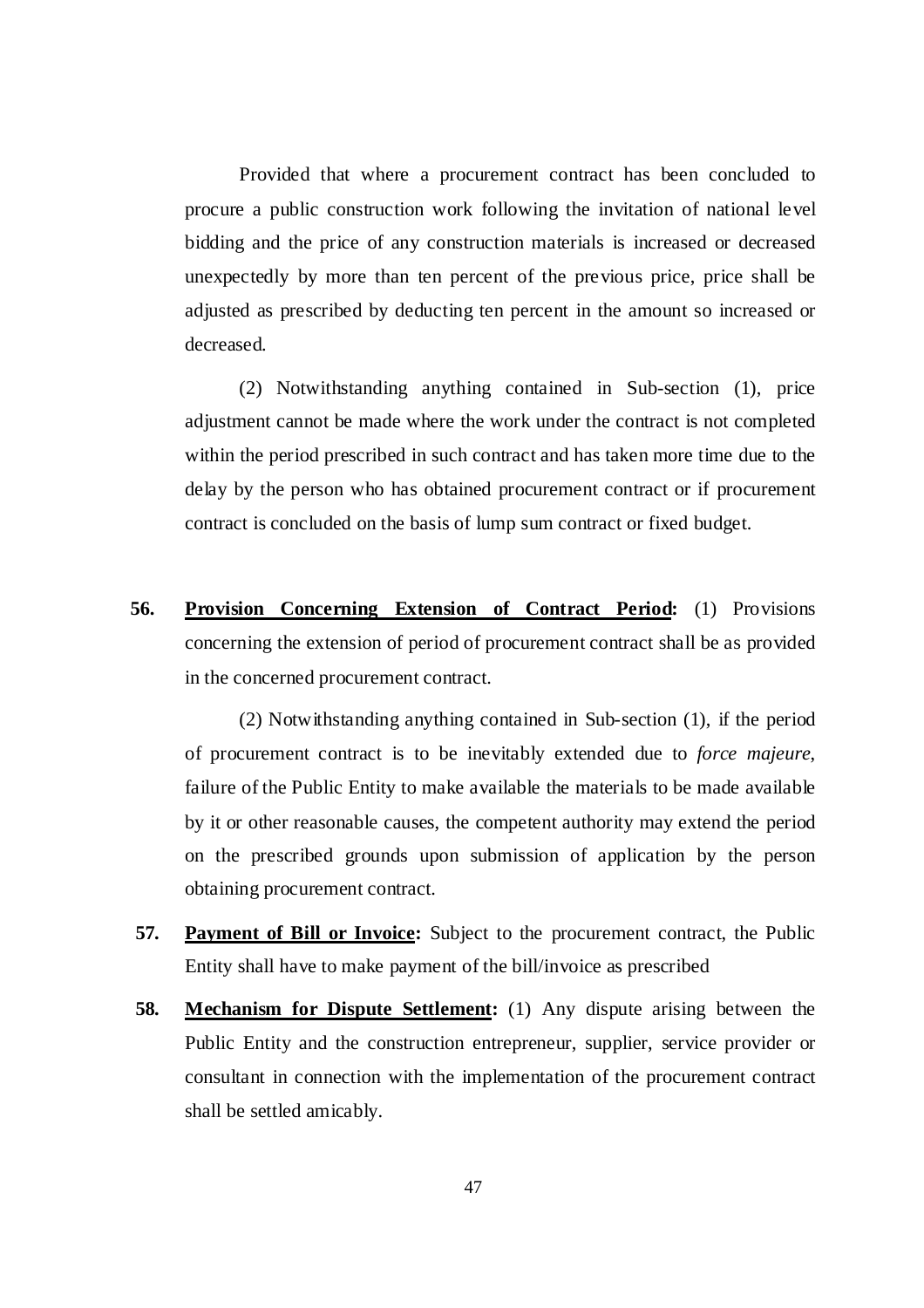(2) A procurement contract may provide the mechanism for resolution of disputes that could not be settled amicably in accordance with Sub-section (1).

(3) In providing mechanism for resolution pursuant to Sub-section (2), the procurement contract may provide that any dispute relating to supply of goods, consultancy service and other services shall be resolved through arbitration in accordance with the procedure provided for, if any, in the procurement contract and, if not provided for, in accordance with the prevailing law.

(4) In providing mechanism pursuant to Sub-section (2), the procurement contract may provide that disputes relating to construction work shall be resolved as follows:-

- (a) By an adjudicator for an amount, as prescribed,
- (b) By a three-member dispute resolution committee, in the case of amount exceeding that of clause (a).
- (c) The provision that if a person is not satisfied with the decision made under clause (a) or (b), such dispute shall be resolved through arbitration pursuant to prevailing law.

(5) The appointment of adjudicator and formation of dispute resolution committee under Sub-section (4), and their functions, duties and power and procedure for resolution of dispute shall be as prescribed.

- **59. Termination of Procurement Contract and Remedy Therefor:** (1) The procurement contract shall have to specify the grounds in which such contract may be terminated.
	- (2) The main grounds under Sub-section (1) may be the following:-
		- (a) Grounds that the Public Entity may terminate procurement contract if the supplier, consultant, service provider or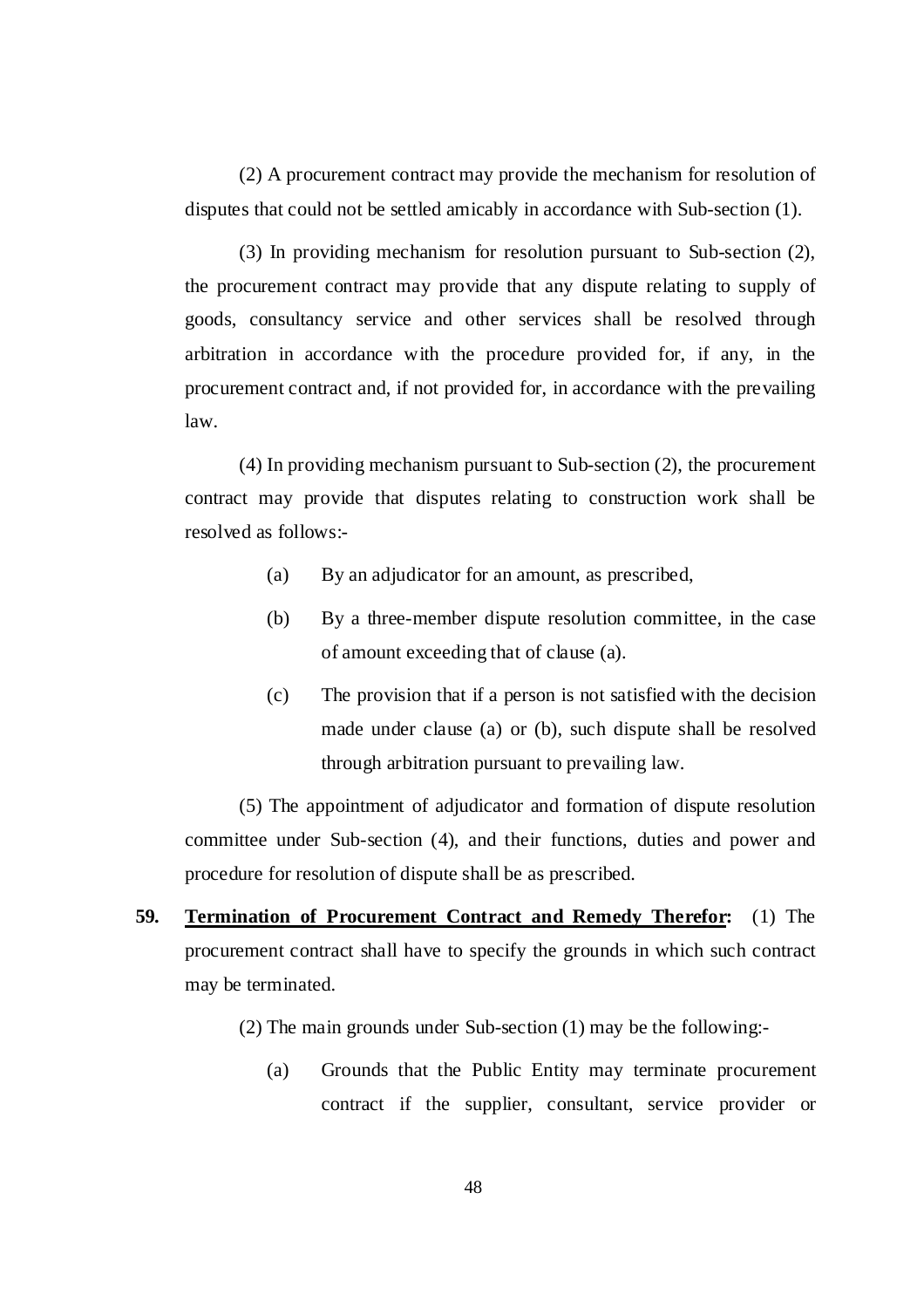construction entrepreneur breaches the procurement contract,

- (b) Grounds that the Public Entity may terminate the procurement contract on the grounds of convenience for public interest,
- (c) Grounds that a supplier, consultant, service provider or construction entrepreneur may terminate the procurement contract, and
- (d) Grounds that procurement contract may be terminated for *force majeure.*

(3) A procurement contract shall include along with the following matters the provision of financial settlement and compensation to be made in the event of termination of the procurement contract:-

- (a) If payment is remaining to be made for the value of work, supply or service that has already been satisfactorily completed, payment thereof,
- (b) Liability to be borne by a defaulting supplier, consultant, service provider or construction entrepreneur for the increased cost to be incurred by the Public Entity to carryout or cause to be carried out the work under the procurement contract,
- (c) Amount of the actual loss sustained by the supplier or consultant or service provider or construction entrepreneur due to the termination of procurement contract by the Public Entity without any default on his/her part.

(4) Unless otherwise provided in the procurement contract, for public interest, the Public Entity may terminate a procurement contract on the grounds of convenience.

(5) Where a procurement contract has been terminated pursuant to Sub-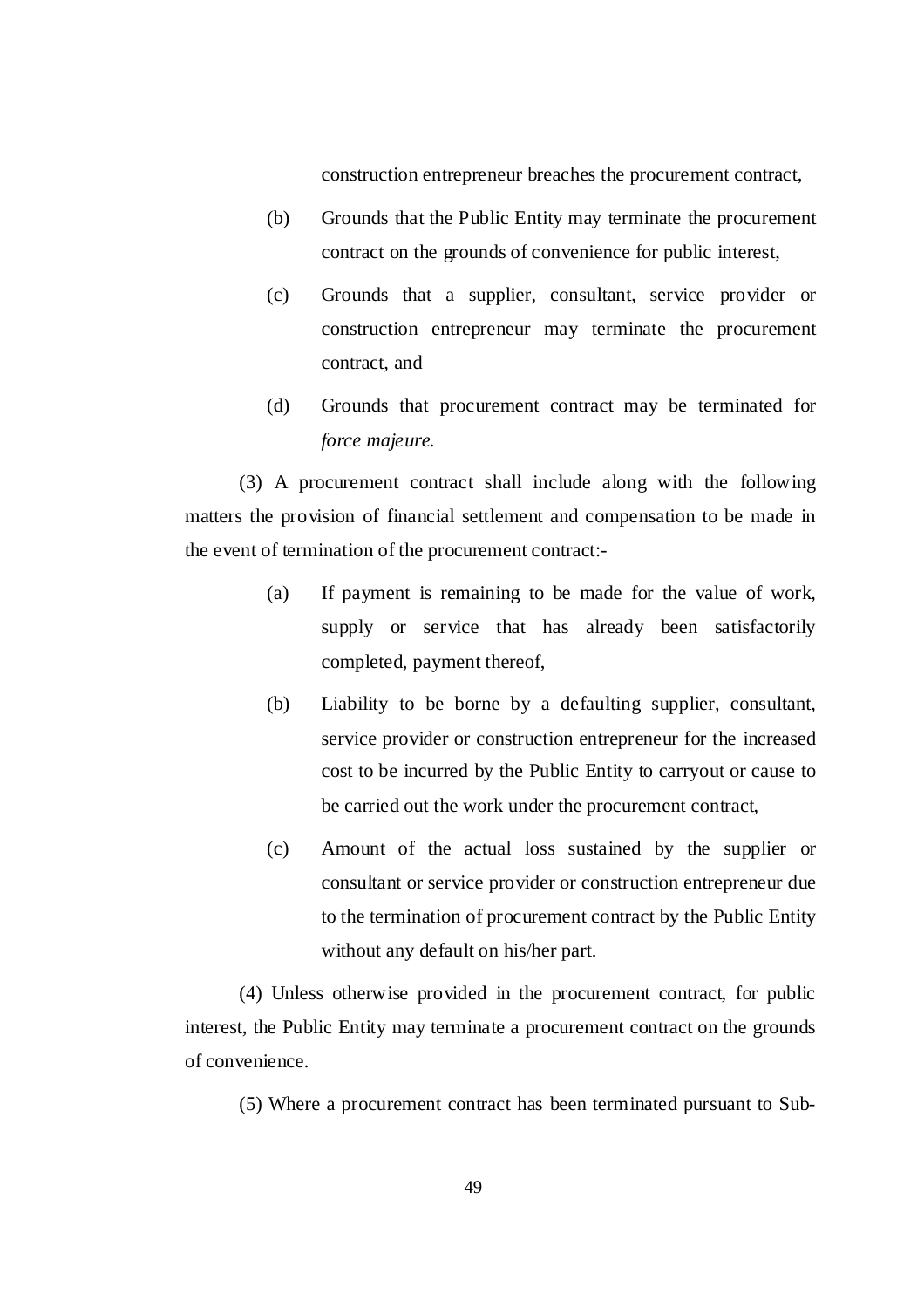section (4), the Public Entity shall have to pay the value for the following work that has been completed prior to the termination of the said contract :-

- (a) Payment due under clause (a) of Sub-section (2),
- (b) Where expenditure is to be paid on reimbursement basis, such expenditure as actually incurred,
- (c) The price of the goods specially manufactured for the Public Entity under the procurement contract,
- (d) Excluding the lost profit and the amount under clause (c) of Sub-section (3), the expenditure incurred for termination of the procurement contract, and
- (e) Other expenditure as prescribed.
- **60. Public Notice of Procurement Contract:** After a procurement contract has been concluded pursuant to this chapter, the Public Entity shall have to publish as prescribed a notice including the result of the evaluation of bid or consultancy service.

# **Chapter-8**

# **Provision Relating to Conduct**

- **61. Conduct of the Official Involved in Public Procurement Proceedings:** (1) Any officials involved in the act of formulating procurement plan, operating procurement proceedings, implementing procurement contract or other act as prescribed relating to procurement of the Public Entity, shall have to follow the following conduct:-
	- (a) Discharging one's duty impartially so that bidders fairly compete in the procurement proceedings,
	- (b) Operating procurement proceedings in public interest,
	- (c) Not committing an act conflicting interest with the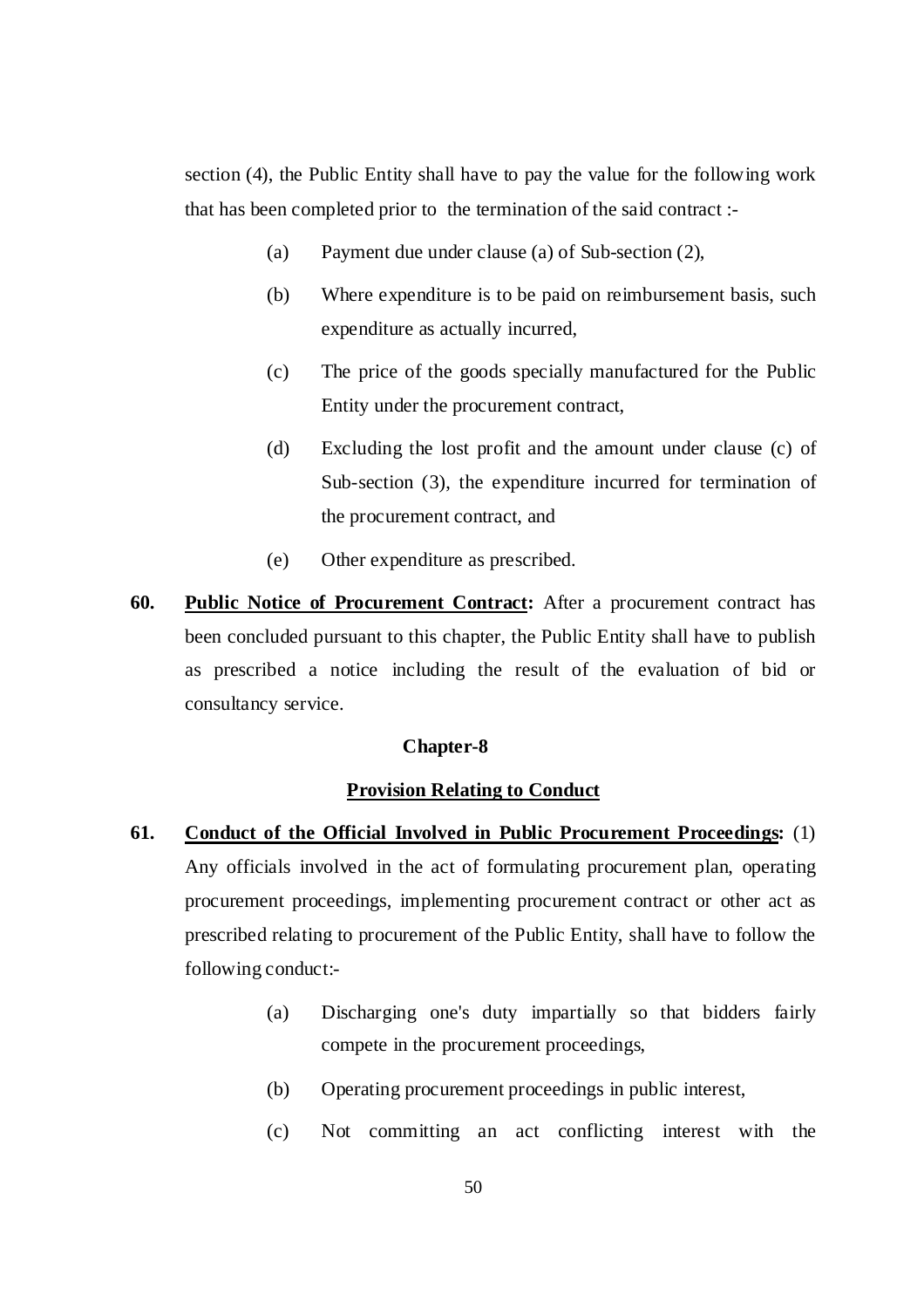procurement from his/her work or conduct or behavior,

- (d) Keeping confidential all proprietary information of the bidder known by him /her in the course of the procurement proceedings,
- (e) Not working with a person, firm, organization, company and any other institution of private nature with which s/he had had dealings of procurement at the time of holding post for two years after retirement,
- (f) If s/he knows that his/her nearest relatives have participated as a bidder or proponent in the procurement proceedings of his/her involvement, not taking part in such procurement proceedings by giving immediate notification to one level higher authority,

**Explanation:** For the purpose of this clause **nearest relative** means husband, wife, father, mother, son, daughter of a joint family, mother-in-law, father-in-law, elder brother, younger brother, elder sister, younger sister, son-in-law, sister-in-law or brother-in-law.

- (g) Not committing an act in contravention of prevailing law, while carrying out procurement proceedings,
- (h) Not committing corrupt or fraudulent practice nor involving in such act,
- (i) Not colluding or involving in a group prior to or after submitting bid or proposal with the objective of forbidding or causing to be forbidden the benefit of competition.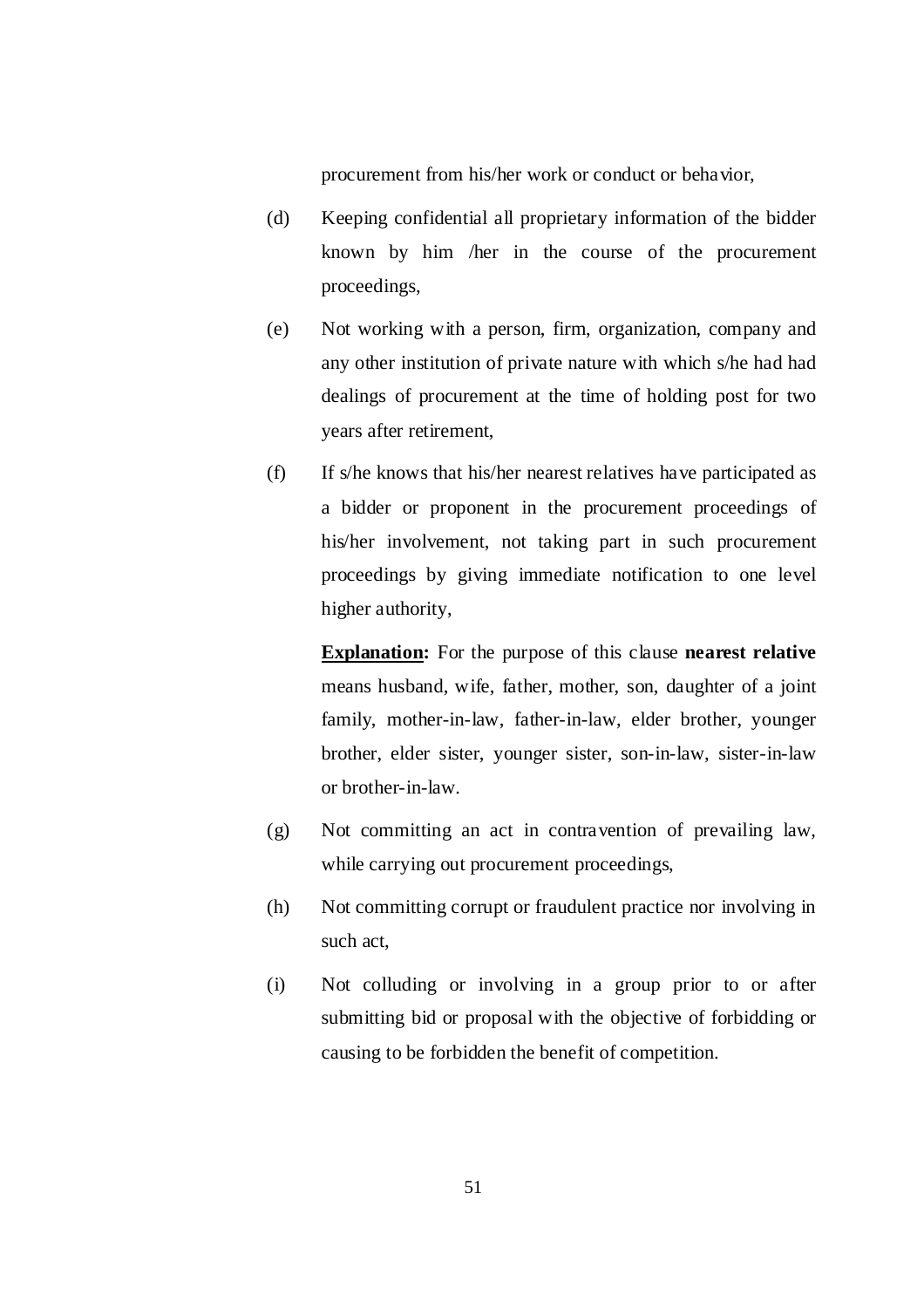**62. Conduct of Bidder or Proponent:** (1) A bidder or proponent shall have to accomplish such obligation as referred to in this Act or Regulations made thereunder, procurement contract and other documents relating to procurement.

(2) Without prejudice of the generalities of the provision of Sub-section (1), a bidder or proponent shall not carry out or cause to be carried out the following act with the intention of making interference in the procurement process or the implementation of procurement contract:-

- (a) Giving or offering directly or indirectly improper inducement,
- (b) Submitting a fact by distortion or misrepresentation,
- (c) Engaging in corrupt or fraudulent practice or involving in such act,
- (d) Intervening in the participation of other competing bidder or proponent to be involved in any way in the proceedings relating to bid or proposal,
- (e) Commit an act of threatening directly or indirectly to cause harm to the body, person or property of any person to be involved in the procurement proceedings or coercive act,
- (f) Making collusion or involving in groupism prior to or after submission of bid or proposal with the objective of allocating procurement contract among the bidders or proponents or fixing the price of bid or proposal artificially or noncompetitively or otherwise forbidding the Public Entity of the benefit of open and free competition,
- (g) Contacting the Public Entity from the time of the opening of bid or proposal until the notice of acceptance of bid or proposal is given with the objective of causing interference upon bid or proposal or committing an act of interference in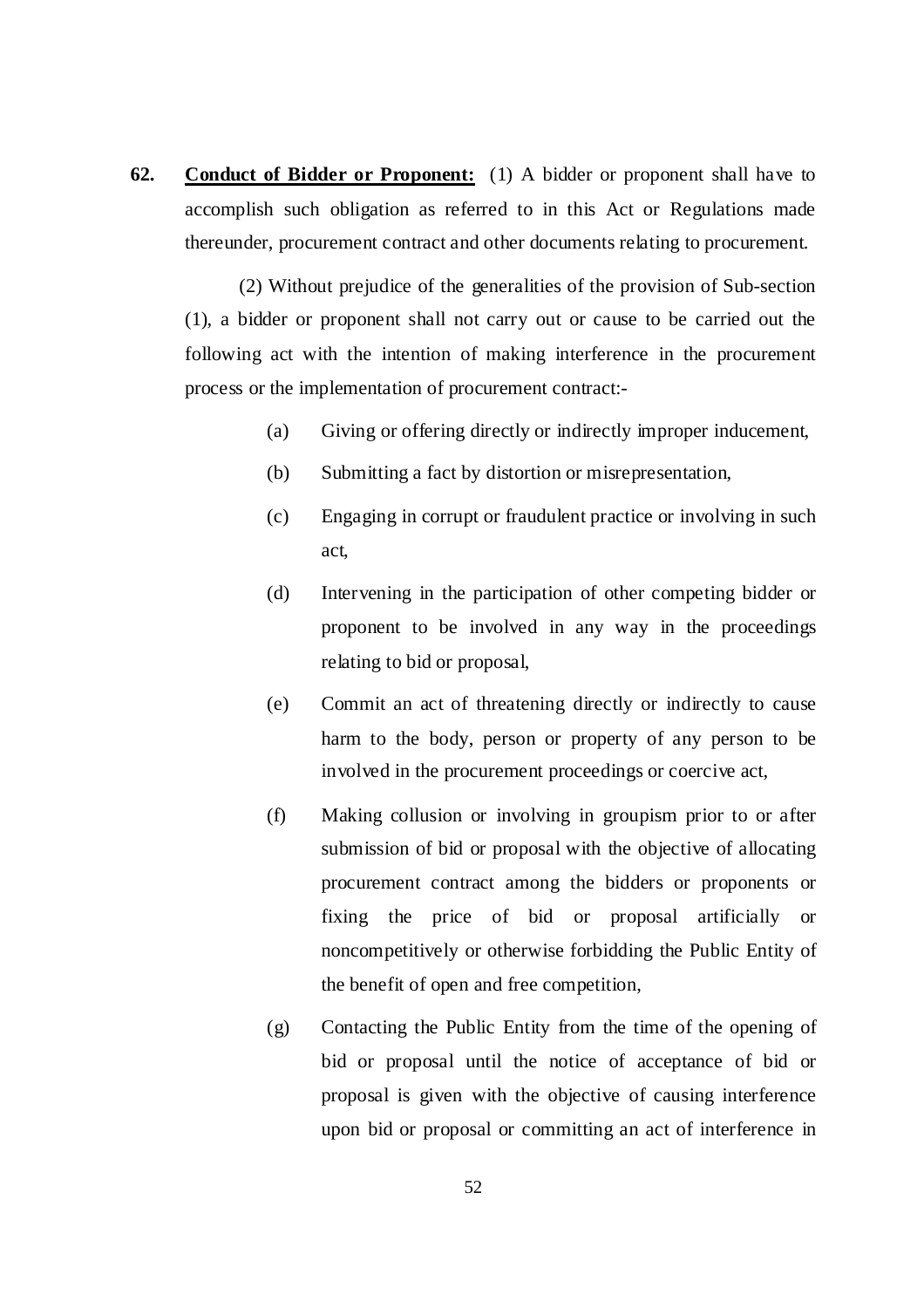the examination or evaluation of bid or in the evaluation of proposal.

 (3) A bidder responsible for preparing bidding documents or specifications of a procurement contract or for supervising the implementation procurement contract or a person or firm or organization or company affiliated with him/her, or an employee working in such firm or organization or company cannot participate in the bidding proceedings of such procurement.

Provided that this provision shall not be applicable in the case of a turn key procurement contract or procurement contract so concluded as to carryout both the design and construction work.

- **63. Blacklisting and Exclusion From the Blacklist: (1)** The Public Procurement Monitoring Office may blacklist a bidder, proponent, consultant, service provider, supplier, construction entrepreneur or other person, firm, organization or company in the following grounds from one year to three years on the basis of seriousness of his/her/ act:-
	- (a) If it is proved that s/he has committed an act contrary to the conduct as referred to in Section 62,
	- (b) If a proponent of a proposal selected for acceptance does not come to sign the contract pursuant to Section 38,
	- (c) If it is proved latter that s/he had committed substantial defect in implementing procurement contract or had not substantially fulfilled obligation under the contract or the work carried out according to the procurement contract is not of the quality as per the said contract,
	- (d) If convicted from a court of law in a criminal offense liable to be disqualified for taking part in procurement contract,
	- (e) If s/he/it is proved of having signed the procurement contract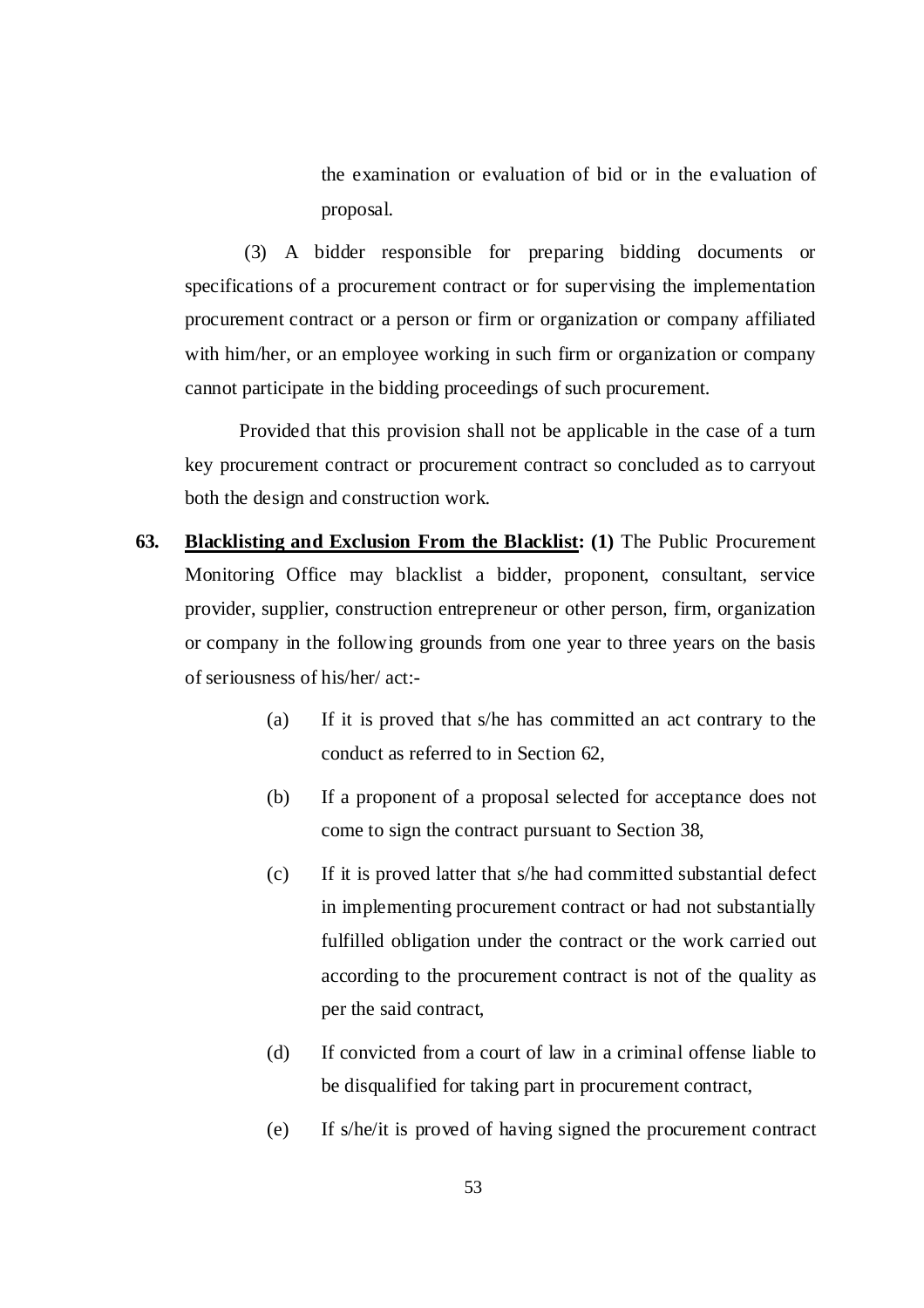by falsifying qualification or misrepresenting,

(f) Any other conditions as prescribed.

(2) A bidder, proponent, consultant, service provider, supplier, construction entrepreneur or other person, firm, organization or company blacklisted pursuant to Sub-section (1) shall be debarred from taking part in the procurement proceedings of a Public Entity up to that period.

(3) Notwithstanding anything contained elsewhere in this Section, a person, firm, organization or company blacklisted by a competent authority under prevailing law for not paying a loan of a bank or financial institution shall not be eligible to take part in the procurement proceeding of a Public Entity during the period of such blacklisting.

(4) If the person, firm, organization or company ineligible to take part in the public procurement proceedings pursuant to Sub-section (2) or (3) is found to have taken part in a procurement of a Public Entity, no action shall be taken over his/her bid or proposal.

(5) Other provision concerning blacklisting pursuant to Sub-section (1) shall be as prescribed.

(6) A bidder, proponent, consultant, service provider, supplier, construction entrepreneur or other person, firm, organization or company blacklisted pursuant to Sub-section  $(1)$ ,  $(2)$ ,  $(3)$ ,  $(4)$ , and  $(5)$  shall be excluded from the blacklist as per the criteria prepared by the Public Procurement Monitoring Office for exclusion from the blacklist.

#### **Chapter-9**

#### **Provision Relating to Monitoring of Procurement Activities**

**64. Public Procurement Monitoring Office:** (1) A Public Procurement Monitoring Office under the Office of the Prime Minister and Council of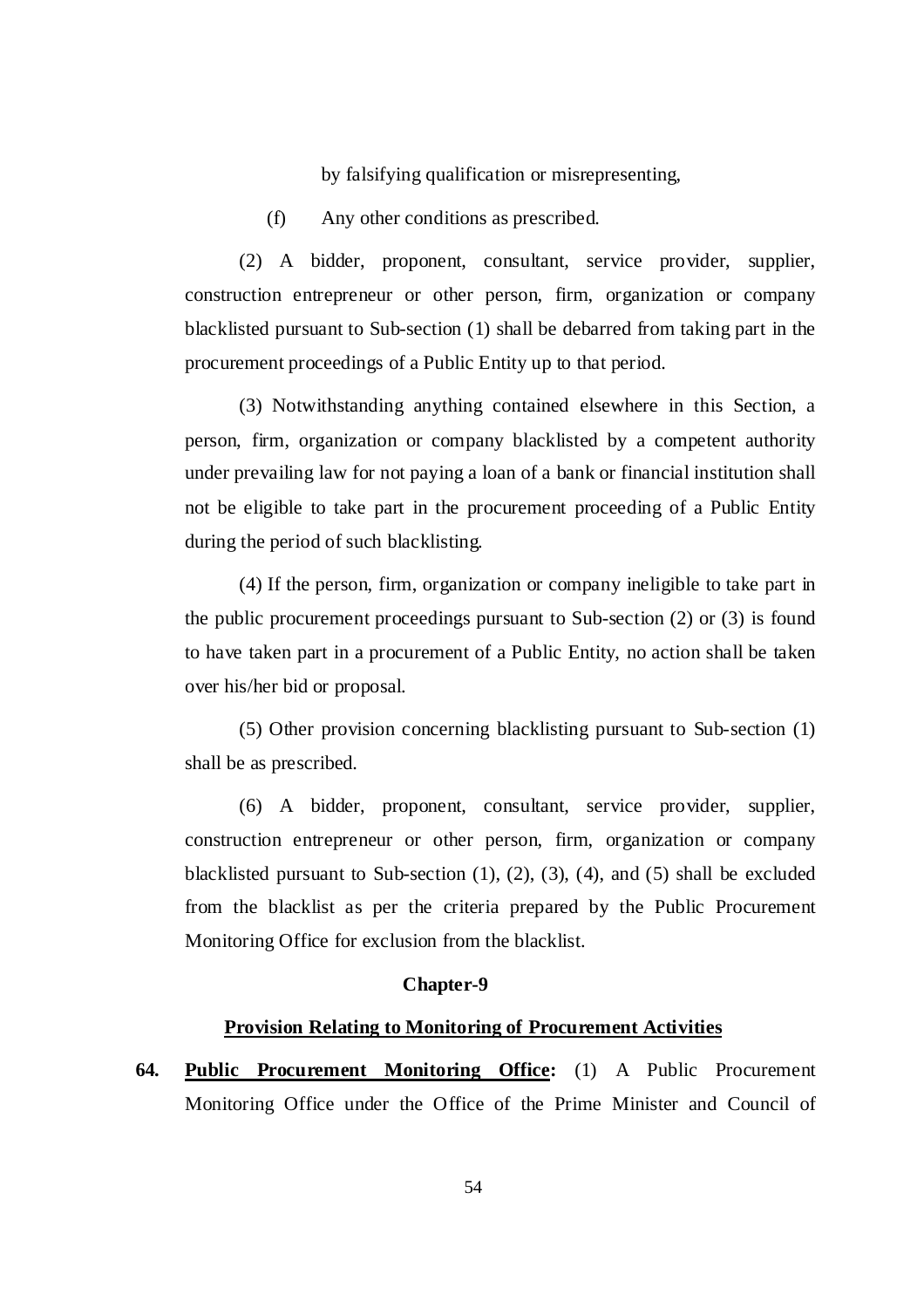Ministers shall be established in order to monitor procurement activities,

(2) The chief of the office under Sub-section (1) shall be an employee of the gazetted special class of the civil service of Government of Nepal.

(3) Notwithstanding anything contained elsewhere in this Section until the Public Procurement Monitoring Office is established pursuant to Subsection (1), the Office of the Financial Comptroller General may function as the Public Procurement Monitoring Office for not exceeding six months.

- **65. Functions, Duties and Powers of Public Procurement Monitoring Office :**  (1) The functions, duties and powers of the Public Procurement Monitoring Office, in addition to the ones referred to elsewhere in this Act, shall be as follows:-
	- (a) To make recommendation to the government of Nepal for reform in the procurement policy or laws in force,
	- (b) To issue technical guidelines and manuals required for implementing this Act,
	- (c) To prepare standard model of the standard bidding documents, prequalification documents, procurement contract document and documents relating to proposal to be used by a Public Entity to conduct procurement proceedings,
	- (d) To collect statistics of procurement proceedings to be operated or operated by a Public Entity and to monitor or to make or cause to be made technical auditing of whether or not such proceedings are conducted in compliance with this Act or Regulations or manual, made thereunder.
	- (e) If the Public Entity seeks opinion, advice about a matter as referred to in this Act or Regulations, Manuals made thereunder, to provide opinion, advice,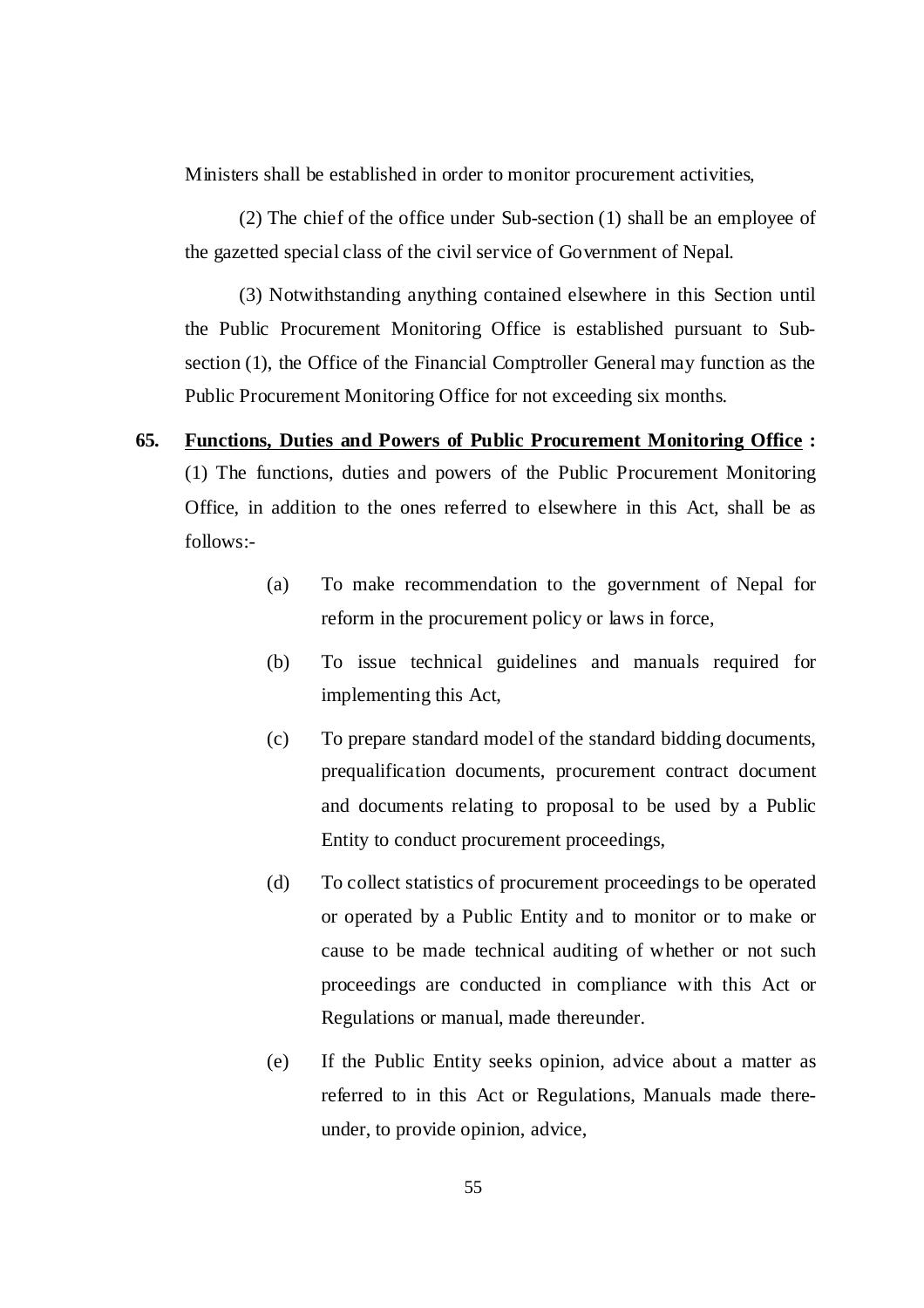- (f) To establish and operate procurement website,
- (g) To publish a bulletin in order to have made public this Act and the Regulations, Manuals, Technical Notes made thereunder and public procurement related writings, article, material and similar other matters,
- (h) To prepare procedures required for coordination in the procurement proceedings and submit to the Government of Nepal for approval,
- (i) To make arrangements for regular training program for the bidder or the employee involved or to be involved in procurement proceedings,
- (j) To make necessary criteria of exclusion from the blacklist under Section 63 and exclude from such blacklist as per such criteria,
- (k) To review, appraise construction works, supply, consultancy service, and other services system in order to make the procurement system effective, and to solicit regularly suggestion from customers or international organization and other foreign bodies as per necessity,
- (l) To prepare plan of domestic or foreign assistance required to systematize and reform procurement system and to act as the central body for coordinating such assistance,
- (m) To submit the annual report of the procurement proceedings to the Government of Nepal, and
- (n) To do other prescribed functions.
- (2) Notwithstanding anything contained in Sub-section (1), the Public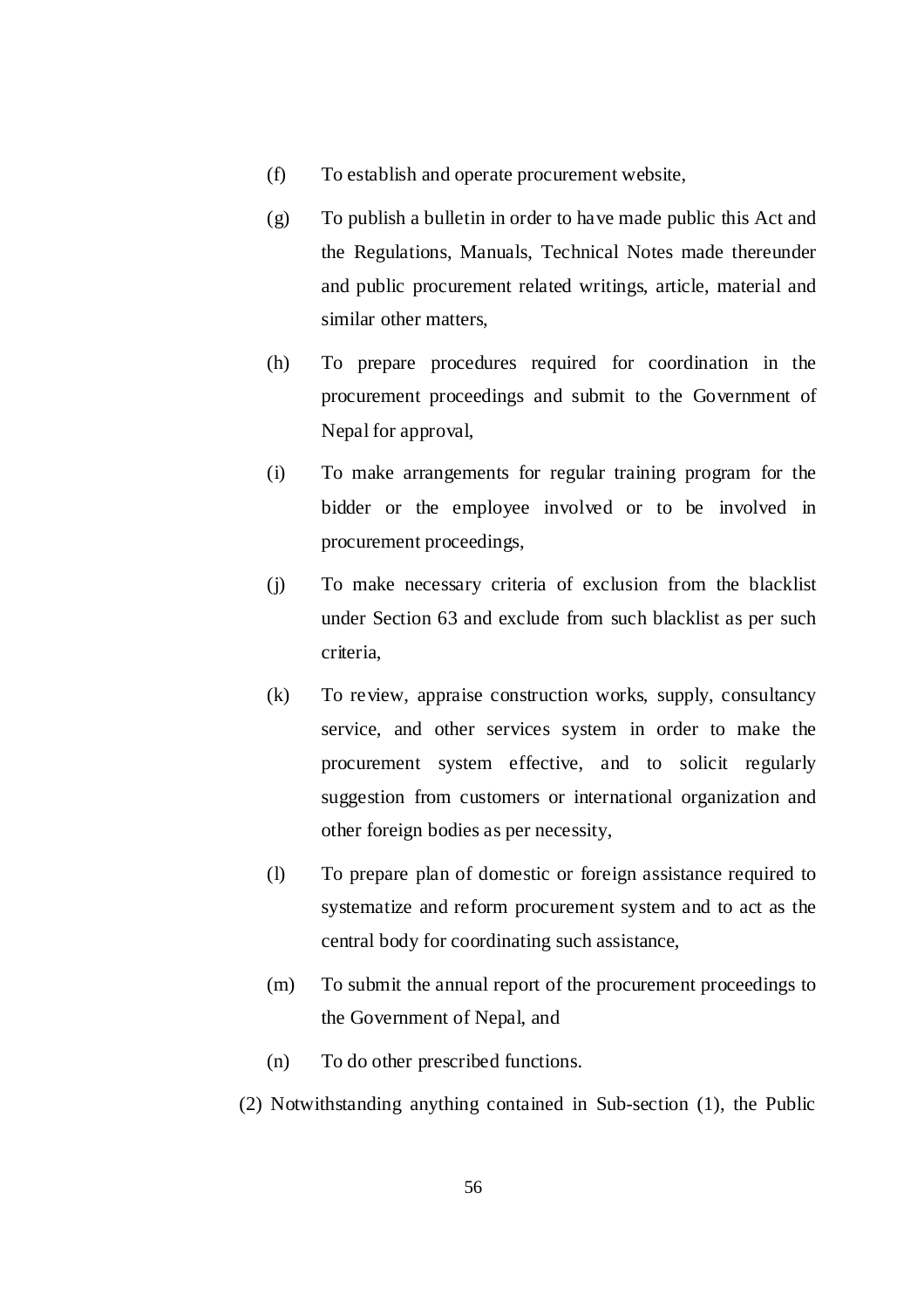Procurement Monitoring Office shall not involve in any manner in the procurement proceedings, except the procurement proceedings of its office, of other public entities nor shall resolve any dispute arisen in respect thereof.

(3) The Public Procurement Monitoring Office shall carry out the work of the secretariat of the Review Committee under Section 48 and it shall have to make arrangements of the budget required for the committee.

# **Chapter-10**

#### **Miscellaneous**

# **66. Provision Concerning Procurement to be Made in Special Circumstances:**

(1) Notwithstanding anything contained elsewhere in this Act, where the occurrence of special circumstance has created a situation in which, if a procurement is not made immediately, the public entity will sustain further loss, the Public Entity may procure or cause to be procured immediately.

(2) The chief of the Public Entity shall have to give information of the circumstances under Sub-section (1) and the detailed description concerning the procurement to be made immediately to one level higher authority.

(3) Other provision concerning procurement to be made in special circumstances shall be as prescribed.

- **67. Procurement Process under this Act not to be Applied:** (1) Notwithstanding anything contained elsewhere in this Act, the procurement process under this Act need not be applied in the following conditions:-
	- (a) If the Government of Nepal decides that procurement relating to security, strategic or defense by application of the process in accordance with this Act is not appropriate for the interest of national security or defense , or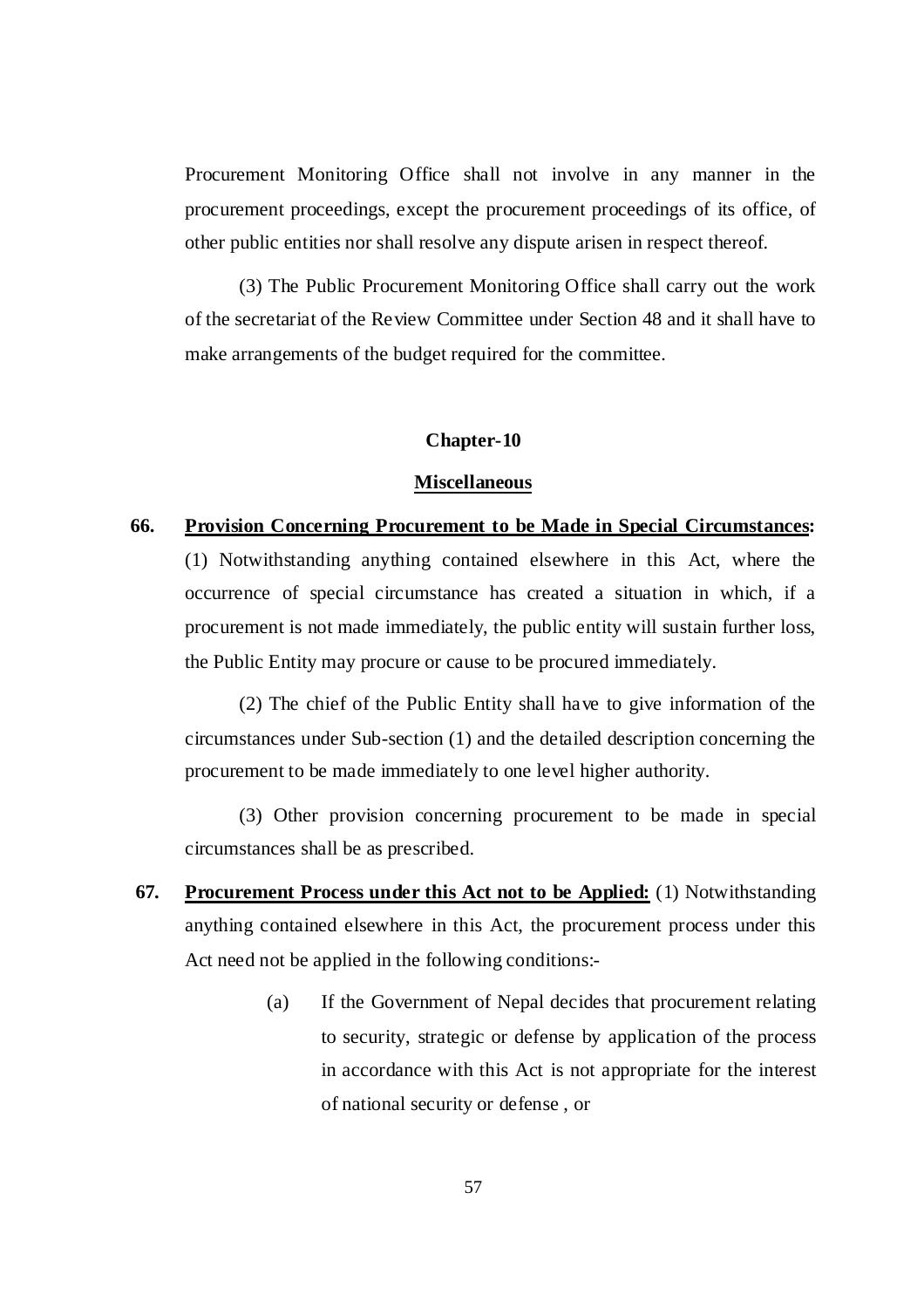(b) If as per the agreement between government of Nepal and donor party, procurement is to be made in accordance with the Procurement Guidelines of a donor party.

(2) In making a decision pursuant to clause (a) of Sub-section (1), Government of Nepal shall have to state reasons for procurement and determine separate procedure related thereto as well.

**68. Method of Communication:** (1) Any document, notice, decision or other information as referred to in this Act and Regulations made thereunder, bidding documents, documents relating to request for proposal or procurement contract as to be given by the Public Entity to a bidder, consultant or by a bidder or consultant to the Public Entity shall, unless otherwise provided for in this Act, be given in writing.

(2) In case where a notice transmitted pursuant to Sub-section (1) could not be served due to failure to trace out the address of the recipient bidder or consultant or for any other reason, a public notice shall be published in a newspaper of national circulation stating therein brief description thereof and where a notice is so published such person shall be deemed to have received the notice.

**69. Procurement Transaction May be Carried Out Through Electronic Communications Means:** (1) Notwithstanding anything contained elsewhere in this Act, Government of Nepal may, by publication of a notice in the Nepal Gazette, provide a mechanism that the Public Entity may arrange, through the means of electronic communications, invite a pre-qualification proposal, issue notice of bid invitation, prepare a short list by inviting expression of interest, invite a proposal of consultancy service, transmit bidding or pre-qualifying documents, receive bids, proposals for pre-qualification or consultancy services, conclude the procurement contract, make payment and give and receive other notices.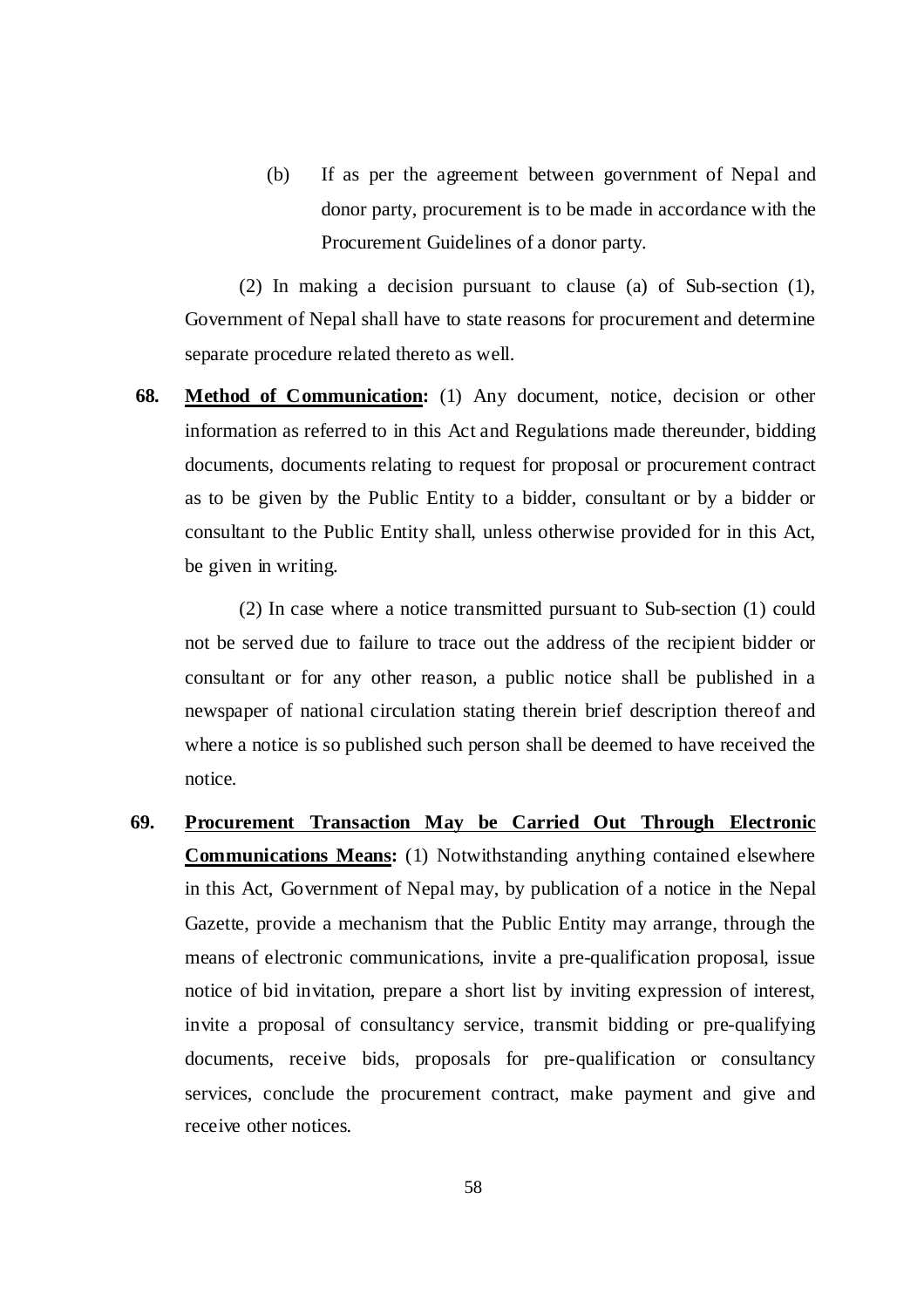(2) The means of communications under Sub-section (1) shall be used in the following manner:-

- (a) That the content of communications in such means of communications is legally valid and preserved,
- (b) That the security of such communications means is adequate,
- (c) That bidder's access to the procurement proceeding is not inappropriately restricted,
- (d) That it is not in contravention of this Act and rule made thereunder and other prevailing law.
- **70. Legal Documents to be kept in Website:** For information and convenience of general public, this Act and Regulations and Procurement Manuals made thereunder shall be kept in the website of the Public Procurement Monitoring Office.
- **71. Evaluation Committee to be Formed:** (1) The Public Entity shall have to form an evaluation committee as prescribed for examination and evaluation of the pre-qualification proposals, bids, expression of interest or proposals of consultancy services or sealed quotation.

(2) The functions, duties and powers of the committee formed pursuant to Sub-section (1) shall be as prescribed.

- **72. Records of Procurement Proceedings:** The Public Entity shall have to keep safely the records of the documents of the procurement proceedings for a prescribed period.
- **73. Delegation of Power:** Out of the powers conferred on him/her by this Act or rule made thereunder, a competent authority may delegate the powers other than the prescribed one, to any staff.